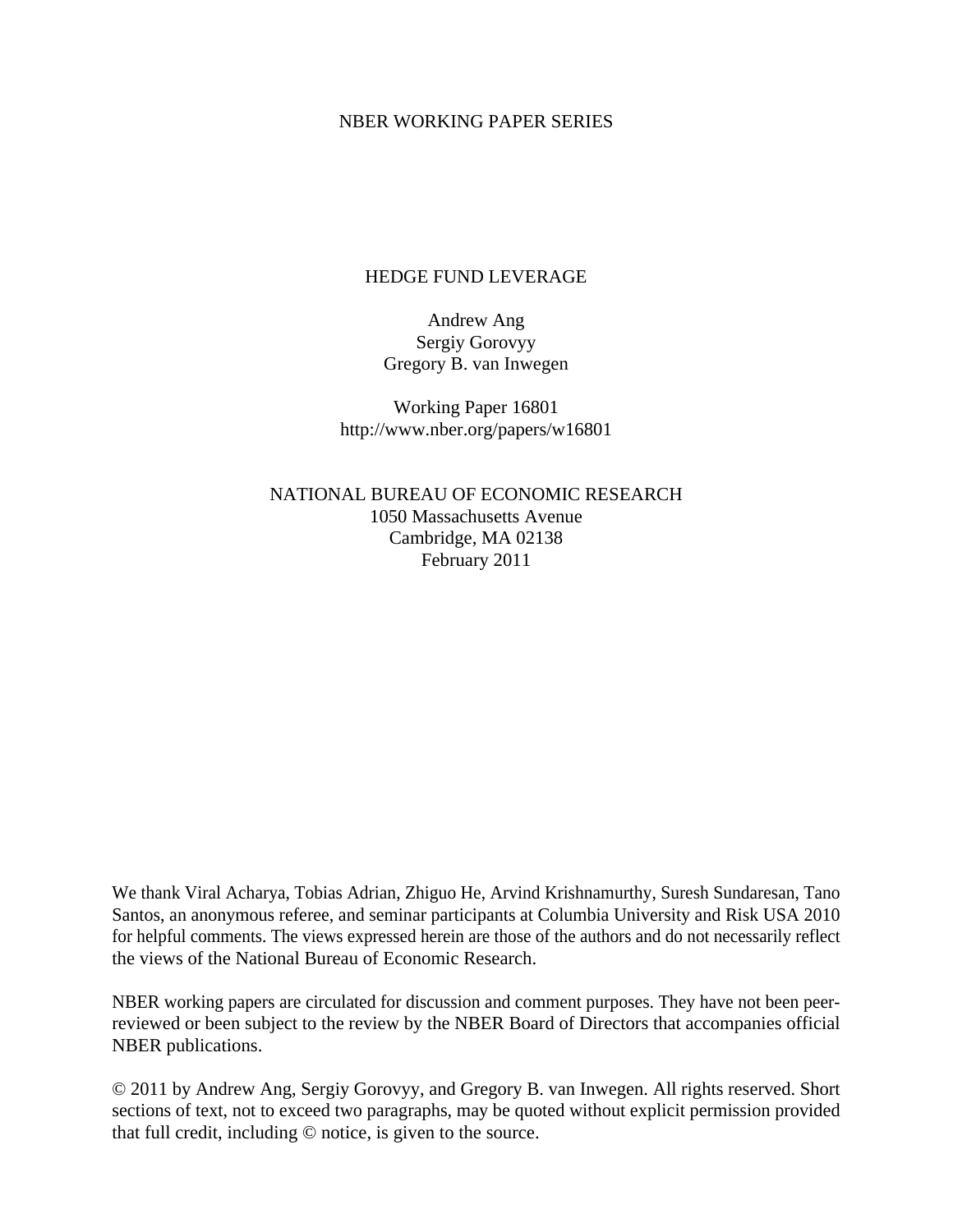Hedge Fund Leverage Andrew Ang, Sergiy Gorovyy, and Gregory B. van Inwegen NBER Working Paper No. 16801 February 2011 JEL No. G01,G1,G12,G18,G21,G23,G28,G32

### **ABSTRACT**

We investigate the leverage of hedge funds in the time series and cross section. Hedge fund leverage is counter-cyclical to the leverage of listed financial intermediaries and decreases prior to the start of the financial crisis in mid-2007. Hedge fund leverage is lowest in early 2009 when the market leverage of investment banks is highest. Changes in hedge fund leverage tend to be more predictable by economywide factors than by fund-specific characteristics. In particular, decreases in funding costs and increases in market values both forecast increases in hedge fund leverage. Decreases in fund return volatilities predict future increases in leverage.

Andrew Ang Columbia Business School 3022 Broadway 413 Uris New York, NY 10027 and NBER aa610@columbia.edu

Sergiy Gorovyy Columbia University 3022 Broadway 5I Uris New York, NY 10027 sgorovyy14@gsb.columbia.edu Gregory B. van Inwegen Citi Private Bank 200 First Stamford Place 2nd Floor Stamford, CT 06902 greg.vaninwegen@citi.com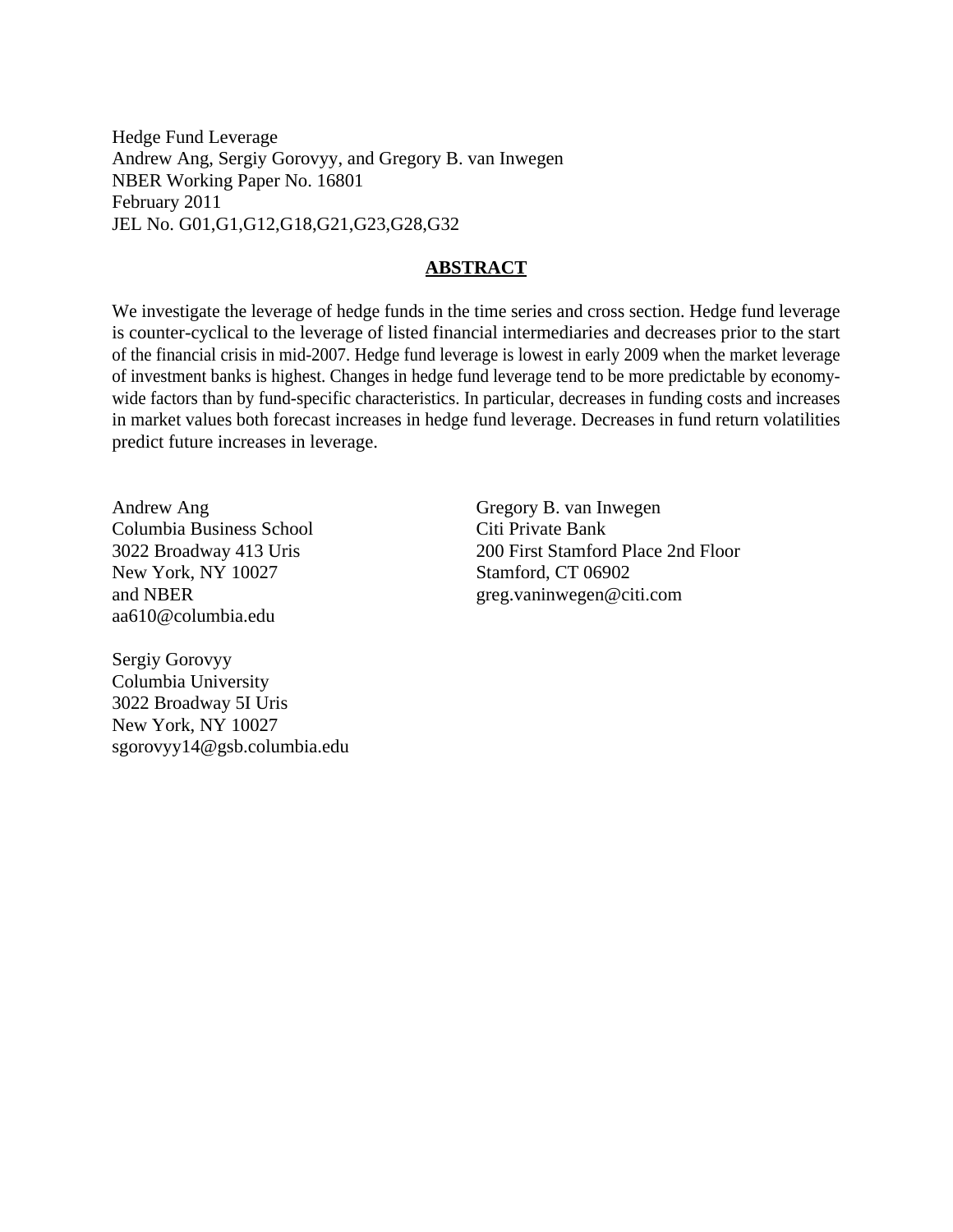# 1 Introduction

The events of the financial crisis over 2007-2009 have made clear the importance of leverage of financial intermediaries to both asset prices and the overall economy. The observed "deleveraging" of many listed financial institutions during this period has been the focus of many regulators and the subject of much research.<sup>1</sup> The role of hedge funds has played a prominent role in these debates for several reasons. First, although in the recent financial turbulence no single hedge fund has caused a crisis, the issue of systemic risks inherent in hedge funds has been lurking since the failure of the hedge fund LTCM in  $1998<sup>2</sup>$  Second, within the asset management industry, the hedge fund sector makes the most use of leverage. In fact, the relatively high and sophisticated use of leverage is a defining characteristic of the hedge fund industry. Third, hedge funds are large counterparties to the institutions directly overseen by regulatory authorities, especially commercial banks, investment banks, and other financial institutions which have received large infusions of capital from governments.

However, while we observe the leverage of listed financial intermediaries through periodic accounting statements and reports to regulatory authorities, little is known about hedge fund leverage despite the proposed regulations of hedge funds in the U.S. and Europe. This is because hedge funds are by their nature secretive, opaque, and have little regulatory oversight. Leverage plays a central role in hedge fund management. Many hedge funds rely on leverage to enhance returns on assets which on an unlevered basis would not be sufficiently high to attract funding. Leverage amplifies or dampens market risk and allows funds to obtain notional exposure at levels greater than their capital base. Leverage is often employed by hedge funds to target a level of return volatility desired by investors. Hedge funds use leverage to take advantage of mispricing opportunities by simultaneously buying assets which are perceived to be underpriced and shorting assets which are perceived to be overpriced. Hedge funds also dynamically manipulate leverage to respond to changing investment opportunity sets.

We are the first paper, to our knowledge, to formally investigate hedge fund leverage using

<sup>&</sup>lt;sup>1</sup> See, for example, Adrian and Shin (2009), Brunnermeier (2009), Brunnermeier and Pedersen (2009), and He, Khang, and Krishnamurthy (2010), among many others.

<sup>&</sup>lt;sup>2</sup> Systemic risks of hedge funds are discussed by the President's Working Group on Financial Markets (1999), Chan et al. (2007), Kambhu, Schuermann, and Stiroh (2007), Financial Stability Forum (2007), and Banque de France (2007).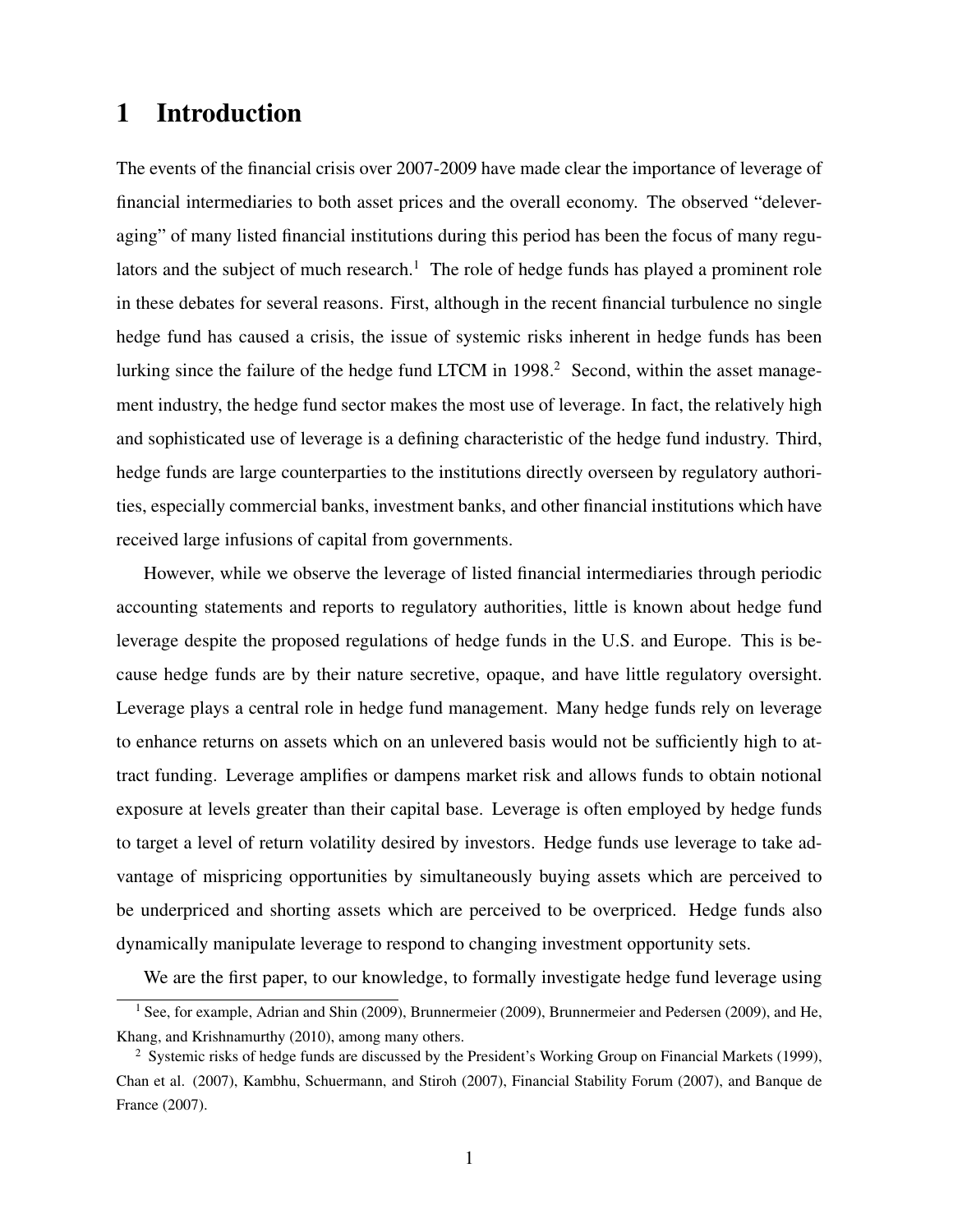actual leverage ratios with a unique dataset from a fund-of-hedge funds. We track hedge fund leverage in time series from December 2004 to October 2009, a period which includes the worst periods of the financial crisis from 2008 to early 2009. We characterize the cross section of leverage: we examine the dispersion of leverage across funds and investigate the macro and fund-specific determinants of future leverage changes. We compare the leverage and exposure of hedge funds with the leverage and total assets of listed financial companies. As well as characterizing leverage at the aggregate level, we investigate the leverage of hedge fund sectors.

The prior work on hedge fund leverage are only estimates (see, e.g., Banque de France, 2007; Lo, 2008) or rely only on static leverage ratios reported by hedge funds to the main databases. For example, leverage at a point in time is used by Schneeweis et al. (2004) to investigate the relation between hedge fund leverage and returns. Indirect estimates of hedge fund leverage are computed by McGuire and Tsatsaronis (2008) using factor regressions with timevarying betas. Even without considering the sampling error in computing time-varying factor loadings, this approach requires that the complete set of factors be correctly specified, otherwise the implied leverage estimates suffer from omitted variable bias. Regressions may also not adequately capture abrupt changes in leverage. Other work by Brunnermeier and Pedersen (2009), Gorton and Metrick (2009), Adrian and Shin (2010), and others, cite margin requirements, or haircuts, as supporting evidence of time-varying leverage taken by proprietary trading desks at investment banks and hedge funds. These margin requirements give maximum implied leverage, not the actual leverage that traders are using. In contrast, we analyze actual leverage ratios of hedge funds.

Our work is related to several large literatures, some of which have risen to new prominence with the financial crisis. First, our work is related to optimal leverage management by hedge funds. Duffie, Wang and Wang (2008) and Dai and Sundaresan (2010) derive theoretical models of optimal leverage in the presence of management fees, insolvency losses, and funding costs and restrictions at the fund level. At the finance sector level, Acharya and Viswanathan (2008) study optimal leverage in the presence of moral hazard and liquidity effects showing that due to deleveraging, bad shocks that happen in good times are more severe. A number of authors have built equilibrium models where leverage affects the entire economy. In Fostel and Geanakoplos (1998), economy-wide equilibrium leverage rises in times of low volatility and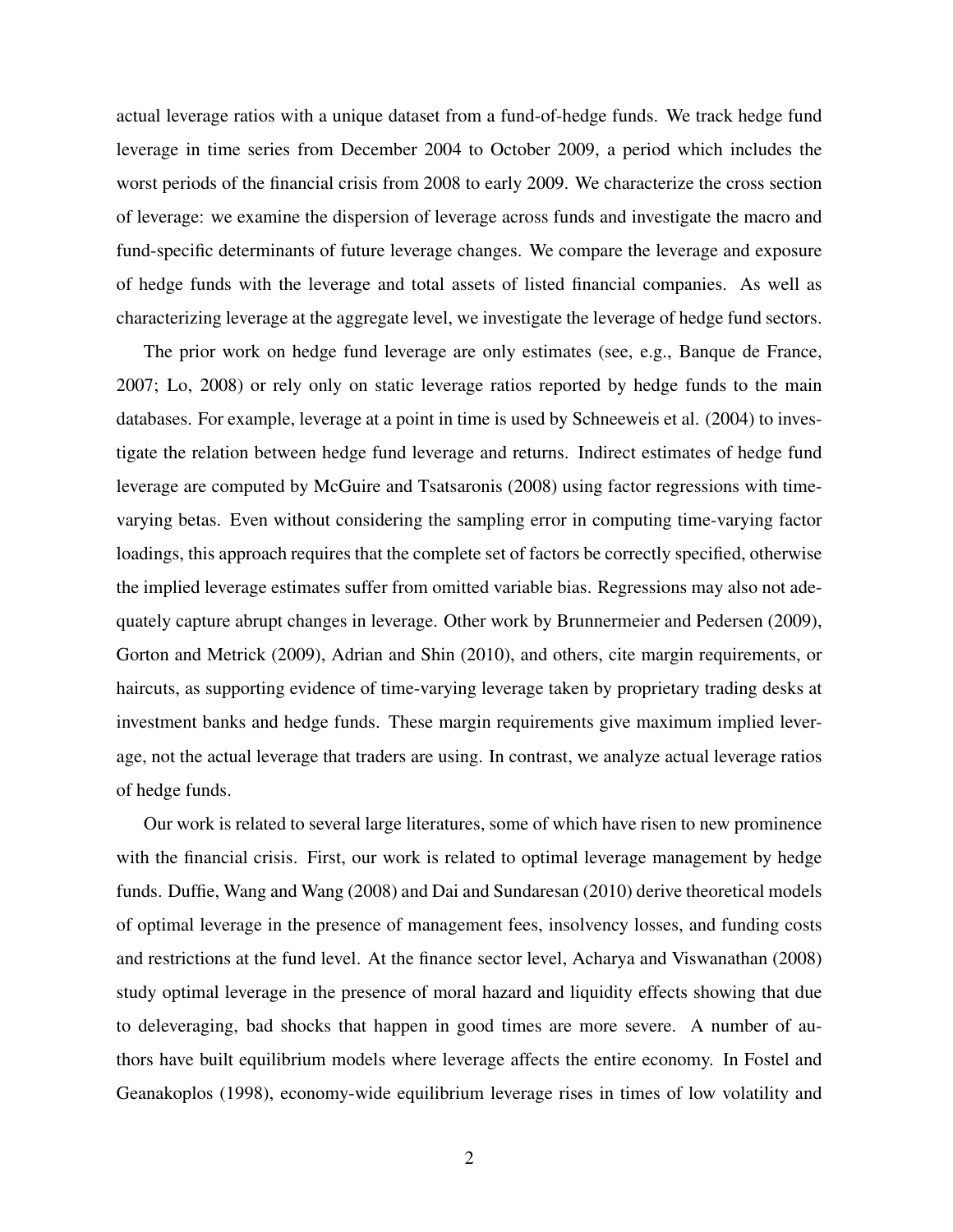falls in periods where uncertainty is high and agents have very disperse beliefs. Leverage amplifies liquidity losses and leads to over-valued assets during normal times. Stein (2009) shows that leverage may be chosen optimally by individual hedge funds, but this may create a firesale externality causing systemic risk by hedge funds simultaneously unwinding positions and reducing leverage. There are also many models where the funding available to financial intermediaries, and hence leverage, affects asset prices. In many of these models, deleveraging cycles are a key part of the propagating mechanism of shocks.<sup>3</sup> Finally, a large literature in corporate finance examines how companies determine optimal leverage. Recently, Welch (2004) studies the determinants of firm debt ratios and finds that approximately two-thirds of variation in corporate leverage ratios is due to net issuing activity.

The remainder of the paper is organized as follows. We begin in Section 2 by defining and describing several features of hedge fund leverage. Section 3 describes our data. Section 4 outlines the estimation methodology which allows us to take account of missing values. Section 5 presents the empirical results. Finally, Section 6 concludes.

# 2 The Mechanics of Hedge Fund Leverage

### 2.1 Gross, Net, and Long-Only Leverage

A hedge fund holds risky assets in long and short positions together with cash. Leverage measures the extent of the relative size of the long and short positions in risky assets relative to the size of the portfolio. Cash can be held in both a long position or a short position, where the former represents short-term lending and the latter represents short-term borrowing. The assets under management (AUM) of the fund is cash plus the difference between the fund's long and short positions and is the value of the claim all investors have on the fund. The net asset value per share (NAV) is the value of the fund per share and is equal to AUM divided by the number of shares. We use the following three definitions of leverage, which are also widely used in industry:

 $3$  See, for example, Gromb and Vayanos (2002), He and Krishnamurthy (2009), Brunnermeier and Pedersen (2009), and Adrian and Shin (2010).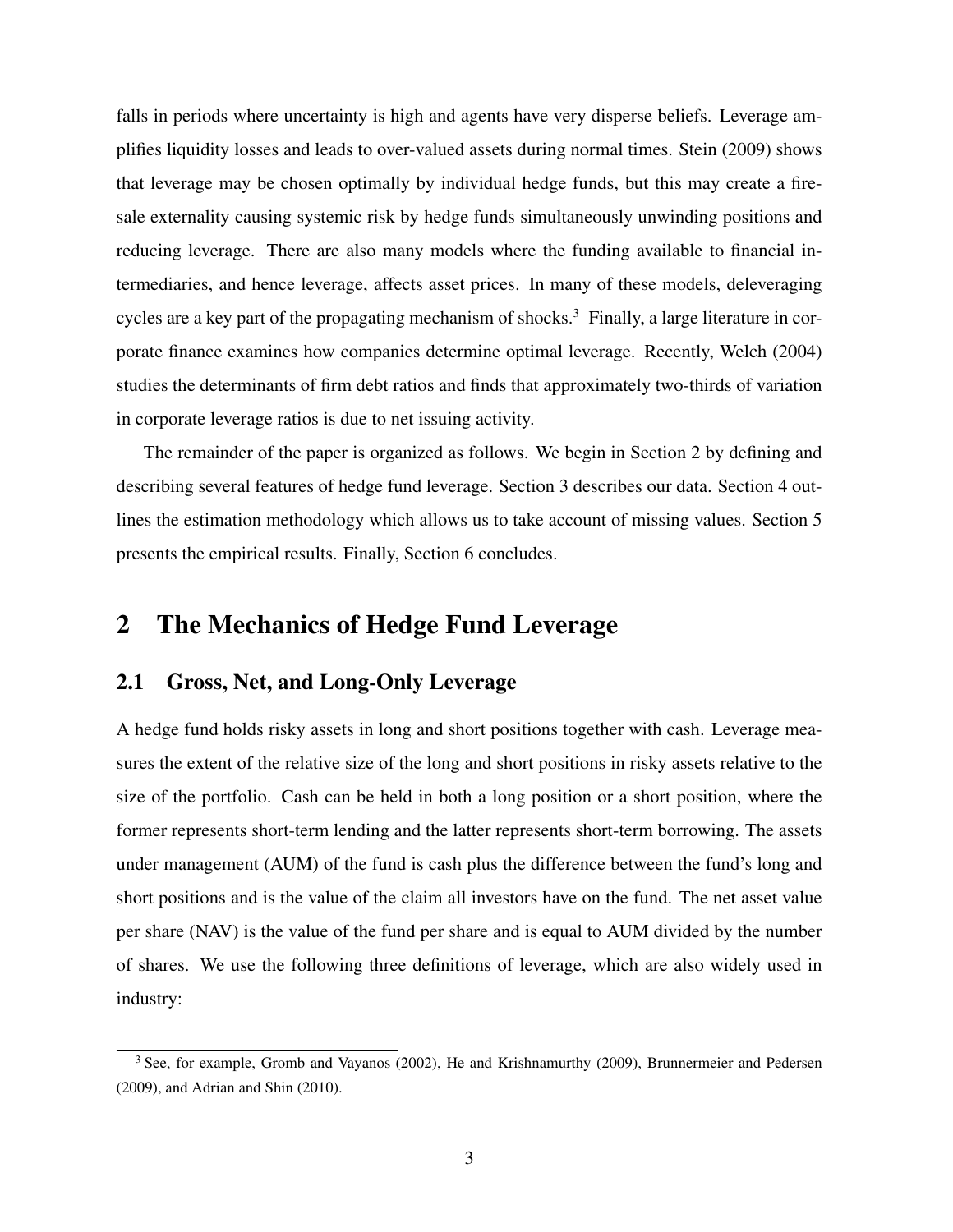*Gross Leverage* is the sum of long and short exposure per share divided by NAV. This definition implicitly treats both the long and short positions as separate sources of profits in their own right, as would be the case for many long-short equity funds. This leverage measure overstates risk if the short position is used for hedging and does not constitute a separate active bet. If the risk of the short position by itself is small, or the short position is usually taken together with a long position, a more appropriate definition of leverage may be:

*Net Leverage* is the difference between long and short exposure per share expressed as a proportion of NAV. The net leverage measure captures only the long positions representing active positions which are not perfectly offset by short hedges, assuming the short positions represent little risk by themselves. Finally, we consider,

*Long-Only Leverage* or *Long Leverage* is defined as the long positions per share divided by NAV. Naturally, by ignoring the short positions, long-only leverage could result in a large under-estimate of leverage, but we examine this conservative measure because the reporting requirements of hedge fund positions by the SEC involve only long positions.<sup>4</sup> We also investigate if long leverage behaves differently from gross or net leverage, or put another way, if hedge funds actively manage their long and short leverage positions differently.

Only a fund 100% invested in cash has a leverage of zero for all three leverage definitions. Furthermore, for a fund employing only levered long positions, all three leverage measure coincide. Thus, active short positions induce differences between gross, net, and long-only leverage. Appendix A illustrates these definitions of leverage for various hedge fund portfolios.

### 2.2 How do Hedge Funds Obtain Leverage?

Hedge funds obtain leverage through a variety of means, which depend on the type of securities traded by the hedge fund, the creditworthiness of the fund, and the exchange, if any, on which

<sup>4</sup> Regulation 13-F filings are required by any institutional investor managing more than \$100 million. Using these filings, Brunnermeier and Nagel (2004) examine long-only hedge fund positions in technology stocks during the late 1990s bull market.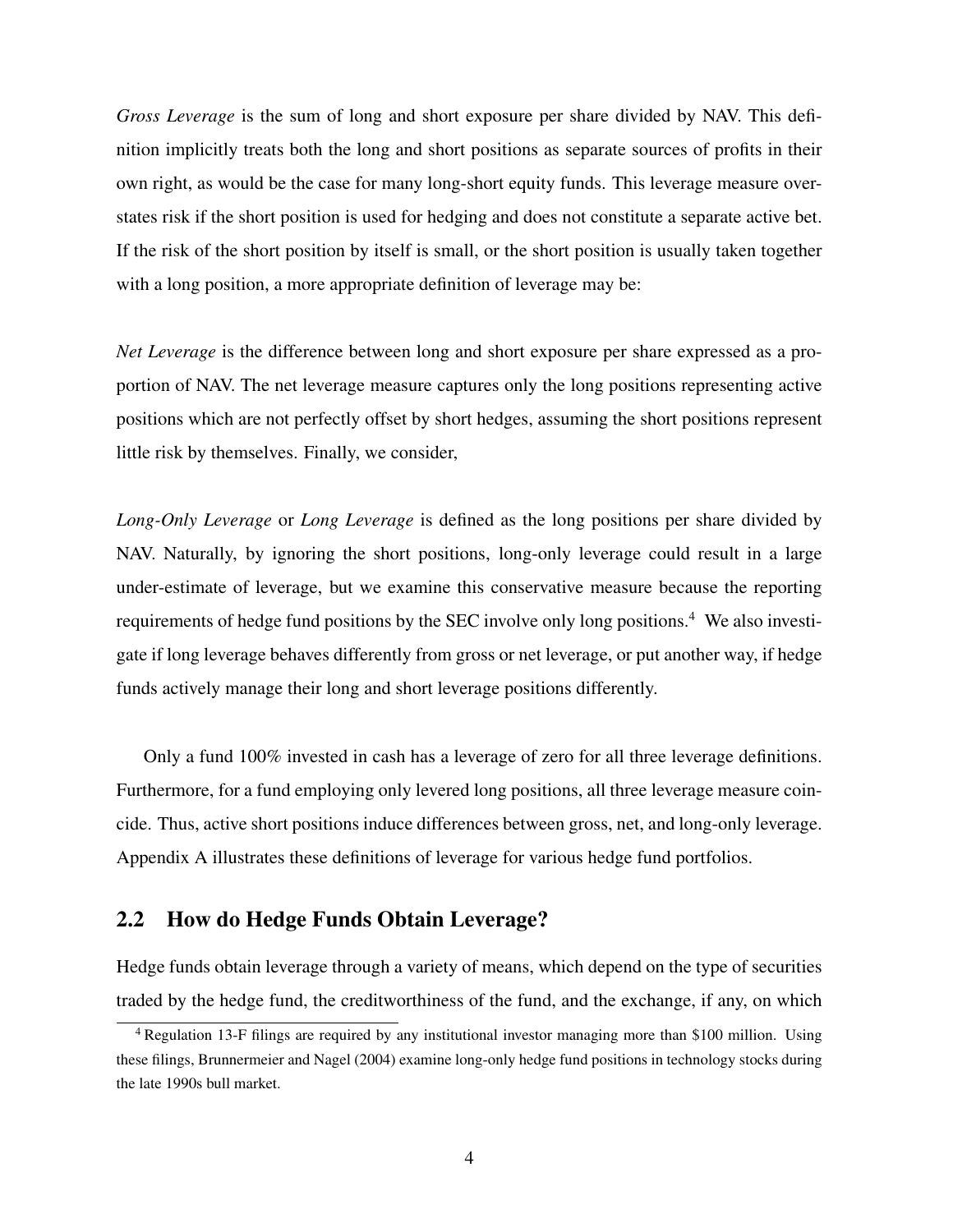the securities are traded. Often leverage is provided by a hedge fund's prime broker, but not all hedge funds use prime brokers.<sup>5</sup> By far the vast majority of leverage is obtained through short-term funding as there are very few hedge funds able to directly issue long-term debt or secure long-term borrowing.

In the U.S., regulations govern the maximum leverage permitted in many exchange-traded markets. The Federal Reserve Board's Regulation T (Reg T) allows investors to borrow up to a maximum 50% of a position on margin (which leads to a maximum level of exposure equal  $1/0.5 = 2$ ). For a short position, Reg T requires that short sale accounts hold collateral of 50% of the value of the short implying a maximum short exposure of two. By establishing offshore investment vehicles, hedge funds can obtain "enhanced leverage" higher than levels of than allowable by Reg T. Prime brokers have established facilities overseas in less restrictive jurisdictions in order to provide this service. Another way to obtain higher leverage than allowed by Reg T is "portfolio margining" which is another service provided by prime brokers. Portfolio margining was approved by the SEC in 2005 and allows margins to be calculated on a portfolio basis, rather than on a security by security basis.<sup>6</sup>

Table 1 reports typical margin requirements ("haircuts") required by prime brokers or other counterparties. The last column of the Table 1 lists the typical levels of leverage able to be obtained in each security market, that are the inverse of the margin requirements. This data is obtained at March 2010 by collating information from prime brokers and derivatives exchanges.<sup>7</sup> Note that some financial instruments, such as derivatives and options, have embedded leverage in addition to the leverage available from external financing. The highest leverage is available in Treasury, foreign exchange, and derivatives security markets such as interest rate and foreign exchange swaps. These swap transactions are over the counter and permit much higher levels of leverage than Reg T. These securities enable investors to have large notional exposure with little or no initial investment or collateral. Similarly, implied leverage is high in futures markets

<sup>&</sup>lt;sup>5</sup> In addition to providing financing for leverage, prime brokers provide hedge fund clients with risk management services, execution, custody, daily account statements, and short sale inventory for stock borrowing. In some cases, prime brokers provide office space, computing and trading infrastructure, and may even contribute capital.

<sup>6</sup> Portfolio margining only applies to "hardwired" relations, such as calls and puts on a stock, and the underlying stock itself, rather than to any statistical correlations between different assets.

<sup>&</sup>lt;sup>7</sup> Brunnermeier and Pedersen (2009) and Gorton and Metrick (2009) show that margin requirements changed substantially over the financial crisis.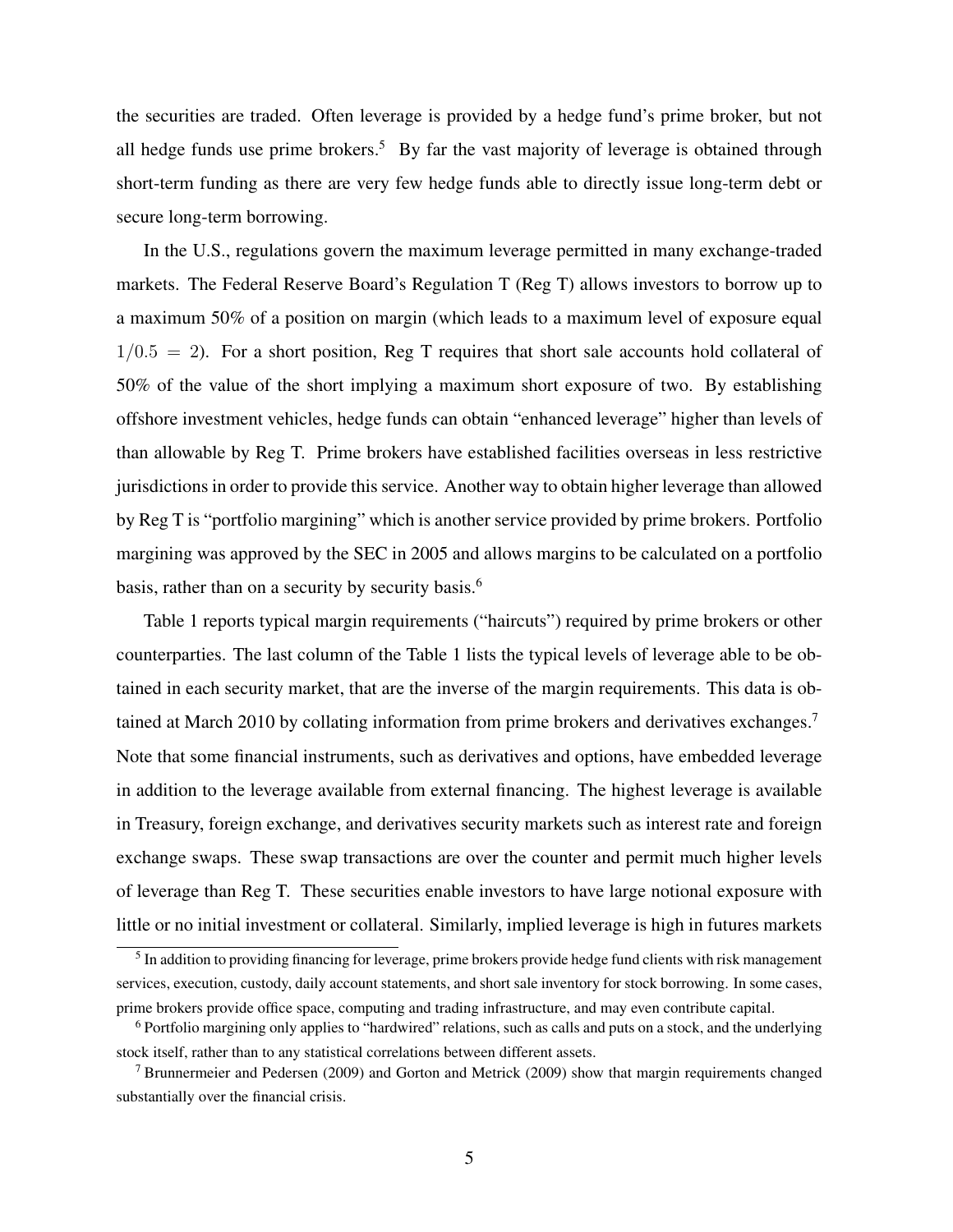because the margin requirements there are much lower than in the equity markets.

Based on the dissimilar margin requirements of different securities reported in Table 1, it is not surprising that hedge fund leverage is heterogeneous and depends on the type of investment strategy employed by the fund. Our results below show that funds engaged in relative value strategies, which trade primarily fixed income, swaps, and other derivatives, have the highest average gross leverage of 4.8 through the sample. Some relative value funds in our sample have gross leverage greater than 30. Credit funds which primarily hold investment grade and high yield corporate bonds and credit derivatives have an average gross leverage of 2.4 in our sample. Hedge funds in the equity and event driven strategies mainly invest in equity and distressed corporate debt and hence have lower leverage. In particular, equity and event driven funds have average gross leverage of 1*.*6 and 1*.*3, respectively over our sample.

The cost of leverage to hedge funds depends on the method used to obtain leverage. Prime brokers typically charge a spread over LIBOR to hedge fund clients who are borrowing to fund their long positions and brokers pay a spread below LIBOR for cash deposited by clients as collateral for short positions. These spreads are higher for less credit worthy funds and are also higher when securities being financed have high credit risk or are more volatile. The cost of leverage through prime brokers reflects the costs of margin in traded derivatives markets. We include instruments capturing funding costs like LIBOR and interest rate spreads in our analysis.

In many cases, there are maximum leverage constraints imposed by the providers of leverage on hedge funds. Hedge fund managers make a decision on optimal leverage as a function of the type of the investment strategy, the perceived risk-return trade-off of the underling trades, and the cost of obtaining leverage, all subject to exogenously imposed leverage limits. Financing risk is another consideration as funding provided by prime brokers can be subject to sudden change. In contrast, leverage obtained through derivatives generally have lower exposure to funding risk. Prime brokers have the ability to pull financing in many circumstances, for example, when performance or NAV triggers are breached. Dai and Sundaresan (2010) show that this structure effectively leaves the hedge funds short an option vis-à-vis their prime broker. Adding further risk to this arrangement is the fact that the hedge fund is also short an option vis-à-vis another significant financing source, their client base, which also has the ability to pull financ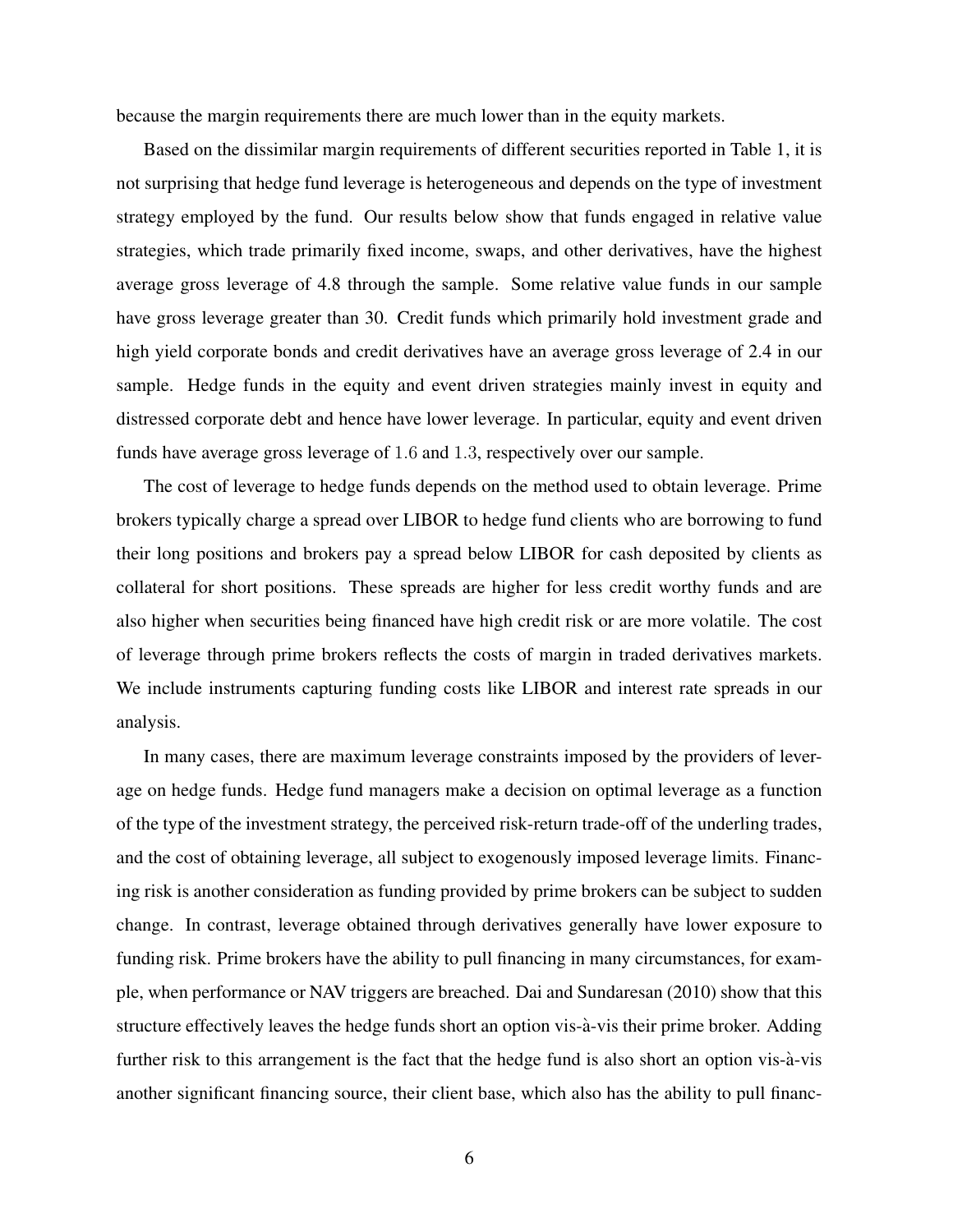ing following terms stipulated by the offering memorandum.<sup>8</sup> We do not consider the implicit leverage in these funding options in our analysis as we are unable to obtain data on hedge fund prime broker agreements or the full set of investment memoranda of hedge fund clients; our analysis applies only to the leverage reported by hedge funds in their active strategies.<sup>9</sup>

## 2.3 Reported Hedge Fund Leverage

An important issue with hedge fund leverage is which securities are included in the firm-wide leverage calculation and how the contribution of each security to portfolio leverage is calculated. The most primitive form of leverage calculation is unadjusted balance sheet leverage, which is simply the value of investment assets, not including notional exposure in derivatives, divided by equity capital. Since derivatives exposure for hedge funds can be large, this understates, in many cases dramatically, economic risk exposure.

To remedy this shortcoming, leverage is often adjusted for derivative exposure by taking delta-adjusted notional values of derivative contracts.<sup>10</sup> For example, in order to account for the different volatility and beta exposures of underlying investments, hedge funds often betaadjust the exposures of (cash) equities by upward adjusting leverage for high-beta stock holdings. Likewise, (cash) bond exposures are often adjusted to account for the different exposures to interest rate factors. In particular, the contribution of bond investments to the leverage calculation is often scaled up or down by calculating a 10-year equivalent bond position. Thus, an investment of \$100 in a bond with twice the duration of a 10-year bond would have a position of \$200 in the leverage calculation. The issues of accounting for leverage for swaps and futures affect fixed income hedge funds the most and long-short equity hedge funds the least. For this reason we break down leverage statistics by hedge fund sectors.

<sup>&</sup>lt;sup>8</sup> In many cases, hedge funds have the ability to restrict outflows by invoking gates even after lockup periods have expired (see, for example, Ang and Bollen, 2010).

<sup>9</sup> Dudley and Nimalendran (2009) estimate funding costs and funding risks for hedge funds, which are not directly observable, using historical data on margins from futures exchanges and VIX volatility. They do not consider hedge fund leverage.

<sup>&</sup>lt;sup>10</sup> Many hedge funds account for the embedded leverage in derivatives positions through internal reporting systems or external, third-party risk management systems like Riskmetrics. These risk system providers compute risk statistics like deltas, left-hand tail measures of risk like Value-at-Risk, and implied leverage at both the security level and the aggregate portfolio level. Riskmetrics allows hedge funds to "pass through" their risk statistics to investors who can aggregate positions across several funds.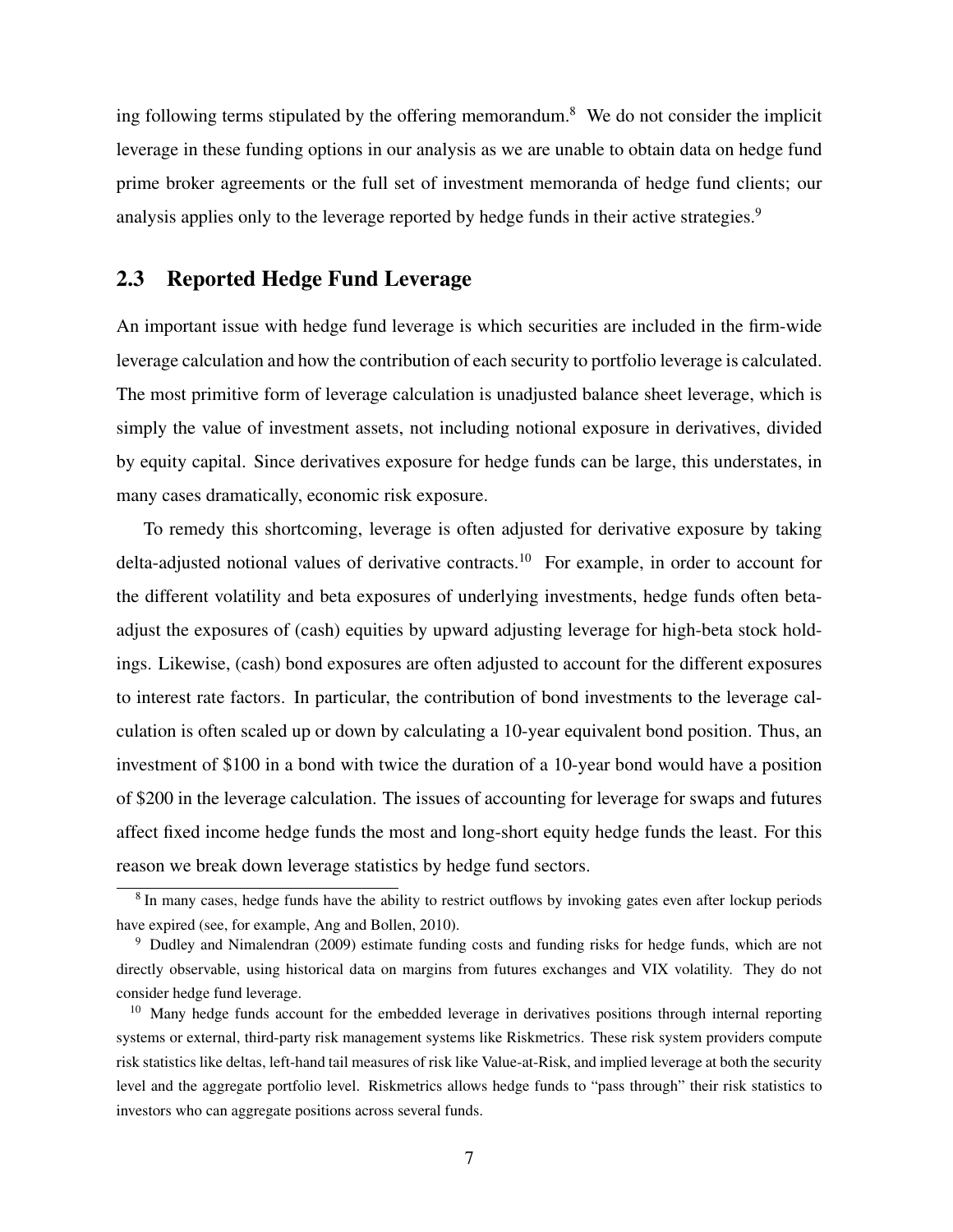Funds investing primarily in futures, especially commodities, report a margin-to-equity ratio, which is the amount of cash used to fund margin divided by the nominal trading level of the fund. This measure is proportional to the percentage of available capital dedicated to funding margin requirements. It is frequently used by commodity trading advisors as a gauge of their market exposure. Other funds investing heavily in other zero-cost derivative positions like swaps also employ similar measures based on ratios of nominal, or adjusted nominal exposure, to collateral cash values to compute leverage.

Thus, an important caveat with our analysis is that leverage is not measured in a consistent fashion across hedge funds and the hedge funds in our sample use different definitions of leverage. Our data is also self-reported by hedge funds. These effects are partially captured in our analysis through fund fixed effects. Our analysis focuses on the common behavior of leverage across hedge funds rather than explaining the movements in leverage of a specific hedge fund.

# 3 Data

### 3.1 Macro Data

We capture the predictable components of hedge fund leverage by various aggregate market price variables, which we summarize in Appendix B. We graph two of these variables in Figure 1. We plot the average cost of protection from a default of major "investment banks" (Bear Stearns, Citibank, Credit Suisse, Goldman Sachs, HSBC, JP Morgan, Lehman Brothers, Merrill Lynch, and Morgan Stanley) computed using credit default swap (CDS) contracts in the solid line with the scale on the left-hand axis. This is the market-weighted cost of protection per year against default of each firm. Our selected firms are representative of broker/dealers and investment banking activity and we refer to them as investment banks even though many of them are commercial banks and some became commercial banks during the sample period.

In Figure 1 we also plot the VIX volatility index in the dotted line with the scale on the righthand axis. The correlation between VIX and investment bank CDS protection is 0.89. Both of these series are low at the beginning of the sample and then start to increase in mid-2007, which coincides with the initial losses in subprime mortgages and other certain securitized markets. In late 2008, CDS spreads and VIX increase dramatically after the bankruptcy of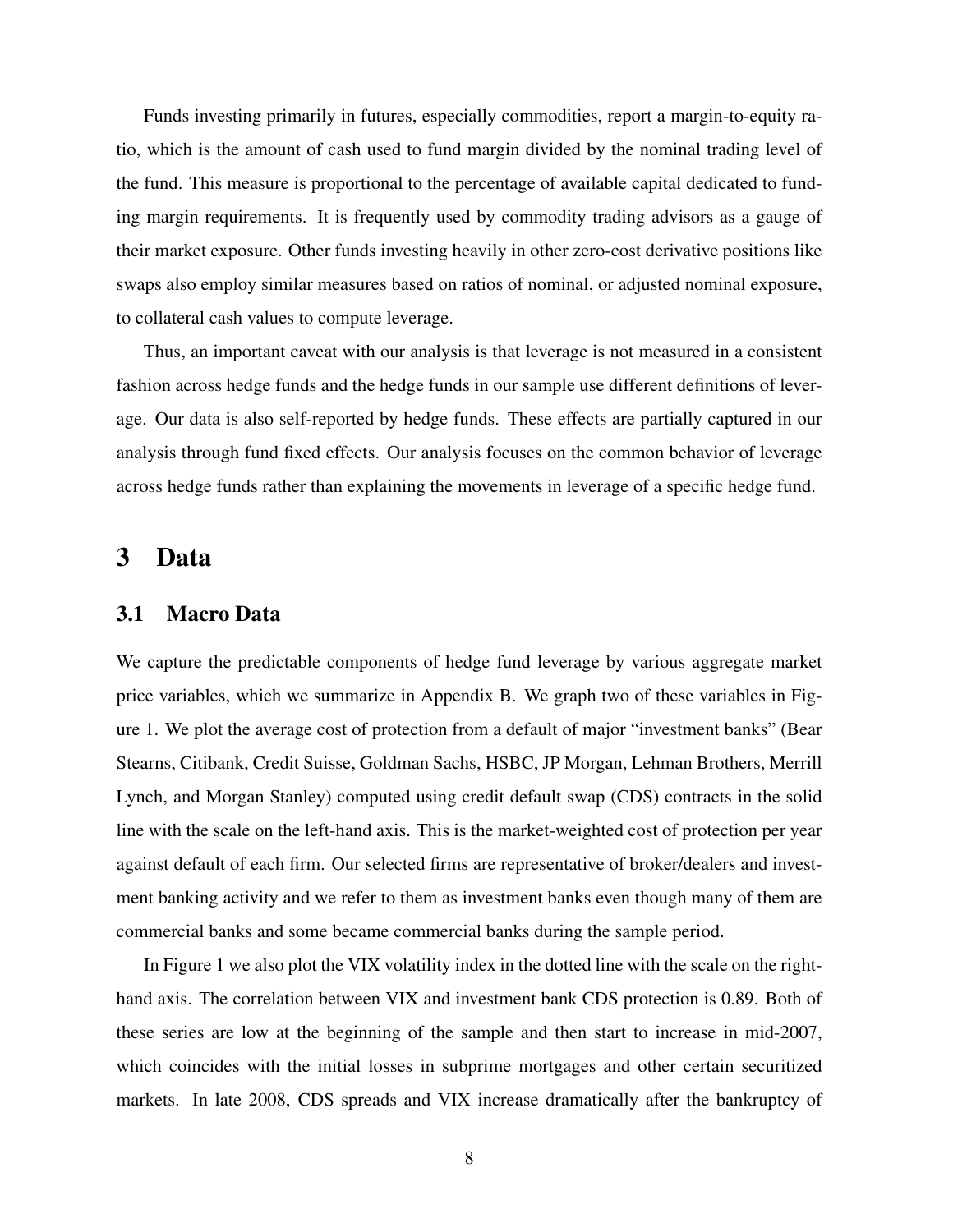Lehman Brothers, with VIX reaching a peak of 60% at the end of October 2008 and the CDS spread reaching 3.55% per annum in September 2008. In 2009, both CDS and VIX decline after the global financial sector is stabilized.

Our other macro series are monthly returns on investment banks, monthly returns on the S&P 500, the three-month LIBOR rate, and the three-month Treasury over Eurodollar (TED) spread. The LIBOR and TED spreads are good proxies for the aggregate cost of short-term borrowing for large financial institutions. Prime brokers pass on at least the LIBOR and TED spread costs to their hedge fund clients plus a spread. Finally, we also include the term spread, which is the difference between the 10-year Treasury bond yield and the yield on three-month T-bills. This captures the slope of the yield curve, which under the Expectations Hypothesis is a forward-looking measure of future short-term interest rates and thus provides a simple way of estimating future short-term borrowing costs.

## 3.2 Hedge Fund Data

Our hedge fund data is obtained from a large fund-of-hedge-funds (which we refer to as the "Fund"). The original dataset from the Fund contains over 45,000 observations of 758 funds from February 1977 to December 2009. In addition to hedge fund leverage, our data includes information on the strategy employed by the hedge funds, monthly returns, NAVs, and AUMs. The hedge funds are broadly representative of the industry and contain funds managed in a variety of different styles including global macro funds, fundamental stock-picking funds, credit funds, quantitative funds, and funds investing using technical indicators. The hedge funds invest both in specific asset classes, for example, fixed income or equities, and also across global asset classes. Our data includes both U.S. and international hedge funds, but all returns, NAVs, and AUMs are in US dollars.

An important issue is whether the hedge funds in the database exhibit a selection bias. In particular, do the hedge funds selected by the Fund have better performance and leverage management than a typical hedge fund? The Fund selects managers using both a "top down" and a "bottom up" approach. The former involves selecting funds in various sector allocation bands for the Fund's different fund-of-fund portfolios. The latter involves searching for funds, or re-allocating money across existing funds, using a primarily qualitative, proprietary approach.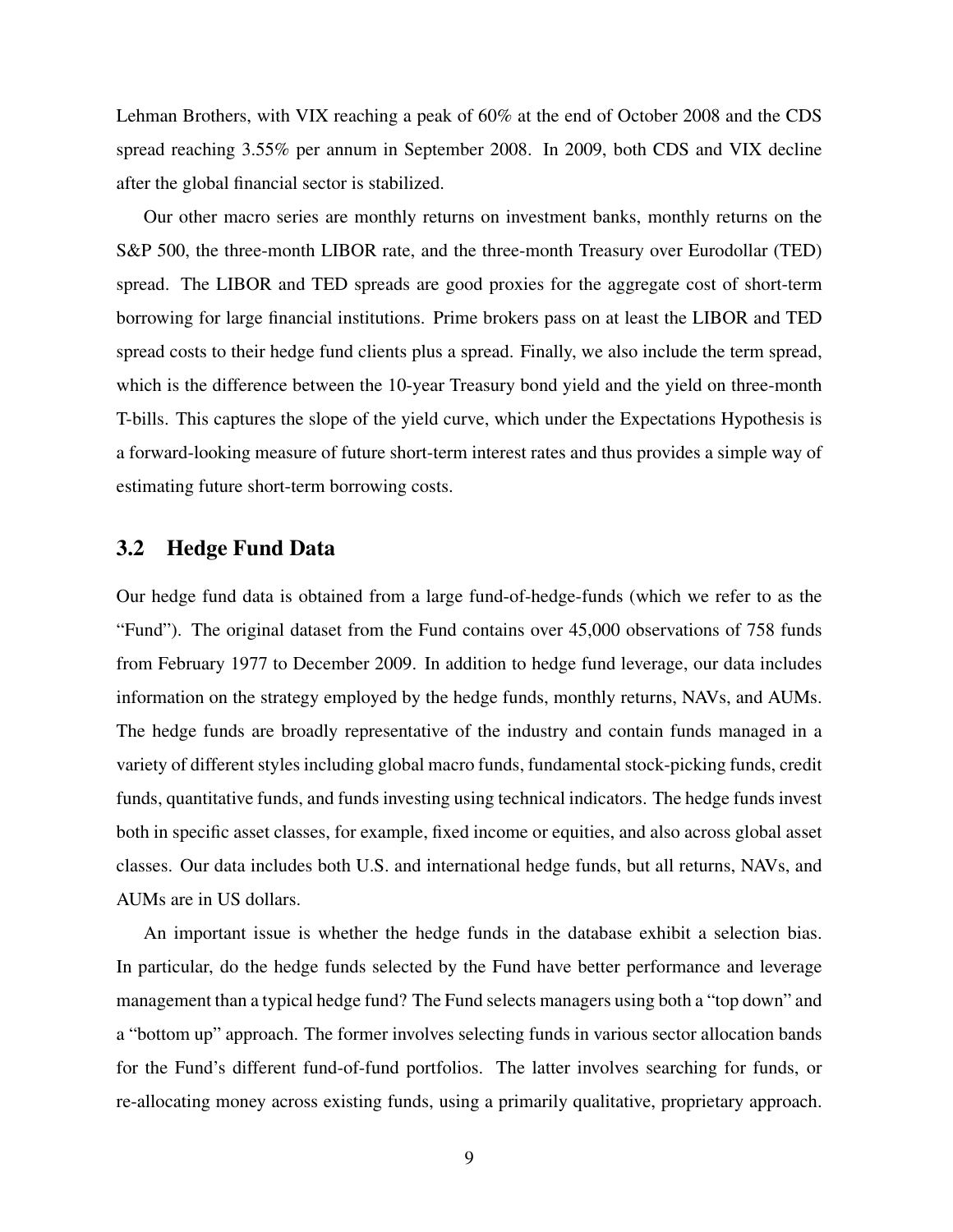Leverage is a consideration in choosing funds, but it is only one of many factors among the usual suspects – Sharpe ratios and other performance criteria, due diligence considerations, network, manager quality, transparency, gates and restrictions, sector composition, investment style, etc. The Fund did not add leverage to its products and only very rarely asked hedge funds to provide a customized volatility target or to provide leverage which differed from the hedge funds' existing product offerings. There is no reason to believe that the Fund's selection procedure results in funds with leverage management practices that are significantly different to the typical hedge fund.

Our Fund database includes funds that are present in TASS, CISDM, Barclay Hedge, or other databases commonly used in research and also includes other funds which do not report to the public hedge fund databases. This mitigates the reporting bias of the TASS database (see Malkiel and Saha, 2005; Ang, Rhodes-Kropf, and Zhao, 2008; Agarwal, Fos, and Jiang, 2010). However, the composition by sector is similar to the overall sector weighting of the industry as reported by TASS and Barclay Hedge. Survival biases are mitigated by the fact that often hedge funds enter the database not when they receive funds from the Fund, but several months prior to the Fund's investment and they often exit the database several months after disinvestment. Our database also includes hedge funds which terminate due to poor performance. The aggregate performance of the Fund is similar to the performance of the main hedge fund indexes.

### 3.2.1 Hedge Fund Leverage

Leverage is reported by different hedge funds at various frequencies and formats, which are standardized by the Fund. Appendix C discusses some of these formats. Most reporting is at the monthly frequency, but some leverage numbers are reported quarterly or even less frequently. For those funds reporting leverage at the quarterly or at lower frequencies, the Fund is often able to obtain leverage numbers directly from the hedge fund managers at other dates through a combination of analyst site visits and calls to hedge fund managers. The data is of high quality because the funds undergo thorough due diligence by the Fund. In addition, the performance and risk reports are audited, and the Fund conducts regular, intensive monitoring of the investments made in the individual hedge funds.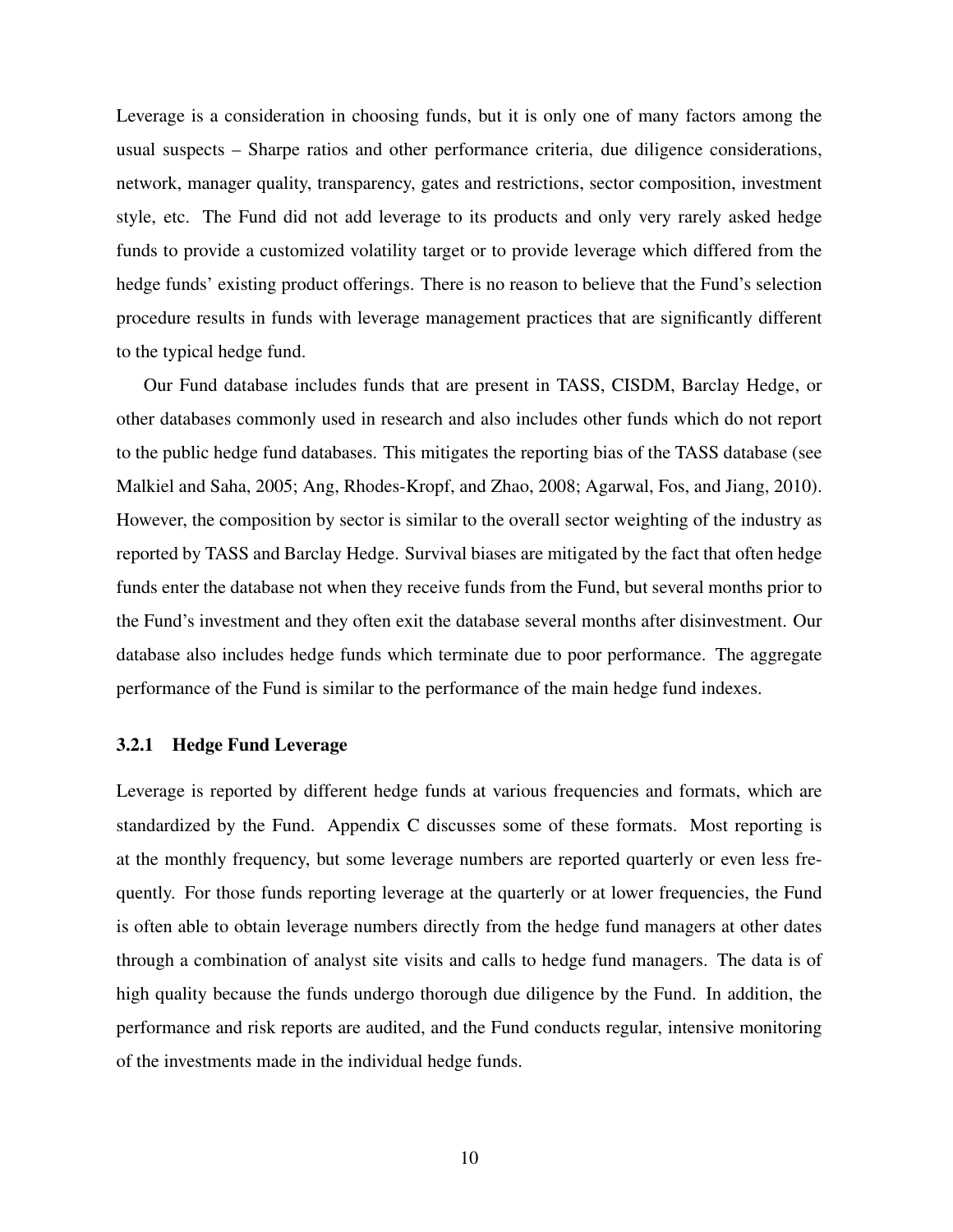#### 3.2.2 Hedge Fund Returns, Volatilities, and Flows

We have monthly returns on all the hedge funds. These returns are actual realized returns, rather than returns reported to the publicly available databases. In addition to examining the relation between past returns and leverage, we construct volatilities from the returns. We construct monthly hedge fund volatility using the sample standard deviation of returns over the past 12 months. Figure 2 plots the volatilities of all hedge funds and different hedge fund strategies over the sample. The volatilities follow the same broad trend and are approximately the same. This is consistent with hedge funds using leverage to scale returns to similar volatility levels.

Figure 2 shows that at the beginning of the sample, hedge fund volatilities were around 3% per month and reach a low of around 2% per month in 2006. As subprime mortgages start to deteriorate in mid-2007, hedge fund return volatility starts to increase and reaches 4-5% per month by 2009. Volatility stays at this high level until the end of the sample in October 2009. This is because we use rolling 12-month sample volatilities which include the very volatile, worst periods of the financial crisis 12 months prior to October 2009.

Figure 3 compares the rolling 12-month volatilities of hedge fund returns in the data sample with the rolling 12-month volatilities of hedge fund returns in the HFR database for the December 2004 - October 2009 time period. We observe that the average volatilities of hedge funds in the data closely track the median hedge fund volatility in the HFR database. Thus, the Funds hedge funds have very similar return behavior as the typical hedge fund reported on the publicly available databases. Since hedge funds often use leverage to target particular levels of volatility, this partially alleviates concerns that the Fund's hedge funds have atypical leverage policies.

In addition to hedge fund volatility, we also use hedge fund flows as a control variable. We construct hedge fund-level flows over the past three months using the return and AUM information from the following formula:

$$
Flow_t = \frac{AUM_t}{AUM_{t-3}} - (1 + R_{t-2})(1 + R_{t-1})(1 + R_t)
$$
\n(1)

where  $Flow_t$  is the past three-month flow in the hedge fund,  $AUM_t$  is assets under management at time *t* and  $R_t$  is the hedge fund return from  $t - 1$  to  $t$ . The flow formula in equation (1) is used by Chevalier and Ellison (1997), Sirri and Tufano (1998), and Agarwal, Daniel, and Naik (2009), among others. We compute three-month flows as the flows over the past month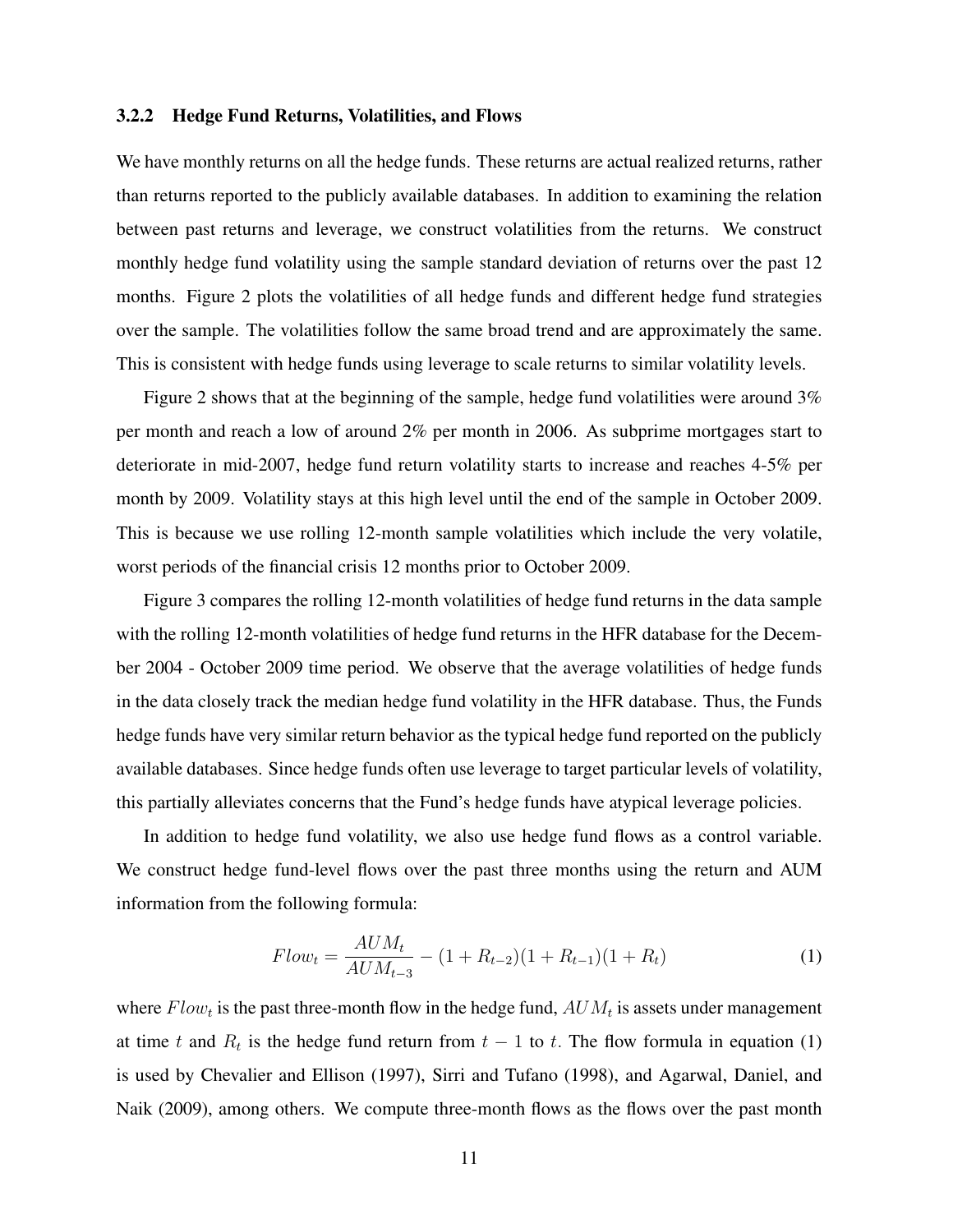tend to be very volatile. We also compute past three-month hedge fund flows for the aggregate hedge fund industry as measured by the Barclay Hedge database using equation (1).

### 3.3 Summary Statistics

We clean the raw data from the Fund and impose two filters. First, often investments are made by the Fund in several classes of shares of a given hedge fund. All of these share classes have almost identical returns and leverage ratios. We use the share class with the longest history or the share class representing the largest AUM. Our second filter is that we require funds to have at least two years of leverage observations. The final sample spans December 2004 to October 2009 and thus our sample includes the poor returns of quantitative funds during Summer 2007 (see Khandani and Lo, 2007) and the financial crisis of 2008 and early 2009. There are at least 63 funds in our sample at any one time. The maximum number of funds at any given month is 163 over the sample period.

Panel A of Table 2 lists the number of observations and number of hedge funds broken down by strategy. The strategies are defined by the Fund and do not exactly correspond to the sector definitions employed by TASS, Barclay Hedge, CSDIM or other hedge fund databases (which themselves employ arbitrary sector definitions). The TASS categories of fixed income arbitrage and convertible arbitrage fall under the Fund's relative value sector. In the relative value sector, hedge funds invest in both developed and emerging markets and can also invest in a variety of different asset classes. Most of the Fund's investments have been in long-short equity funds in the equity category and this is also by far the largest hedge fund sector in TASS, as reported, for example, by Chan et al. (2007). At the last month of our sample, October 2009, the proportion of equity funds reported in Barclay Hedge, not including multi-strategy, other, and sector-specific categories, is also over 40%.

After our data filters, there are a total of 208 unique hedge funds in our sample with 8,136 monthly observations. Over half (114) of the funds in our sample run long-short equity strategies. The number of funds in the areas of credit and relative value are 21 and 36, respectively. The remaining 37 funds are in the event driven strategy, which are mainly merger arbitrage and distressed debt. The number of funds reported in Panel A of Table 2 is large enough for reliable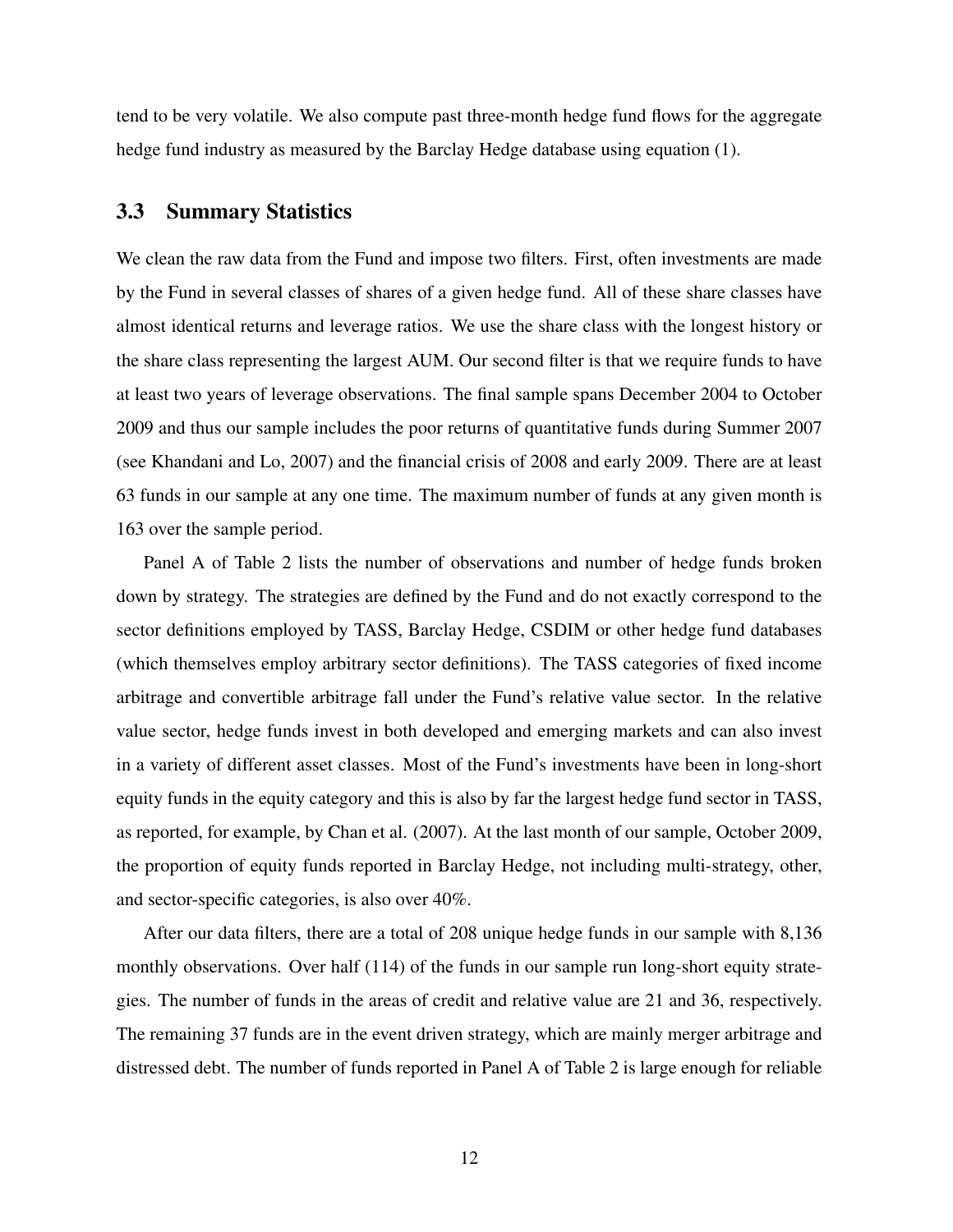inference when averaged across strategies and across all hedge funds. $^{11}$ 

In Panel B of Table 2, we report summary statistics of all the hedge fund variables observed in the sample. These statistics should be carefully interpreted because they do not sample all hedge funds at the same frequency and there are missing observations in the raw data. Panel B reports that the average gross leverage across all hedge funds is 2.13 with a volatility of 0.62. This volatility is computed using only observed data and the true volatility of leverage, after estimating the unobserved values, will be lower, as we show below. Nevertheless, it is clear that hedge fund leverage changes over time. Even without taking into account missing observations, this volatility is much lower than the volatility of leverage reported in the estimations of McGuire and Tsataronis (2008) using factor regressions. This discrepancy could possibly result from the large error in their procedure of inferring leverage from estimated factor coefficients in regressions on short samples. Individual gross hedge fund leverage is also persistent, with an average autocorrelation of 0.68 across all the hedge funds. Again because of unobserved leverage ratios, this persistence is biased downwards and we report more accurate measures of autocorrelation taking into account other predictive variables below.

Panel B of Table 2 also reports the summary statistics for the other two leverage measures. The average net leverage of hedge funds is 0.59 and average long-only leverage is 1.36. The raw volatilities of net leverage and long-only leverage are 0.28 and 0.38 respectively, which are significantly lower than the volatility of gross leverage. Thus, in our analysis, we break out gross, net, and long-only leverage separately.

The other variables reported in Panel B of Table 2 are control variables used in our analysis. The average hedge fund return is 29 basis points per month. These returns are autocorrelated, with an average autocorrelation of 0.24 across funds, which indicates that out- or underperforming manager returns are persistent, as noted by Getmansky, Lo, and Makarov (2004) and Jagannathan, Malakhov, and Novikov (2010). The returns are lower than those reported by previous literature because our sample includes the financial crisis during which many hedge funds did poorly.<sup>12</sup> The average 12-month rolling volatility across hedge funds is 2.65% per

<sup>&</sup>lt;sup>11</sup> The sample also includes commodity trading funds and global macro funds, but we do not break out separate performance of these sectors as there are too few funds for reliable inference.

<sup>&</sup>lt;sup>12</sup> See, among many others, Fung and Hsieh (1997, 2001), Brown, Goetzmann and Ibbotson (1999), and more recently Bollen and Whaley (2009).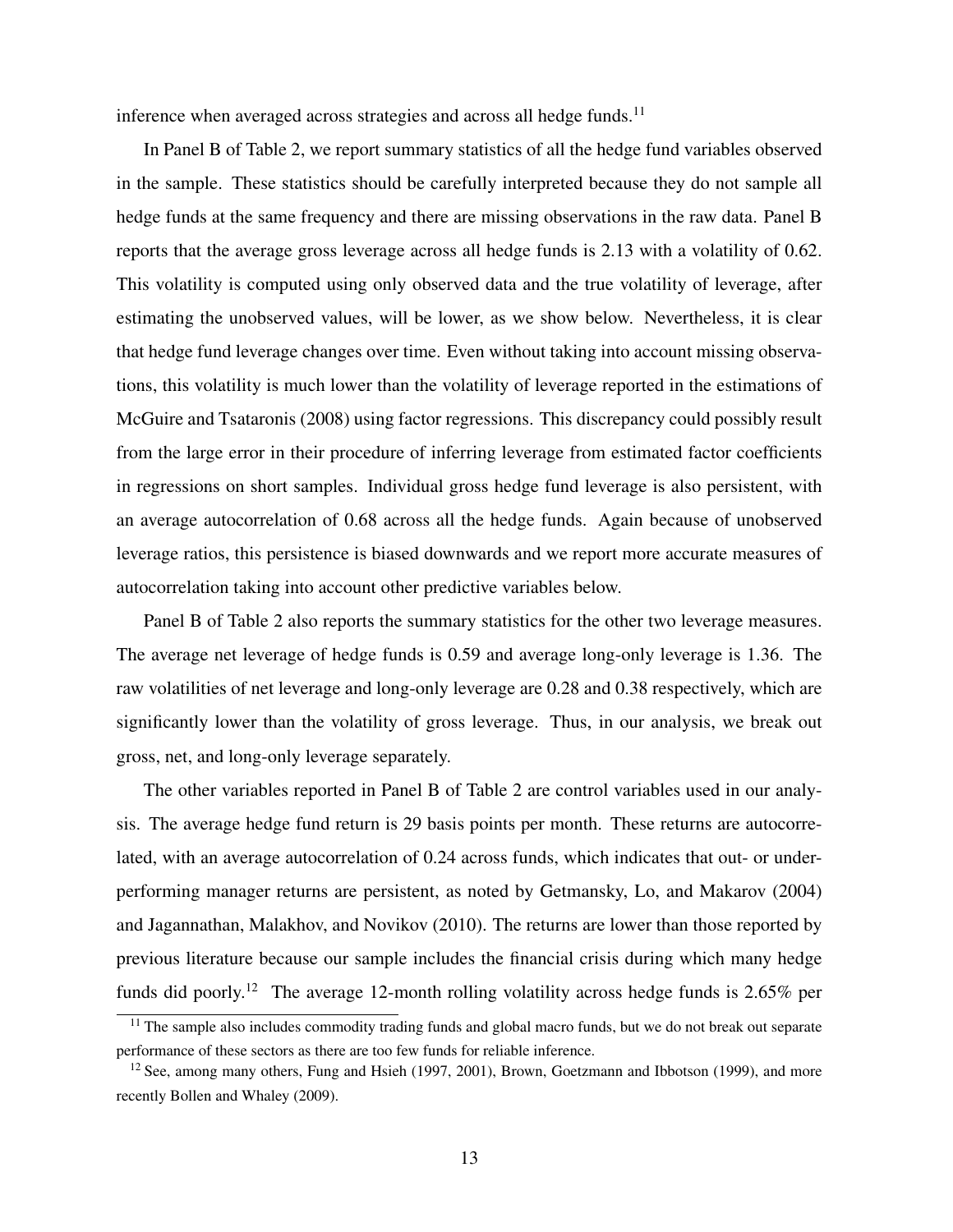month. The volatility is computed only when all fund returns in the previous 12 months are observed. This explains why only approximately 70% of fund volatilities are observed. Nevertheless, our volatility estimates are close to those reported in the literature by Ackermann, McEnally, and Ravenscraft (1999) and Chan et al. (2007), among others.

The last two fund-specific variables we include are past three-month hedge fund flows and log AUMs. Flows are on average positive, at 2.2% per month and exhibit a large average autocorrelation of 0.62. The average fund size over our sample is \$962 million. The median fund size is \$430 million. The difference between mean and median of fund size is explained by the presence of some large funds, with the largest funds having AUMs well over \$10 billion in just one share class. Our sample is slightly biased upwards in terms of size compared to recent estimates such as those by Chan et al. (2007) and the Banque de France (2007). This is due to the application of filters which tend to remove smaller funds which are effectively different share classes of larger funds. Our filters also remove funds which are in their infancy. These funds are likely to have lower levels of leverage, with more onerous financing conditions, than more established funds, making the levels of our leverage ratios conservatively biased upwards.

The last column in Panel B, Table 2 lists the proportion of months across all funds where the variables are observed. While we always observe returns, the leverage variables are observed approximately 80% of the time. We do not restrict our analysis to a special subset of data where all variables are observed. Instead, our algorithm permits us to use all the available data and to infer the leverage ratios when they are missing. We now discuss our estimation methodology.

# 4 Methodology

### 4.1 Predictive Model

We specify that leverage over at month  $t + 1$  for fund  $i$ ,  $L_{i,t+1}$ , is predictable at time  $t$  by both economy-wide variables,  $x_t$ , and fund-specific variables, which we collect in the vector  $y_{i,t}$ , in the linear regression model: $^{13}$ 

$$
\Delta L_{i,t+1} = c_i + \gamma \cdot x_t + \rho \cdot y_{i,t} + \varepsilon_{i,t+1},\tag{2}
$$

<sup>&</sup>lt;sup>13</sup> We also investigate the forecastability of proportional leverage changes,  $\Delta L_{i,t+1}/(1 + L_{i,t})$ , in the same regression specification of equation (2). The results are very similar to the results for leverage changes.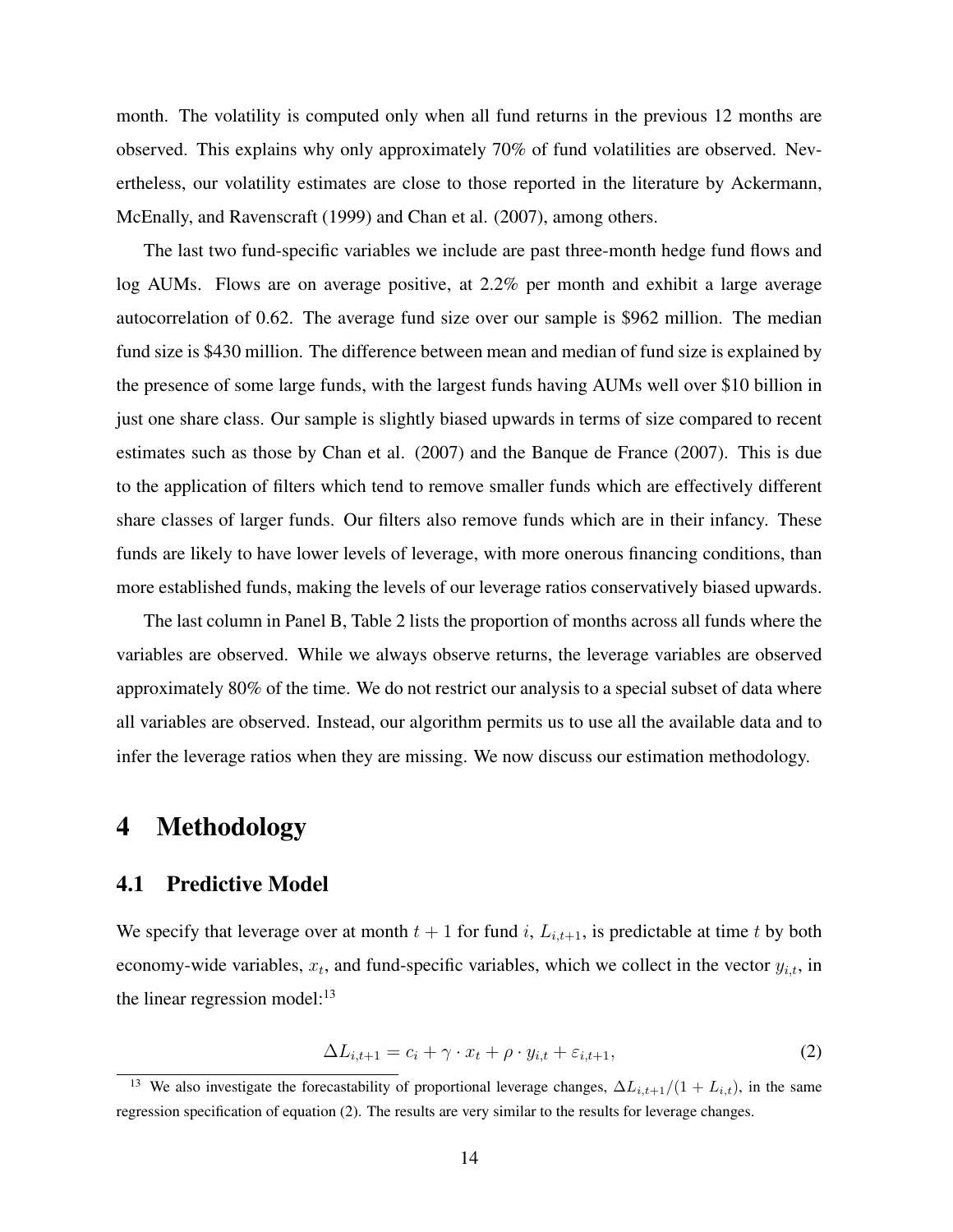where  $\Delta L_{i,t+1} = L_{i,t+1} - L_{i,t}$  is the change in fund *i* leverage from *t* to  $t + 1$ ,  $\gamma$  is the vector of predictive coefficients on economy-wide variables,  $\rho$  is the vector of coefficients on fundspecific variables, and the idiosyncratic error  $\varepsilon_{i,t+1} \sim N(0, \sigma^2)$  is i.i.d. across funds and time. The set of firm-specific characteristics,  $y_{i,t}$  includes lagged leverage,  $L_{i,t}$ , which allows us to estimate the degree of mean reversion of the leverage employed by funds. We capture fund-fixed effects in the constants *c<sup>i</sup>* which differ across each fund.

We estimate the parameters  $\theta = (c_i \gamma \rho \sigma^2)$  using a Bayesian algorithm which also permits estimates of non-observed leverage and other fund-specific variables. Appendix D contains details of this estimation. Briefly, the estimation method treats the non-reported variables as additional parameters to be inferred along with  $\theta$ . As an important byproduct, the estimation supplies posterior means of leverage ratios where these are unobserved in the data. We use these estimates, combined with the observed leverage ratios, to obtain time-series estimates of aggregate hedge fund leverage and leverage for each sector. Since we use uninformative priors, the special case where both the regressors and regressands in equation (2) are all observed in data is equivalent to running standard OLS.

An advantage of our procedure is that we are able to use all observations after imposing the data filters. Using OLS would result in very few funds and observations because both the complete set of regressors and the regressand must be observed. Taking only observed leverage produces a severely biased sample as different types of funds report at quarterly or lower frequencies versus the monthly frequency. Sudden stops in leverage reporting correlate with unexpected bad performance. Linearly interpolating unobserved leverage produces estimates that are too smooth because it relies on filling in points based on the mean reversion properties of leverage alone. We show below that other variables significantly predict leverage, both in the time series and cross section.

### 4.2 Contemporaneous Model

The model in equation (2) is a predictive model where leverage over the next period is forecastable by macro and fund-specific variables at the beginning of the period. We consider an alternative model where leverage is determined contemporaneously with instruments:

$$
L_{i,t} = c_i + \gamma \cdot x_t + \rho \cdot y_{i,t} + \epsilon_{i,t},\tag{3}
$$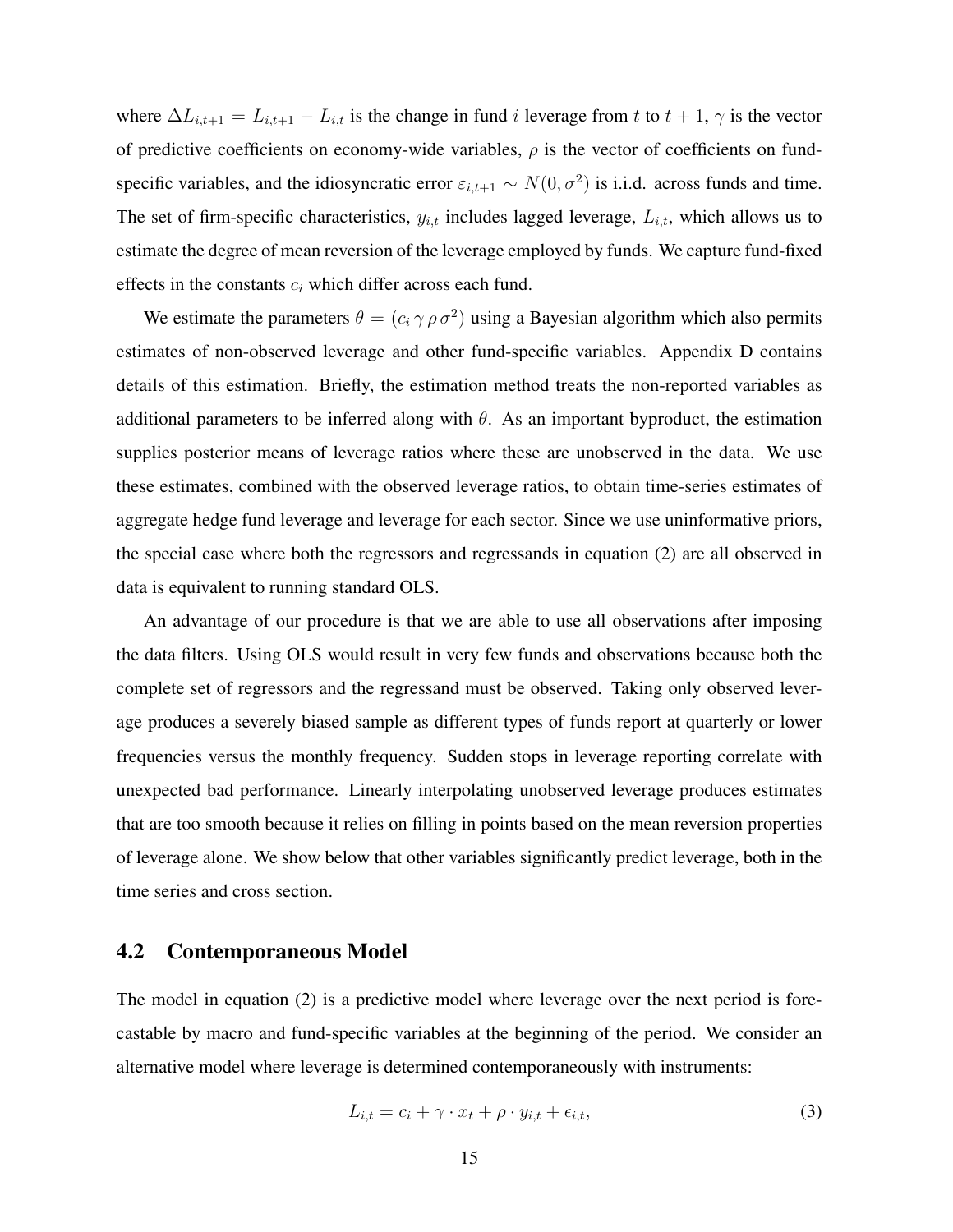where we use the same set of macro variables in  $x_t$  as in the predictive model (2), but we now assume that the fund-specific variables,  $y_{i,t}$  do not include lagged leverage.

In equation (3), the potential observable determinants of leverage like VIX, interest rate spreads, hedge fund flows, etc. in  $x_t$  and  $y_{i,t}$  are persistent. The unobserved determinants, which are in the error term  $\epsilon_{i,t}$ , are also likely to be persistent so we specify that the errors are serially correlated and follow

$$
\epsilon_t = \phi_\epsilon \epsilon_{t-1} + v_t,\tag{4}
$$

where  $v_t \sim$  i.i.d.  $N(0, \sigma^2)$ . It can be shown that accounting for the persistence in the regressands in equation (3) through VAR or autoregressive specifications produces a reduced-form model of the same form as equation (2), except without a lagged leverage term. The relation between equations (2) and (3) involves the persistence of the regressands and the strength of the serial correlation,  $\phi_{\epsilon}$ , of the error terms. Appendix D describes the estimation of the contemporaneous system and compares it with the predictive model.

The contemporaneous model (3) can be used to test various theories on the determinants of hedge fund leverage. It is important to note, however, that equation (3) is not a structural model. Many of the fund-specific variables, and perhaps some of the macro variables, are jointly endogenously determined with hedge fund leverage. Put another way, while equation (3) can shed light on contemporaneous correlations between hedge fund leverage and various instruments, it is silent on causation. We may expect that some variables that are contemporaneously associated with hedge fund leverage in equation (3) may have the opposite sign when used as a predictor of hedge fund leverage in equation (2). Some of this may be due to the effect of the serially correlated errors in the contemporaneous specification or that the contemporaneous vs. predictive relations between certain variables and leverage are indeed different.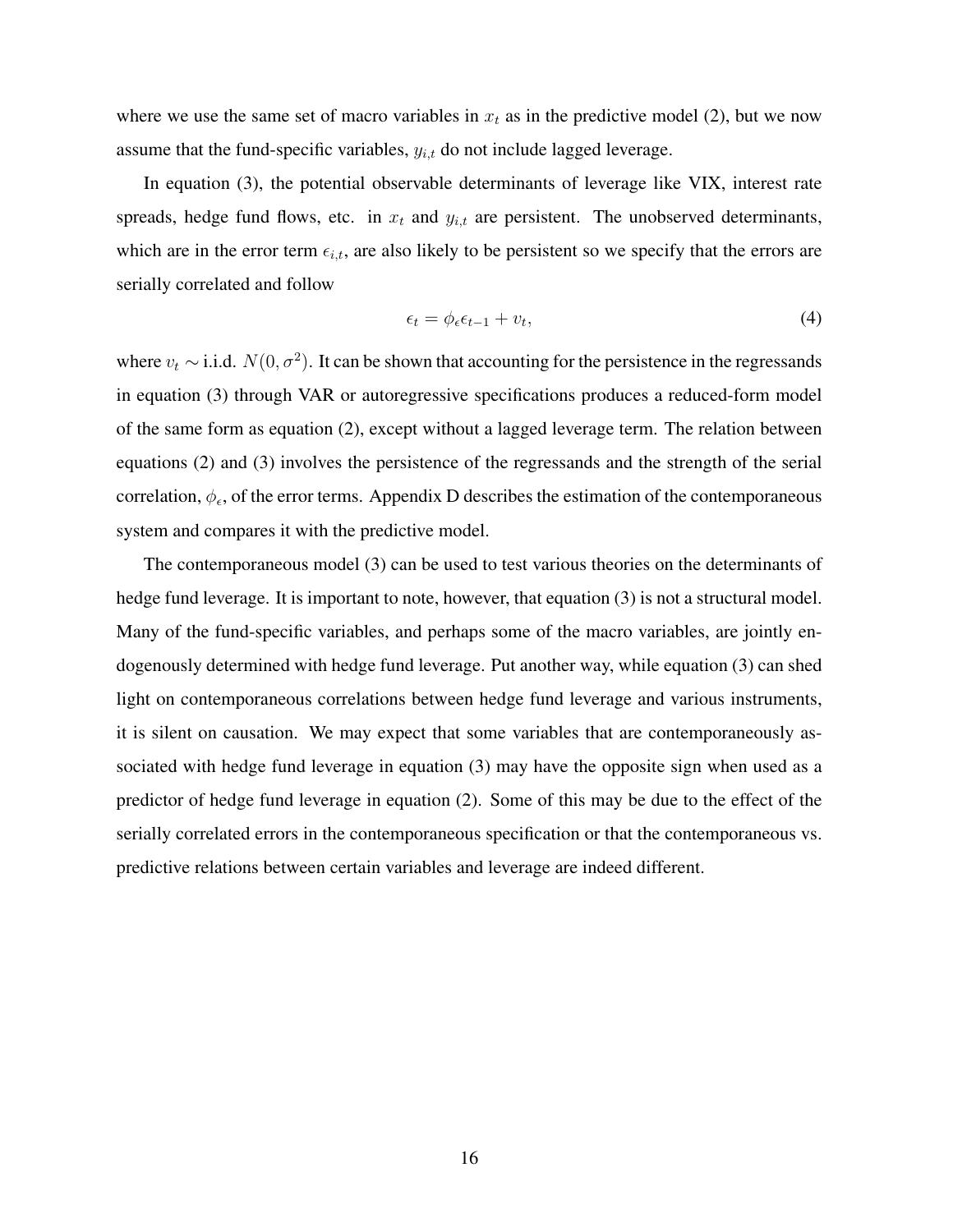# 5 Empirical Results

## 5.1 Time Series of Leverage

### 5.1.1 Gross Leverage

We begin our analysis by presenting the time series of gross leverage of hedge funds. This is obtained using the model in equation (2) with all macro and fund-specific variables and fundfixed effects. We graph gross hedge fund leverage for all hedge funds and the hedge fund sectors in Figure 4. We report the posterior mean of gross leverage across all hedge funds in the solid line. Gross leverage is stable at approximately 2.3 until mid-2007 where it starts to decrease from 2.6 in June 2007 to a minimum of 1.4 in March 2009. At the end of our sample, October 2009, we estimate gross leverage across hedge funds to be 1.5. Over the whole sample, average gross leverage is 2.1. As expected from the fairly smooth transitions in Figure 4, gross leverage is very persistent with an autocorrelation of 0.97.

The patterns of gross leverage for all hedge funds are broadly reflected in the dynamics of the leverage for hedge fund sectors, which are also highly persistent with correlations well above 0.95. Leverage for event driven and equity funds is lower, on average, at 1.3 and 1.6, respectively, than for all hedge funds, which have an average gross leverage of 2.1 over the sample. Both the event driven and equity sectors reach their highest peaks of gross leverage in mid-2007 and gradually decrease their leverage over the financial crisis. Event driven leverage falls below one and reaches a low of 0.8 in December 2008 before rebounding. Credit funds steadily increase their gross leverage from 1.5 at the beginning of 2005 to reach a peak of 3.9 at June 2007. This decreases to 1.1 at the end of the sample.

Figure 4 shows that the most pronounced fall in leverage is seen in the relative value sector: relative value gross leverage reaches an early peak of 6.8 in April 2006 and starts to cut back in early 2006. This is well before the beginning of the deterioration in subprime mortgages in 2007. In December 2007, gross leverage in relative value funds falls to 4.5 and decreases slightly until a sharp increase over April to June 2008 to reach a local high of 5.8 in June 2008. These periods coincide with increasing turbulence in financial markets after the purchase of Bear Stearns by JP Morgan Chase in March 2008 and the illiquidity of many securitized asset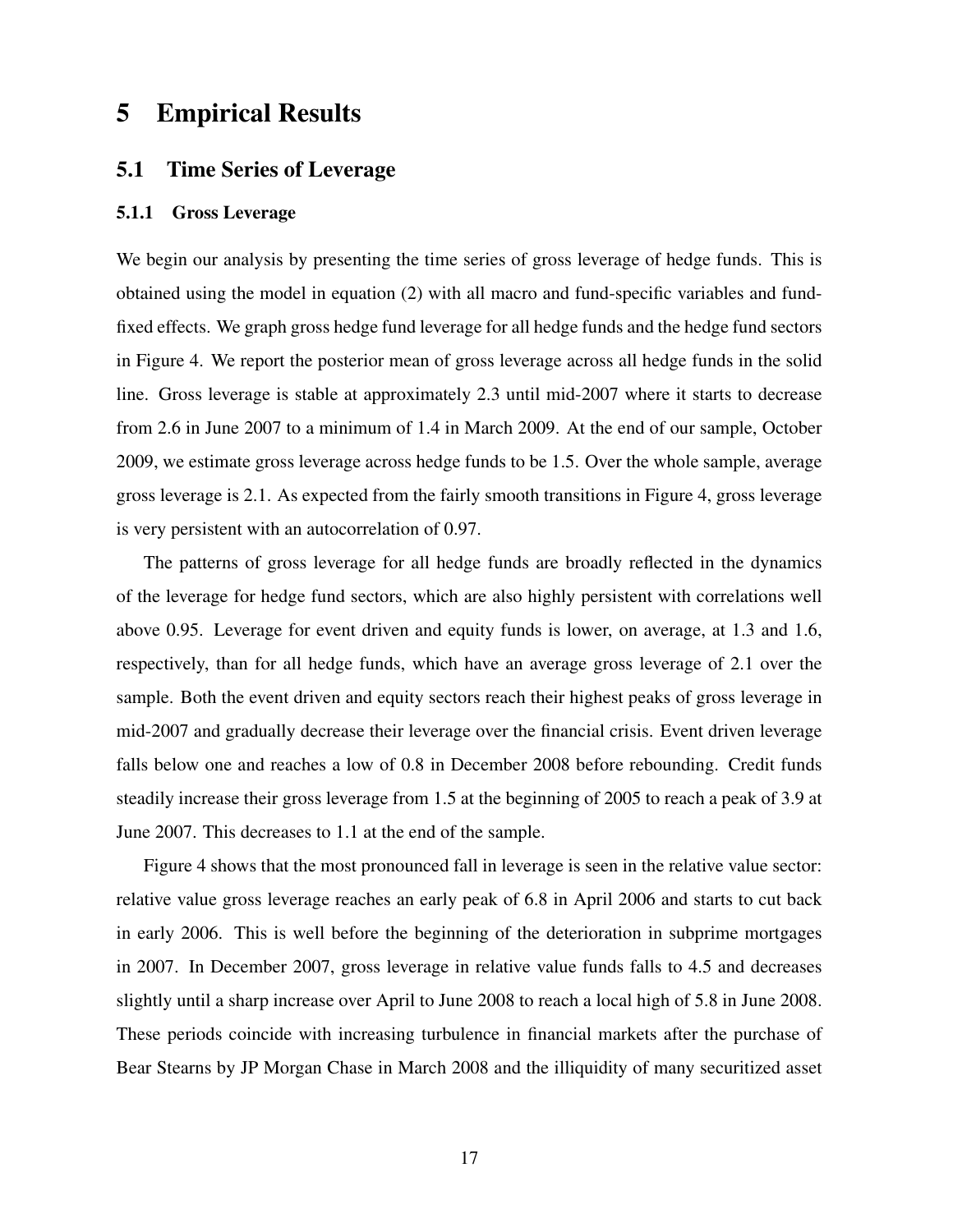markets.<sup>14</sup> The increasing leverage in early 2008 in relative value is not due to any one fund; several large funds in the database exhibit this behavior and, in general, the leverage of all relative value funds over the financial crisis is volatile. From June 2008 gross leverage of the relative value sector decreases from 5.8 to 2.3 at October 2009. Over the whole sample, relative value gross leverage is 4.8.

### 5.1.2 Dispersion of Gross Leverage

While Figure 4 shows the average hedge fund leverage, an open question is how the cross section of leverage changes over time. We address this in Figure 5 which plots the median and the cross-sectional interquartile range (25th and 75th percentiles) of gross leverage. The cross-sectional distribution of all leverage measures does change, but is fairly stable across the sample. Since there are some funds with very large leverage in our sample, the median falls closer to the 25th percentile than to the 75th percentile for all the leverage ratios. During 2005 to early 2007, the interquartile range for gross hedge fund leverage stays in the range 1.0 to 1.3. During mid-2007, the interquartile cross-sectional dispersion increases to 1.6 in May 2007 and then falls together with the overall decrease in leverage during this period. Interestingly, the largest decline in leverage in 2008 during the financial crisis is not associated with any significant change in the cross-section of hedge fund leverage. In summary, although hedge fund leverage is heterogeneous, the cross-sectional pattern of hedge fund leverage is fairly stable and in particular, does not significantly change in 2008 when the overall level of leverage is declining.

### 5.1.3 Gross vs. Net and Long-Only Leverage

In Figure 6 we plot gross, net, and long-only leverage across all hedge funds (top panel) and for hedge fund sectors (bottom four panels). The lines for gross leverage are the same as Figure 4

<sup>&</sup>lt;sup>14</sup> Relative value strategies (e.g. capital structure arbitrage and convertible bond arbitrage) tend to be more sensitive to the relative relation between securities and asset classes than credit, equity, and event driven strategies, which tend to be based more on single security fundamentals. When markets showed signs of normalizing after the Bear Stearns takeover in March 2008, many relative value strategies were quick to reapply leverage to take advantage of the stabilized and converging valuations. This period of improved market conditions was brief as new financial sector shocks occurred during the Summer of 2008, at which time relative value managers quickly brought leverage down.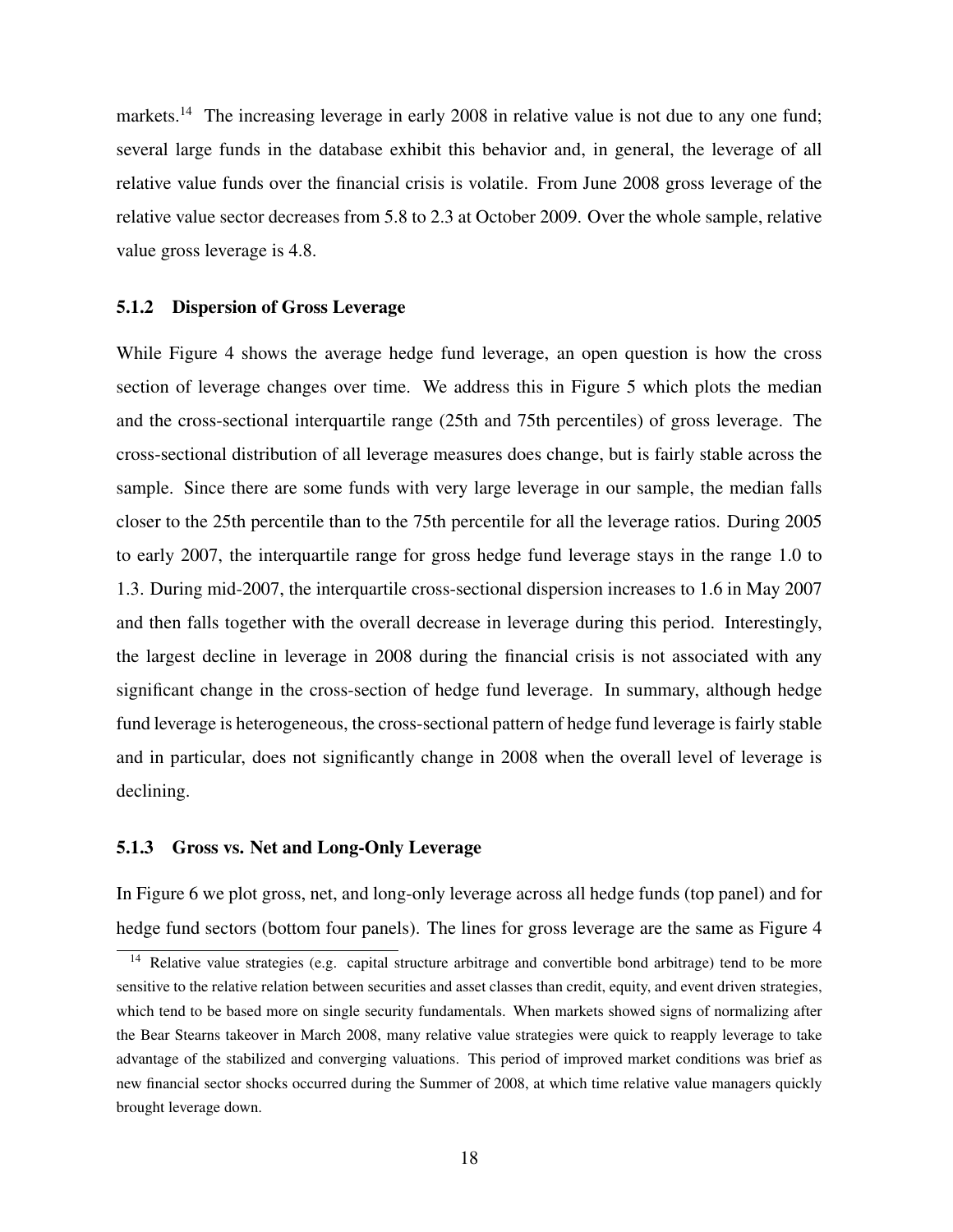and are drawn so we can compare net and long-only leverage. Figure 6 shows that the three leverage measures, for all hedge funds and within the hedge fund sectors, are highly correlated and have the same broad trends. Table 3 reports correlations of the gross, net, and long-only leverage and they are all high. In particular, gross, net, and long-only leverage all have pairwise correlations above 0.92 in Panel A.

Panel B of Table 3 reports the correlations of gross, net, and long leverage for the hedge fund sectors. If there are no independent active short bets, then the correlations of all leverage measures should be one. Thus, we can infer the extent of the separate management of long and short positions by examining the correlations between gross and net leverage. The correlation of net and gross leverage is lowest for equity hedge funds, at 0.49, and above 0.80 for the other hedge fund sectors. This is consistent with funds in the equity sector most actively separately managing their long and short bets. In contrast, the highest correlation between net and gross leverage is 0.88 for relative value funds, which indicates these funds are most likely to take positions as long-short pairs.

One difference between the leverage measures in Figure 6 is that the net and long-only leverage ratios are smoother than gross leverage. For all hedge funds the standard deviation of gross leverage is 0.36, whereas the standard deviations for net and long leverage are 0.14 and 0.25, respectively. Thus, hedge funds manage the leverage associated with active long and short positions in different ways. This pattern is also repeated in each of the hedge fund sectors. The largest difference in the volatility of gross leverage compared to net leverage is for relative value, where gross and net leverage standard deviations are 1.22 and 0.20, respectively. The mean of net leverage for relative value is also much lower, at 0.82, than the average level of gross leverage at 4.84. The low volatility of net leverage for relative value funds is consistent with these funds maintaining balanced long-short positions where a large number of their active bets consist of taking advantage of relative pricing differentials between assets. The stable and low net leverage for relative value funds may also imply that focusing on gross leverage overstates the market risk of this hedge fund sector.

An interesting episode for equity hedge funds is the temporary ban on shorting financial stocks which was imposed in September 2008 and repealed one month later (see Boehmer, Jones, and Zhang, 2009, for details). Equity hedge fund leverage was already trending down-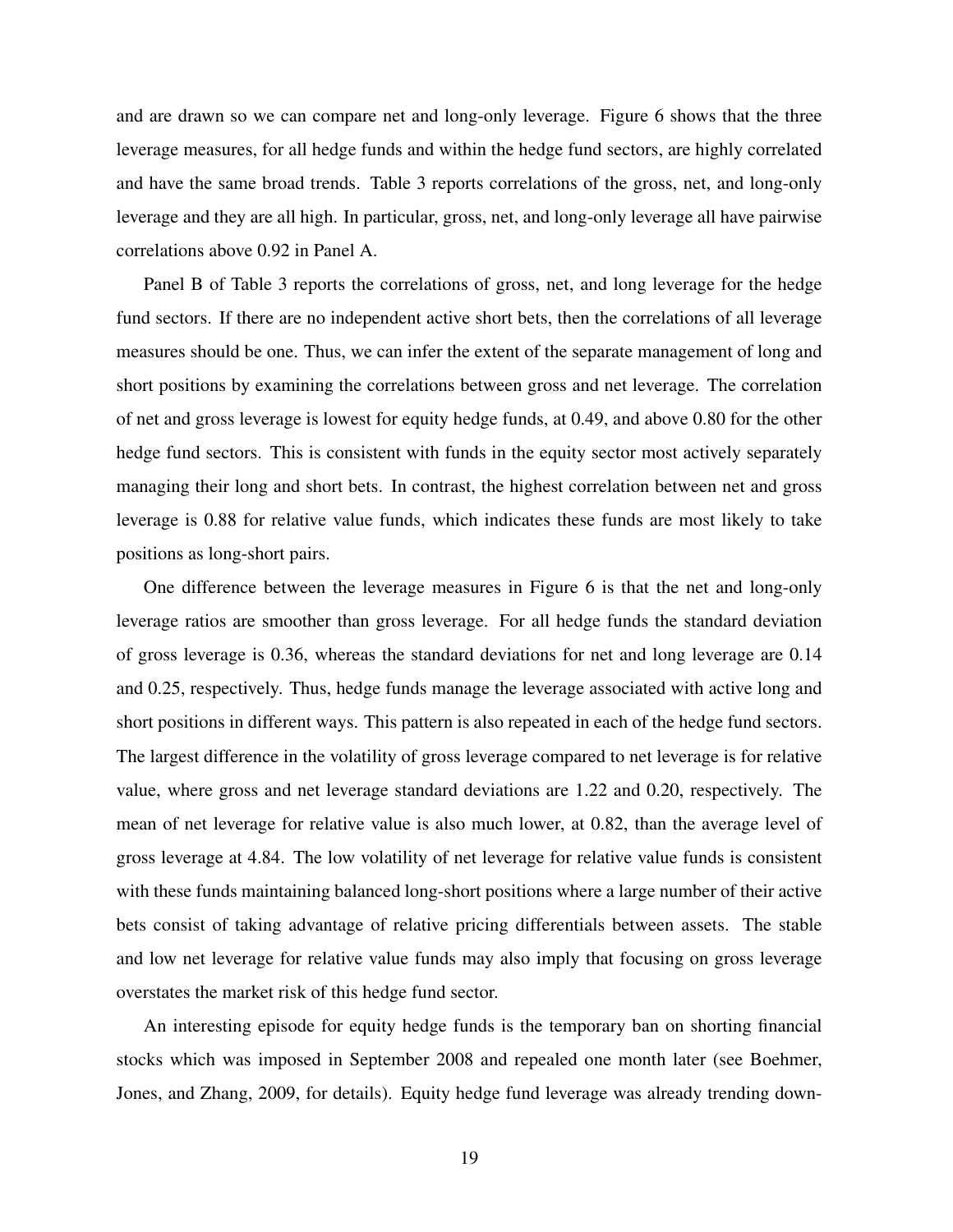wards prior to this period beginning in mid-2007 and there is no noticeable additional effect in September or October 2008 for gross leverage or long-only leverage. However, Figure 6 shows there is a small downward dip in net leverage during these months with net leverage being 0.48, 0.44, and 0.50 during the months of July, September, and October 2008, respectively. Thus, this event seems to affect the short leverage positions of equity funds, but the overall effect is small. This may be because the ban affected only the financial sector or because these hedge funds were able to take offsetting trades in derivatives markets or other non-financial firms to maintain their short positions.

Finally, we observe a high level of covariation for net and long-only leverage in Figure 6 across all hedge funds and within sectors. This is similar to the high degree of comovement of gross leverage across sectors in Figure 4. We report correlations for all hedge funds and across sectors for each leverage measure in Table 4. These cross correlations are high indicating that each leverage measure generally rises and falls in tandem for each hedge fund sector. In particular, Panel A shows that although the relative value sector contains the smallest number of funds, the correlation of gross leverage of relative value with all hedge funds is 0.93. The lowest correlation is between relative value and event driven, at 0.65. Put another way, looking at gross leverage across all hedge funds is a good summary measure for what is happening to gross leverage in the various hedge fund sectors. Panels B and C also show that this is true for net and long-only leverage. Thus, sector-level variation in hedge fund leverage is similar to the aggregate-level behavior of leverage across all hedge funds.

### 5.2 Macro Predictors of Hedge Fund Leverage

In this section, we discuss the ability of various macro and fund-specific variables to predict hedge fund leverage. We first report estimates of the predictive model in equation (2) taking only economy-wide variables and report the results in Table 5. We consider gross leverage in Panel A, net leverage in Panel B, and long-only leverage in Panel C. In all regressions we include lagged leverage as an independent variable. Regressions (1)-(8) add each macro variable one at a time together with lagged leverage, while all variables jointly enter regression (9). We use fund-level fixed effects in all regressions. In each panel, the coefficients on lagged leverage are negative with very high posterior t-statistics. The lagged leverage coefficients range from -0.20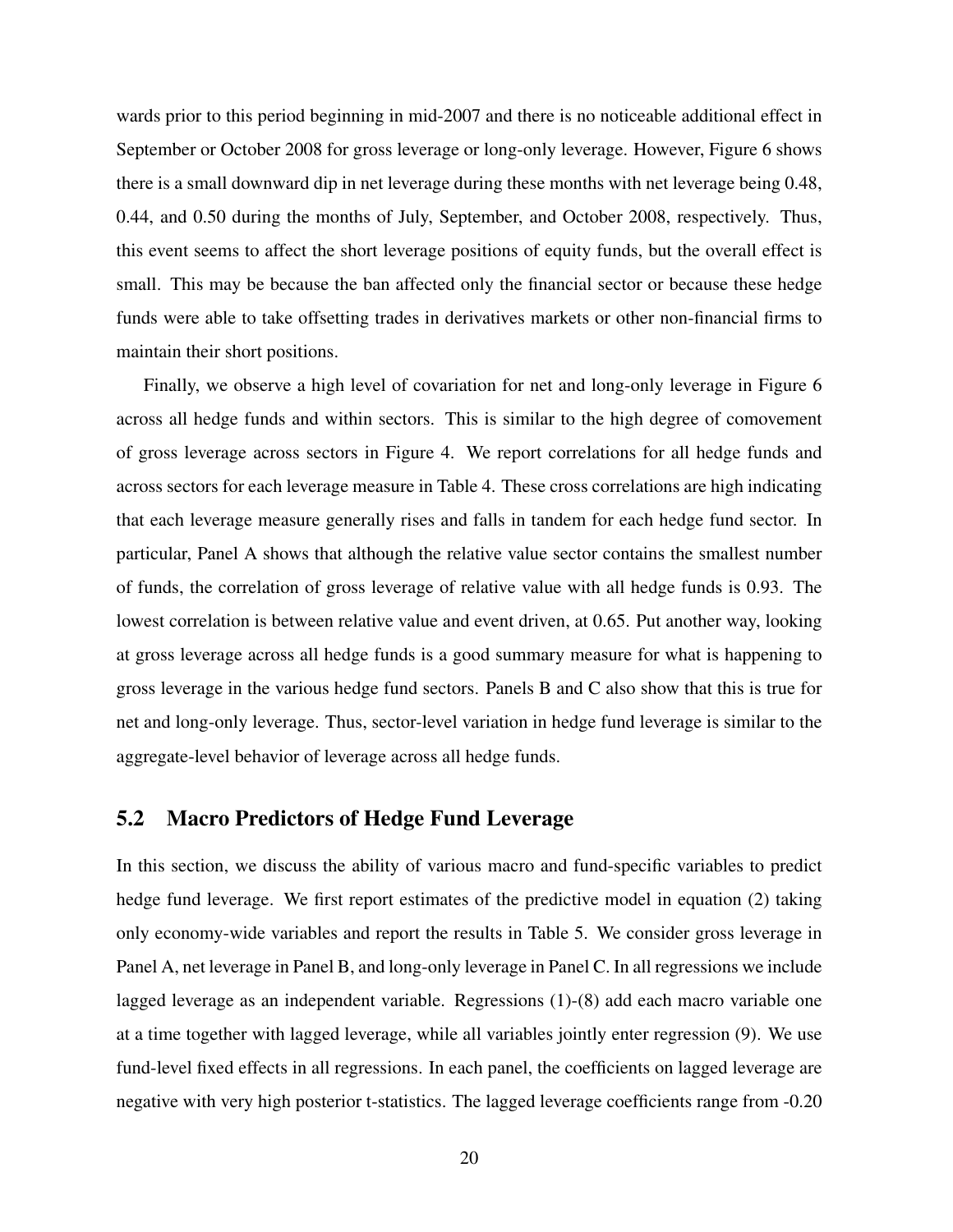to -0.31 indicating that hedge fund leverage is strongly mean-reverting.

Panel A, which reports results for gross leverage, shows that all the macro variables, with the exception of aggregate hedge fund flows, significantly predict changes in hedge fund leverage when used in conjunction with past leverage. The largest coefficient in magnitude is on investment bank CDS protection, where for a 1% increase in CDS spreads, next-month hedge fund leverage shrinks by 11.5%, on average. As investment banks perform well (regression (2)) or the S&P 500 posts higher returns (regression (3)), hedge fund leverage tends to increase next month. We observe that when volatility increases, as measured by VIX (regression (4)), or assets become riskier, as measured by the TED spread (regression (6)), hedge fund leverage tends to decrease over the next month. This is consistent with hedge funds targeting a specific risk profile of their returns, where an increase in the riskiness of the assets leads to a reduction in their exposure. In particular, a 1% movement in VIX predicts that gross leverage declines by 0.9% over the next month and a 1% increase in the TED spread predicts gross leverage will fall over the next month by 15.2%.

In regression (5), the sign on LIBOR is unexpectedly positive. We might expect increases in funding rates, of which LIBOR should be a large component, to decrease future leverage. Instead, the coefficient on LIBOR is positive at 4.35. This is surprising given that Figure 4 shows that hedge fund leverage decreases before and during the financial crisis. However, in the joint regression (9), the coefficient on LIBOR flips sign and is now negative at -6.66. Thus, controlling for other variables, which are significantly correlated especially over the 2007-9 period, produces the expected negative relation between LIBOR and future leverage changes. In fact, LIBOR, the TED spread, CDS spreads, and VIX are very highly correlated, all around 90%, and capture common effects associated with the financial crisis over the sample period. Thus, it is not surprising that the coefficient on VIX also becomes insignificant in the joint regression (9). In contrast, the term spread coefficients are consistently negative as expected, which implies that higher expected funding costs reduce leverage next period.

In regression (9) where we take all macro variables together, the predictors of hedge fund leverage which have posterior t-statistics greater than two in absolute value are investment bank CDS spreads, the lagged S&P 500 return, LIBOR, and the term spread. Increases in current funding costs, as measured by CDS spreads and LIBOR predict decreases in leverage, as do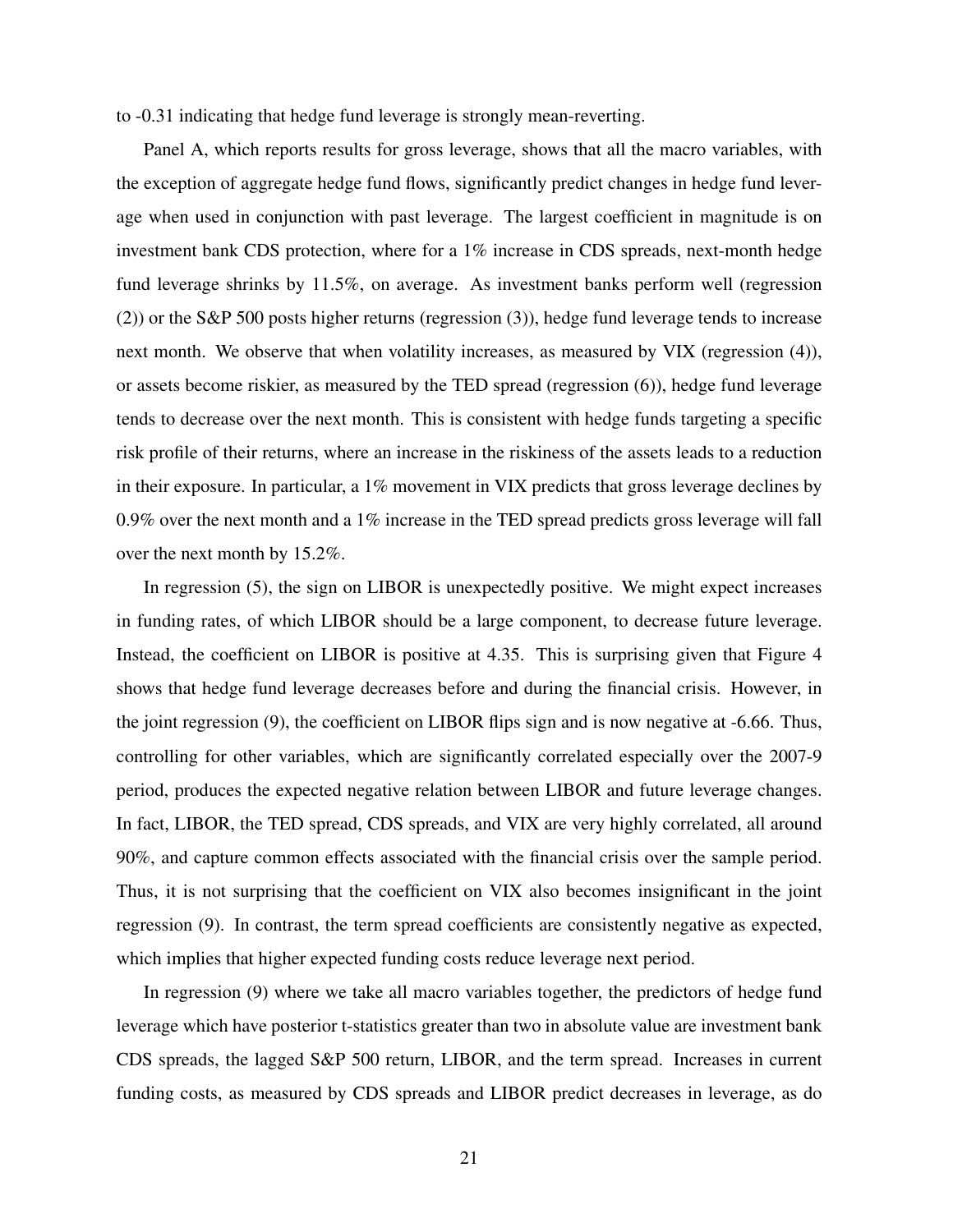increases in future expected funding costs, as measured by the term spread.

In Panels B and C of Table 5, we report estimates of the same regressions for net and long-only leverage. In Panel B, all the coefficients on the macro variables are significant in the bivariate regressions (1)-(8), with the same signs as Panel A for gross leverage but with smaller magnitudes. However, there are no significant macro predictors of net leverage in the joint regression (9). Thus, overall net leverage is mostly determined only by its lagged value. Said differently, the only significant distinguishing feature of net leverage predictability is that it is highly mean reverting. In Panel C, long-only leverage is significantly predicted by each individual macro variable in regressions (1)-(8) with the same signs as gross leverage in Panel A. The last column in Panel C for regression (9) reports that increases in the cost of investment bank CDS protection and the term spread significantly lower future long leverage. This indicates that most of the predictability in gross leverage by macro determinants in Panel A is coming from the predictability of long-only leverage by macro variables.

## 5.3 Fund-Specific Predictors of Hedge Fund Leverage

In Table 6 we examine the ability of fund-specific variables to predict hedge fund leverage. All the regressions in Table 6 include the macro predictors used in Table 5 which are not reported as they have the same signs, same significance levels, and approximately the same magnitudes, as the coefficients reported in the macro-only regressions of Table 5.

The main surprising result of Table 6 is that, with one exception, all of the fund-specific variables have insignificant coefficients. This is for both the case of the bivariate regressions (1)-(4), where the fund-specific variables are used together with past leverage, and in the case of the joint regression (5). This occurs for all three measures of leverage in Panels A-C. Moreover, the adjusted  $R^2$ s of the macro-only specifications in Table 5 are almost identical to their counterparts in the fund-specific variable specifications in Table 6. This finding suggests that hedge funds exhibit a high degree of similarity in their leverage exposures that depends largely only on the aggregate state of the economy. Said differently, predictable changes in hedge fund leverage are mostly systematic and there are few fund-level idiosyncratic effects.<sup>15</sup>

<sup>&</sup>lt;sup>15</sup> Our filters remove young hedge funds which tend to be smaller and tend to have higher funding costs. Thus, our data filters may account for the lack of a relation between AUM and hedge fund leverage. The lack of a relation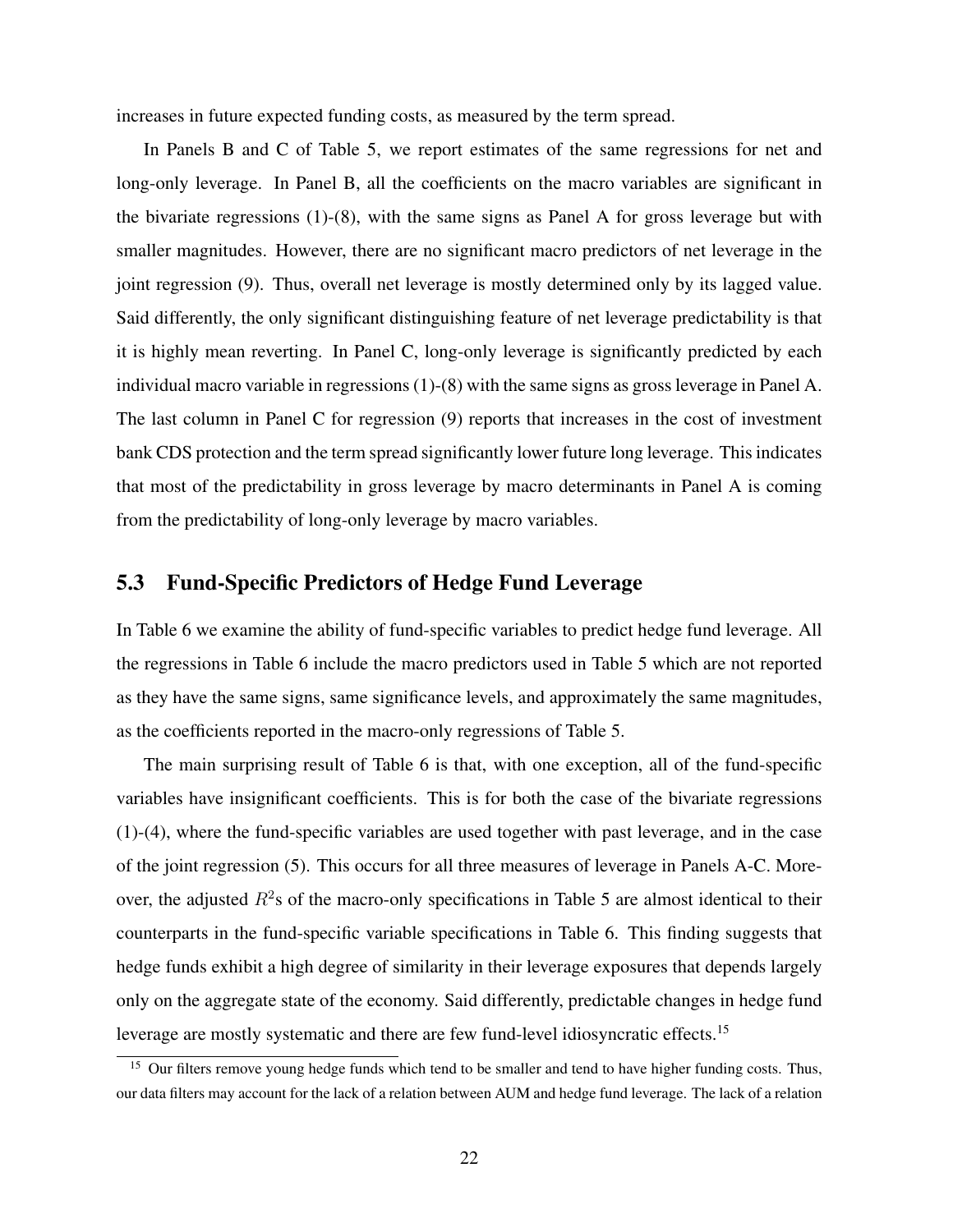The only fund-specific variable that has a posterior t-statistic larger than two is hedge fund return volatility. In Panel A for gross leverage, this variable has a coefficient of -1.41 in the joint regression (5) with a posterior t-statistic of -2.11. The bivariate regression (2) also has a similar coefficient on fund-specific volatility of -1.34 with a posterior t-statistic of -1.93. In the deleveraging cycles of Brunnermeier and Pedersen (2009) and others, fund return volatility affects margins and since margins correspond to limits in leverage, increases in fund return volatility should lead to lower leverage levels of hedge funds. Thus, our findings confirm the prediction of Brunnemeier and Pedersen of a significantly negative coefficient on return volatility. This is essentially the only significant fund-specific effect and it occurs only for gross leverage.

### 5.4 Contemporaneous Relations with Hedge Fund Leverage

We now investigate the contemporaneous relations of gross leverage in the model in equation (3) with macro and fund-specific variables. Table 7 reports the regression coefficients of the contemporaneous model (3) and compares them with the predictive model (2), which are identical to regression (9) of Table 5 for the macro-only predictors and regression (5) of Table 6 for the fund-specific predictors.

The contemporaneous model has significantly lower adjusted  $R^2$ s than the predictive model, at 0.08 vs. 0.13 for the macro-only system and 0.09 vs. 0.13 for the fund-specific variable system. Thus, the fit of the contemporaneous model without lagged leverage is worse than the predictive system with lagged leverage. Hence, the lagged leverage coefficient is an extremely important predictor. The contemporaneous model does have significantly autocorrelated error terms, with estimates of  $\phi_{\epsilon}$  of 0.25 and 0.55 for the macro-only and fund-specific variable cases, respectively. As a specification check, we compute the autocorrelation of error terms in the predictive specification. This turns out to be 0.03. Thus, absorbing the persistence of leverage by past leverage on the RHS absorbs most of the serial correlation effects – when lagged leverage is included as a regressor, there seems to be little gained by making the error terms autocorrelated.

between past flows and leverage may be due to notice period, lockups, and gates restrictions (see, for example, Ang and Bollen, 2010), which give managers advance notice of flows before they actually occur.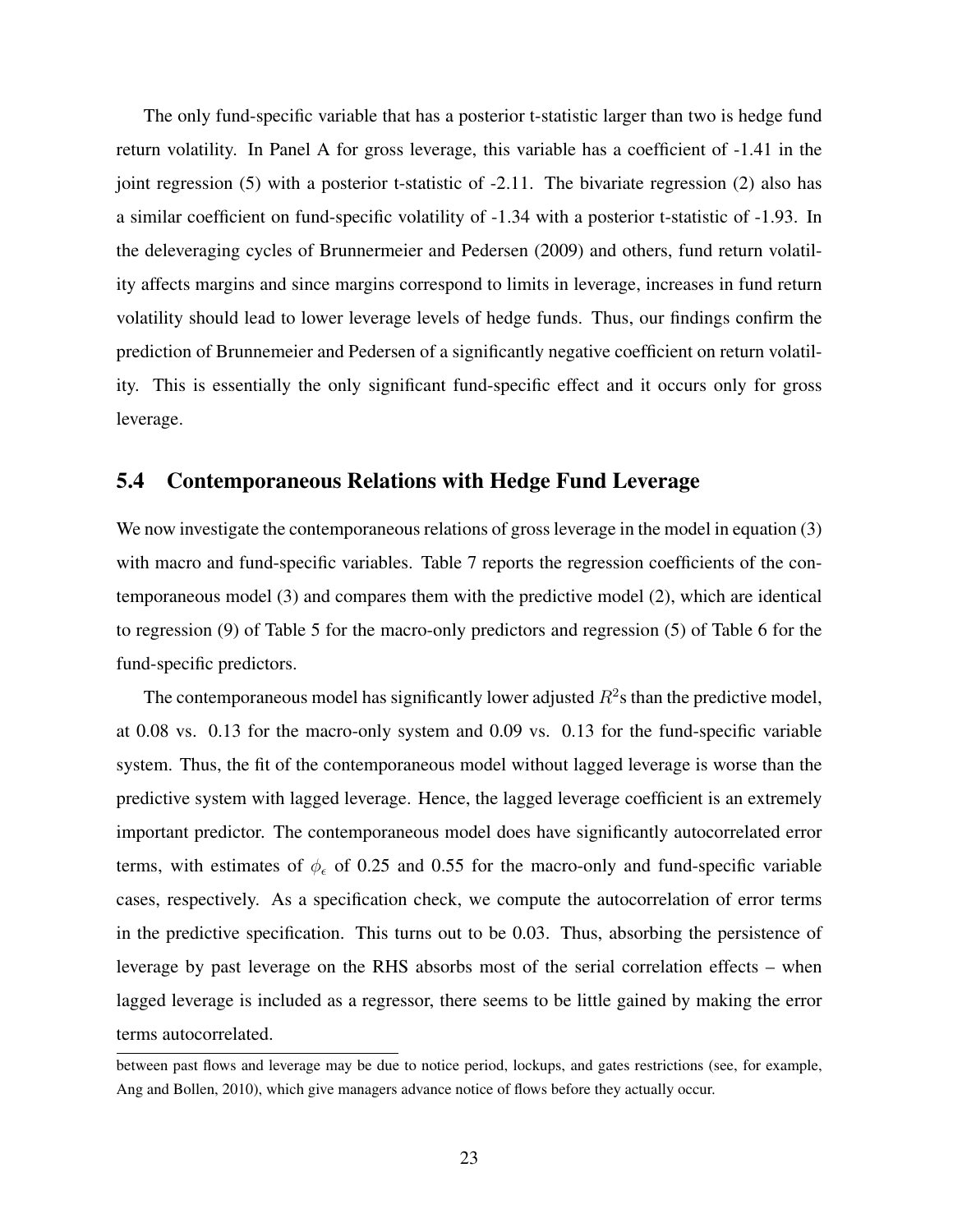Table 7 shows two major differences in sign between the predictive model coefficients and the contemporaneous determinants of leverage in the macro-only specification. First, the coefficient on the S&P500 return is positive at 0.67 in the predictive model and negative at -0.94 in the contemporaneous model. As the stock market increases, leverage contemporaneously decreases – by definition as asset values increase. But, higher stock returns in the past forecast that hedge fund leverage will increase in the future.

Second, the coefficient on LIBOR is contemporaneously positive, at 3.44, but insignificant, in the contemporaneous model compared to a significantly negative coefficient of -6.66 in the predictive model. We expect the coefficient to be negative, which it is in the predictive regression. The unexpected positive sign in the contemporaneous model could be due to lack of power or the fact that true funding costs could have much shorter duration and be more variable than LIBOR. The LIBOR interest rate is, of course, a valid predictor even though it may be an inferior instrument to proxy for leverage costs in a contemporaneous model.

The coefficient on VIX and on aggregate hedge fund flows have the same sign in the predictive and contemporaneous systems, but while their effects are statistically insignificant in predicting hedge fund leverage, they are significantly contemporaneously correlated. In the contemporaneous model, VIX has a coefficient of -1.43 with a posterior t-statistic of -4.79. When VIX increases it is well known that asset prices fall (the leverage effect), which accounts for the negative contemporaneous coefficient. This finding is also consistent with the prediction of Fostel and Geanakoplos (2008), among others, where leverage decreases during times of high volatility. It is also consistent with hedge funds increasing (decreasing) leverage during less (more) volatile times to achieve a desired target level of volatility. As a predictor, the forecasting ability of VIX for future leverage is largely subsumed by lagged leverage as a regressor. The finding that aggregate hedge fund flows are contemporaneously correlated with hedge fund leverage goes against Stein (2009), who predicts that the entry of new capital should decrease the leverage of arbitrageurs.

The last two columns of Table 7 report coefficients for fund-specific variables for the predictive and contemporaneous systems, where both estimations control for the macro variables. The results are similar. The only significant variable in both cases is the fund's rolling 12 month volatility of returns. The effect, however, is much stronger contemporaneously (with a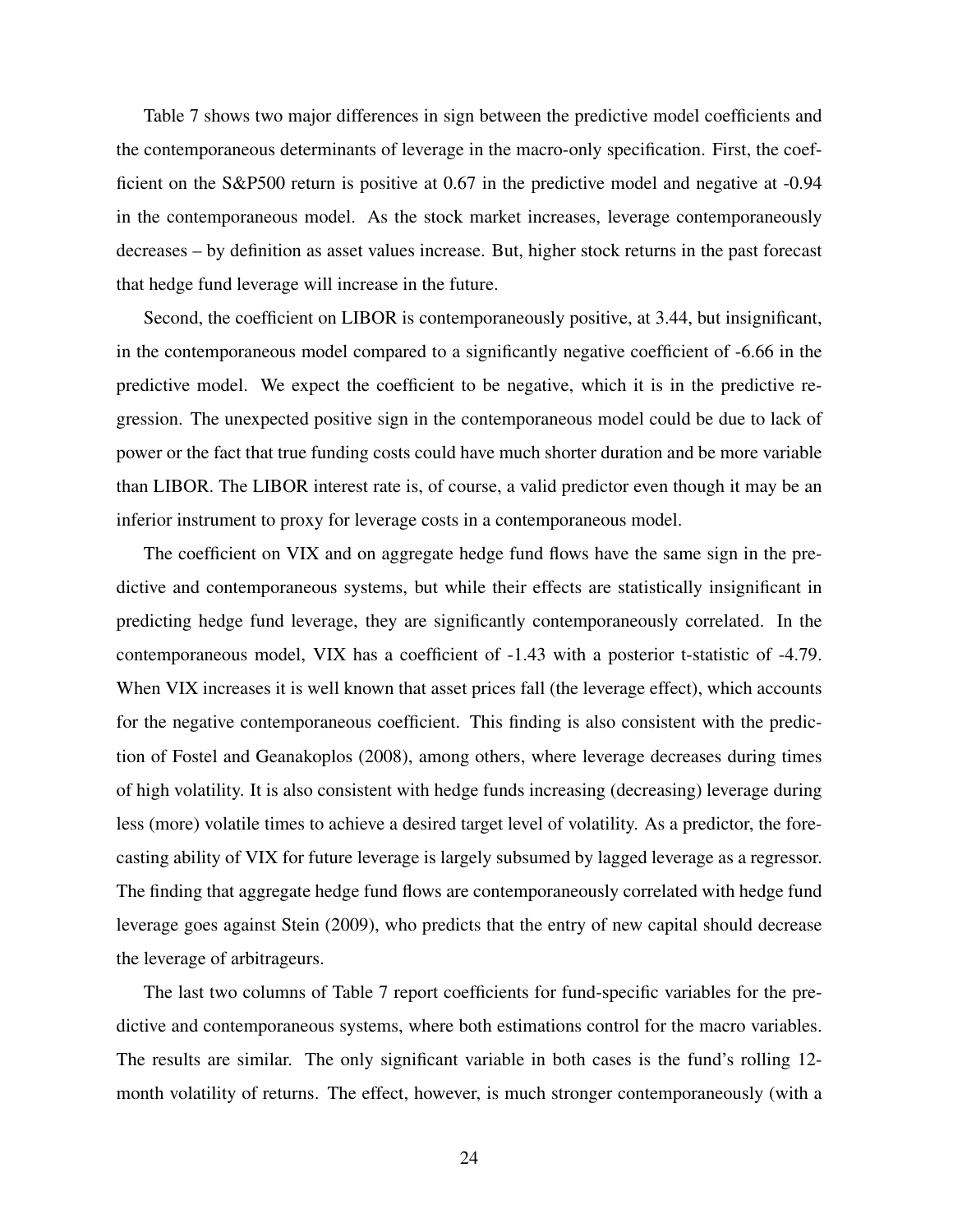coefficient of -4.35 and a posterior t-statistic of -2.35) compared to the predictive model (with a coefficient of -1.41 with a posterior t-statistic of -2.11). While the negative forecasting ability of fund-specific volatility for future leverage is consistent with deleveraging cycle models, the contemporaneous relation is even stronger. Like the effect of VIX, this may be a reflection of the leverage effect, but it is also consistent with hedge funds using leverage to target a desired level of volatility.

## 5.5 Hedge Fund Leverage vs. Finance Sector Leverage

In this section we compare hedge fund leverage to the leverage of listed financial companies. We focus on aggregate gross hedge fund leverage, but our previous results show that the net and long-only leverage ratios exhibit similar patterns both for all hedge funds and within hedge fund sectors. We define the leverage of listed firms as the value of total assets divided by market value, that is we study market leverage. Other authors studying the leverage of financial institutions like Adrian and Shin (2009, 2010), among others, use book leverage rather than market leverage. We use market leverage because the market equity value is closest to the NAV of a hedge fund (see Appendix A). We compare hedge fund leverage to the leverage of banks, investment banks, and the entire finance sector, which we describe in more detail in Appendix B. 16

Figure 7 plots the average level of gross hedge fund leverage in the solid line using the left-hand scale and plots the leverage of the financial sectors in various dashed lines on the right-hand scale. The level of gross hedge fund leverage is the same as in Figure 4 and starts to decline in mid-2007. Gross hedge fund leverage is modest, between 1.5 and 2.5, compared to the leverage of listed financial firms: the average leverage of investment banks and the whole finance sector over our sample are 14.2 and 9.4, respectively. Figure 7 shows that leverage in each of the banking and investment banking subsectors and the whole finance sector are highly correlated. Finance sector leverage starts to rise when hedge fund leverage starts to fall in 2007, continues to rise in 2008, and then shoots up in early 2009 before reverting back to more normal

<sup>&</sup>lt;sup>16</sup> He, Khang, and Krishnamurthy (2010) contrast the behavior of commercial and investment bank leverage and show they are different. However, many investment banks were either acquired or became commercial banks during the financial crisis. Since our focus is on hedge fund leverage, we choose to contrast hedge fund leverage with the leverage of all of these institutions.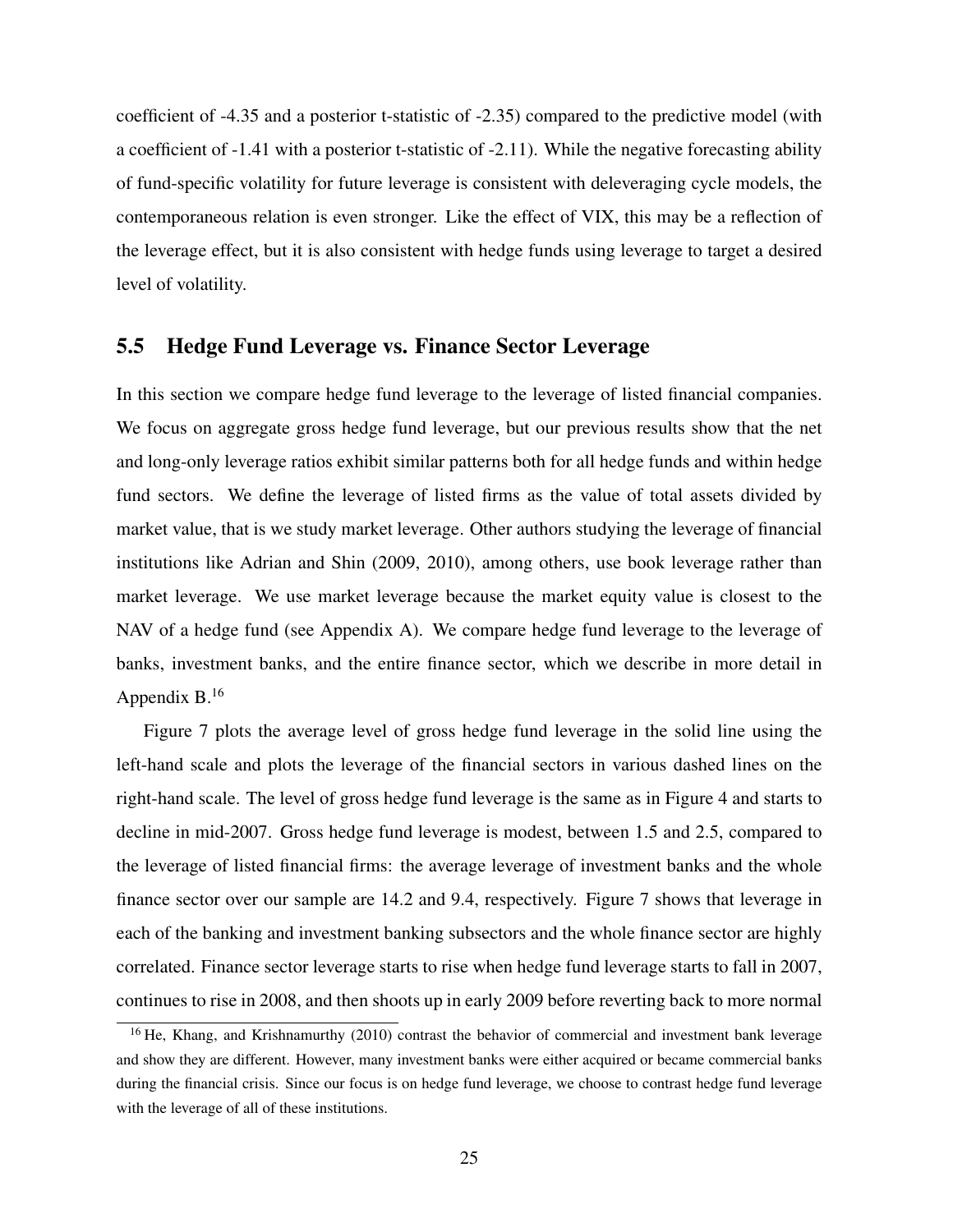levels in late 2009. This counter-cyclical behavior of financial leverage, where market leverage increases during bad times, is consistent with the model of He and Krishnamurthy  $(2009)$ .<sup>17</sup>

The remarkable takeaway of Figure 7 is that hedge fund leverage is counter-cyclical to the market leverage of financial intermediaries. As hedge fund leverage declines in 2007 and continues to fall over the financial crisis in 2008 and early 2009, the leverage of financial institutions continues to inexorably rise. The highest level of gross hedge fund leverage is 2.6 at June 2007, well before the worst periods of the financial crisis. In contrast, the leverage of investment banks is 10.4 at June 2007 and severely spikes upward to reach a peak of 40.7 in February 2009. During this month, the U.S. Treasury takes equity positions in all of the major U.S. banks. In contrast, hedge fund leverage is very modest at 1.4 at that time. Note that hedge fund leverage started to decline at least six months before the financial crisis began in 2008.

We document the counter-cyclical behavior of hedge fund leverage to finance sector leverage more completely in Table 8. We report correlation matrices of gross, net and long-only hedge fund leverage in Panels A-C, respectively, with banks, investment banks, and the finance sector. These correlations are very negative. For example, the correlations of gross leverage for all hedge funds with the finance sector are -0.88, -0.82, and -0.88 for banks, investment banks, and the finance sector, respectively. The correlations are very similar for each listed finance sector. The correlations between financial firms and hedge funds are also highly negative for each hedge fund strategy. Clearly, hedge fund leverage moves in the opposite way during the financial crisis to the leverage of regulated and listed financial intermediaries.

There are at least two explanations for the counter-cyclical behavior of hedge fund leverage with respect to listed financial intermediary leverage. First, hedge funds voluntarily reduced leverage much earlier than banks as part of their regular investment process of searching for trades with excess profitability and funding them. An alternative explanation is that the reduction of hedge fund leverage was involuntary. Hedge funds often obtain their leverage through prime brokers which are attached to investment banks and other financial firms. The change in hedge fund leverage could be caused by the suppliers of leverage to hedge funds curtailing

<sup>&</sup>lt;sup>17</sup> Other authors like Fostel and Geanakoplos (2008), Adrian and Shin (2009, 2010), and Shleifer and Vishny (2010) emphasize the pro-cyclicality of leverage. Many of these authors focus on accounting or book leverage rather than market leverage. Market leverage increases to very high levels during the financial crisis because stock prices of financial institutions are very low at this time.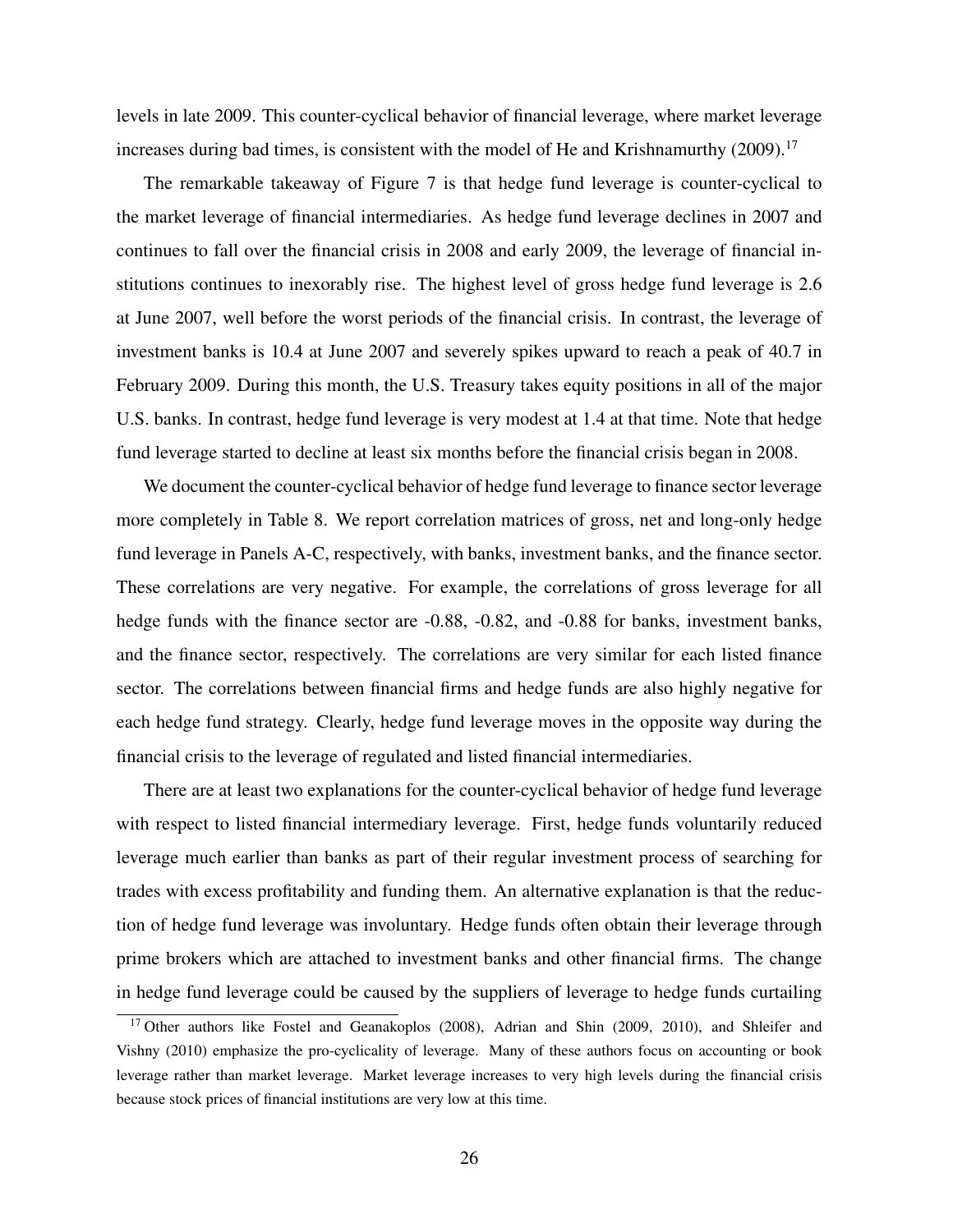funding. Risk managers in the prime brokerage divisions of investment banks may have been prescient in partially forecasting the turbulent periods in 2008 and forced hedge funds to reduce leverage earlier. Only when times were very bad in late 2008 did investment banks adjust their own balance sheet leverage. While this story cannot be refuted, the substantial lead time of 6-8 months, shown clearly in Figure 7, where hedge funds reduced leverage before 2008 makes this unlikely. Furthermore, anecdotal evidence through the Fund's industry contacts suggests that prime brokers were not substantially increasing funding costs in early to mid-2007.

## 5.6 Hedge Fund vs. Finance Sector Exposure

We last attempt to measure the dynamic total exposure of the hedge fund industry. We do this by multiplying leverage by AUM to obtain an estimate of the total exposure. This exercise is, of course, subject not only to the estimation error of our procedure, but also the measurement error of total hedge fund AUM. Since hedge funds are not required to report, the estimates of aggregated hedge fund AUM in the public databases are probably conservative. Thus, our estimated levels of hedge fund exposure have to be interpreted carefully.

Figure 8 plots total hedge fund exposure by taking the estimated gross leverage across hedge funds and aggregated hedge fund AUM reported from the Barclay Hedge database. In the top panel, we plot hedge fund exposure in the solid line (left-hand scale) and hedge fund AUM in the dashed-dot red line (right-hand scale) in trillions of dollars. The correlation between the two series is 0.83. Both AUM and exposure increase over 2006 and 2007 and start falling after June 2008. The total hedge fund exposure starts the sample in January 2005 at \$2.5 trillion, steadily increases, and then drops from a peak of \$4.9 trillion in June 2008 to a low of \$1.7 trillion in March 2009. This decrease represents an overall drop of 65% from peak. The correlations of hedge fund AUM and total exposure with gross leverage are only 0.08 and 0.61, respectively. Note that the decrease in hedge fund leverage from 2007 to 2009 is from around 2.3 to 1.5. Thus, hedge fund exposure is primarily driven by AUM and the dramatic fall in total hedge fund exposure over the financial crisis is caused by investors withdrawing capital from the hedge fund sector. While many studies emphasize the role of leverage cycles, Figure 8 highlights that inflows and outflows are important components of determining total exposure for hedge funds.

The bottom panel of Figure 8 plots the total exposure and market value for investment banks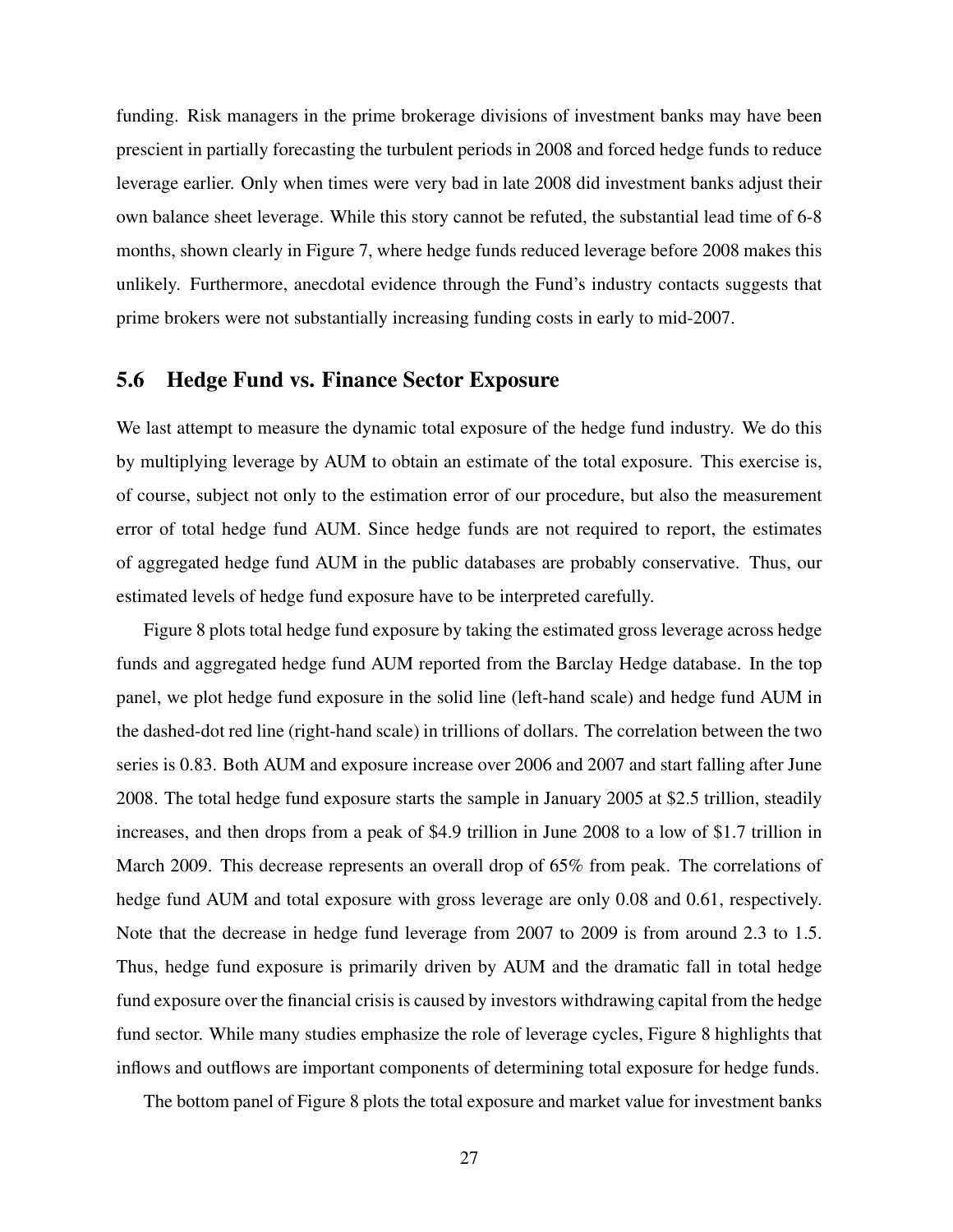for comparison. Exposure is defined as the total amount of assets held on the balance sheet. Investment bank and hedge fund exposure have similar patterns in the top and bottom panels of Figure 8 and have a high correlation of 0.8. There is a sharp drop in investment bank assets in March 2009 which is due to large writedowns in balance sheets during this quarter. Total assets of investment banks decreased from \$6.9 trillion in early 2008 to a low of \$3.8 trillion in February 2009. Towards the end of the sample assets rebounded to \$5.2 trillion as financial markets stabilized.

We graph the relative exposure of hedge funds to investment banks and the finance sector in Figure 9, which is measured as the ratio of hedge fund exposure to total assets for each of the investment banks and finance sector. The ratio of hedge fund exposure to investment banks (the finance sector) is approximately 65% (30%) until early 2008. Then, the events of the financial crisis in 2008 cause hedge fund exposure to decline to 40% and 15% of the total asset base of investment banks and the finance sector, respectively. Thus, total exposure of hedge funds is modest compared with the exposure of listed financial intermediaries, especially recently after the financial crisis, and it is modest even before the start of the financial crisis in mid-2007.

# 6 Conclusion

This paper presents, to our knowledge, the first formal analysis of hedge fund leverage using actual leverage ratios. Our unique dataset from a fund-of-hedge funds provides us with both a time series of hedge fund leverage from December 2004 to October 2009, which includes the worst periods of the financial crisis, and a cross section to investigate the determinants of the dynamics of hedge fund leverage. We uncover several interesting and important results.

First, hedge fund leverage is fairly modest, especially compared with the listed leverage of broker/dealers and investment banks. The average gross leverage (including long and short positions) across all hedge funds is 2.1. While there are some funds with large leverage, well above 30, most hedge funds have low leverage partly due to most hedge funds belonging to the equity sector where leverage is low. Gross leverage for other hedge fund sectors like relative value is higher, at 4.8, over the sample.

Second, hedge fund leverage is counter-cyclical to the market leverage of listed financial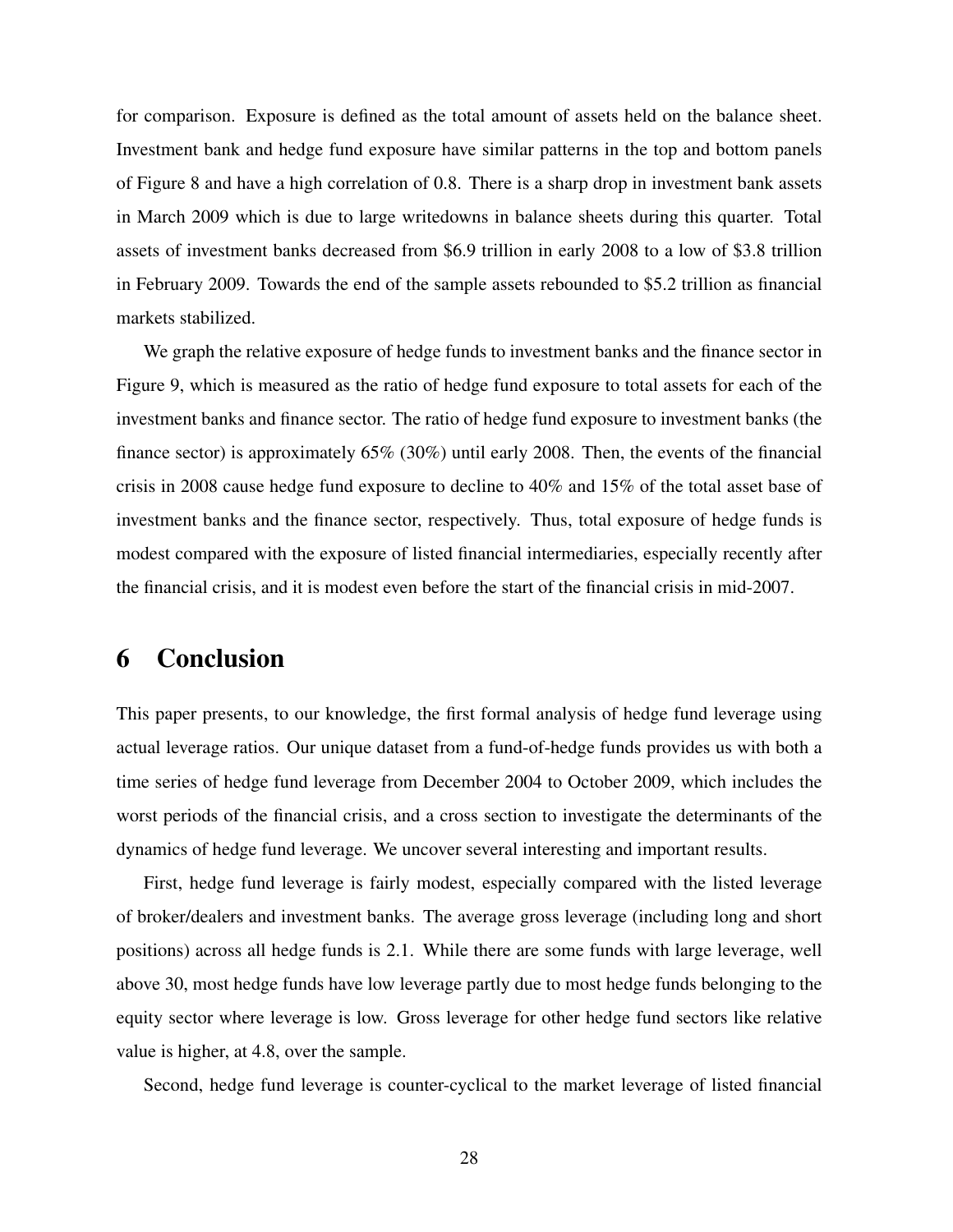intermediaries. In particular, hedge fund leverage decreases prior to the start of the financial crisis in mid-2007, where the leverage of investment banks and the finance sector continues to increase. At the worst periods of the financial crisis in late 2008, hedge fund leverage is at its lowest while the leverage of investment banks is at its highest. We find that the dispersion of hedge fund leverage does not markedly change over the financial crisis and that the leverage of each hedge fund sector moves in a similar pattern to aggregate hedge fund leverage. However, we find that the total exposure of hedge funds is similar to the total exposure of investment banks even though the behavior of leverage is different. The main reason for this similar behavior is not the change in hedge fund leverage, but the withdrawal of assets from the hedge fund industry during 2008.

Third, we find that the predictability of hedge fund leverage is mainly from economy-wide, systematic variables. In particular, decreases in funding costs as measured by LIBOR, interest rate spreads, and the cost of default protection on investment banks predict increases in hedge fund leverage over the next month. Increases in asset prices measured by lagged market returns also predict increases in hedge fund leverage. We find the only fund-specific variable significantly predicting hedge fund leverage is return volatility, where increases in fund return volatility tend to reduce leverage. There is little evidence that hedge fund leverage changes are predictable by hedge fund flows or assets under management. Contemporaneously, hedge fund leverage decreases when VIX or fund-specific volatility increase and hedge fund leverage is positively related to aggregate hedge fund flows.

An interesting direction for the future work is to study hedge fund leverage and returns, since in theory when managers perceive better investment opportunities, they should increase leverage. Thus, leverage levels can provide a crude measure of a hedge fund manager's market outlook. Existing empirical work finds little relation at an unconditional level between leverage and returns at the stock level (see, e.g., Bhandari, 1988; Fama and French, 1992), which may be due to not accounting for endogenous leverage and investment choices. Hedge funds are a good laboratory to examine the relation between dynamic leverage management and returns because the underlying asset returns are more easily measured than the asset returns of corporations.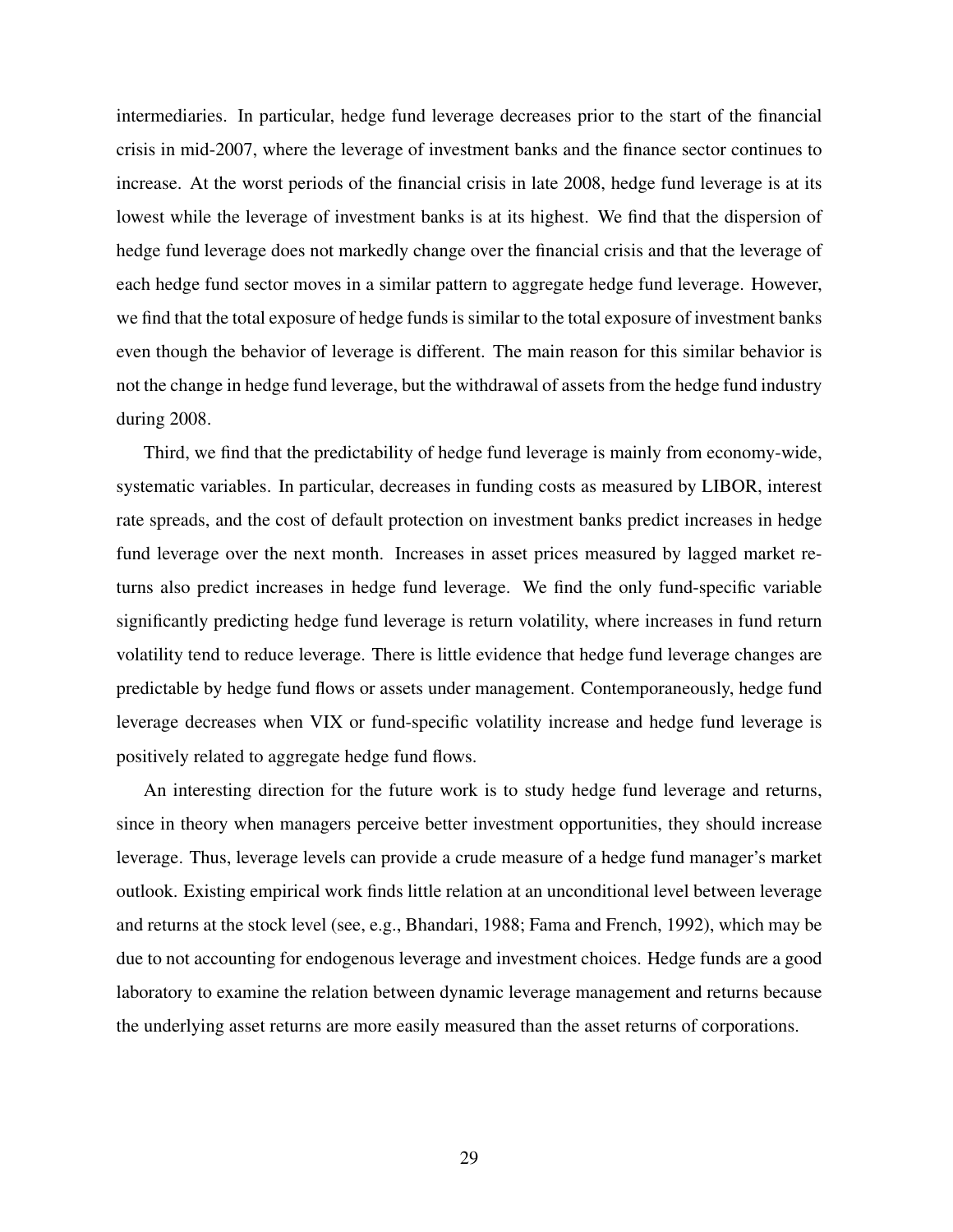# Appendix

# A Examples of Hedge Fund Leverage

In order to illustrate how our definitions of leverage differ for various portfolios, we present several simple examples of highly stylized hedge funds. In all our examples, we assume no fees are paid so the gross value of the fund is the same as the net value of the fund. All the transactions are done instantaneously and we report the overall balance sheet of the fund at the same date. For simplicity assume there is only one share so the NAV per share is the same as the AUM of the fund.

#### Example 1: Long-Only Fund

Consider a hedge fund that has just obtained \$10 in cash from investors. The hedge fund manager purchases securities worth \$10. In addition, the hedge fund manager borrows \$50 and invests those proceeds in a \$50 long securities position. The NAV of the hedge fund is the difference between the long and short positions, which is \$10, and is the same as the initial investment by investors. The balance sheet of the hedge fund after these transactions can be represented by:

| Long Assets                               | <b>Short Assets</b>    |
|-------------------------------------------|------------------------|
| \$60 Long Securities   \$50 Borrowed Cash |                        |
|                                           | $\frac{1}{2}$ \$10 NAV |

In this case, the hedge fund has \$60 of Long Securities and \$0 of Short Securities on its balance sheet. As a result, gross leverage is  $60/10 = 6$ , net leverage is  $60/10 = 6$ , and long-only leverage is also 6. All these leverage measures coincide because there are no risky asset short positions and the long positions are levered by short cash positions.

Note that an unlevered long-only fund, which holds long asset positions between zero and one together with cash, has positive leverage ratios less than one. All three leverage ratios – gross, net, and long-only – also coincide. In comparison, a corporate finance definition of leverage where assets are the sum of debt and equity would result in a zero leverage measure. This is because cash is counted as an asset on corporate balance sheets, but in our leverage definitions only risky assets are included in the leverage measures.

#### Example 2: Dedicated Long-Short Fund

Suppose a fund with an initial cash endowment of \$10 uses that cash to purchase a \$10 long security position. In addition, the fund places \$50 in long-short bets in risky assets. The balance sheet of the fund is:

| Long Assets | <b>Short Assets</b>                       |
|-------------|-------------------------------------------|
|             | \$60 Long Securities 550 Short Securities |
|             | <b>\$10 NAV</b>                           |

In this case, gross leverage is  $(60 + 50)/10 = 11$ , net leverage is  $(60 - 50)/10 = 1$  and long-only leverage is  $60/10 = 6$ . Now all three leverage measures are different because of the presence of the active short position. In particular, the active short bet in this example induces the marked difference between gross and net leverage.

#### Example 3: General Levered Fund

Consider a fund with the following balance sheet:

| Long Assets          | <b>Short Assets</b>  |
|----------------------|----------------------|
| \$20 Long Securities | \$8 Short Securities |
|                      | \$2 Borrowed Cash    |
|                      | \$10 NAV             |

In this example the fund obtains leverage by both a short cash position as well as a short position in risky assets. The gross leverage is  $(20+8)/10 = 2.8$ , net leverage is  $(20-8)/10 = 1.2$ , and long-only leverage is  $20/10 = 2$ . In this example the long position is leveraged by both short security positions, which could be active bets or passive hedges, and a short cash position. Note that whereas net leverage in Example 2 is equal to one, the combination of short risky and cash positions causes net leverage to be different from one.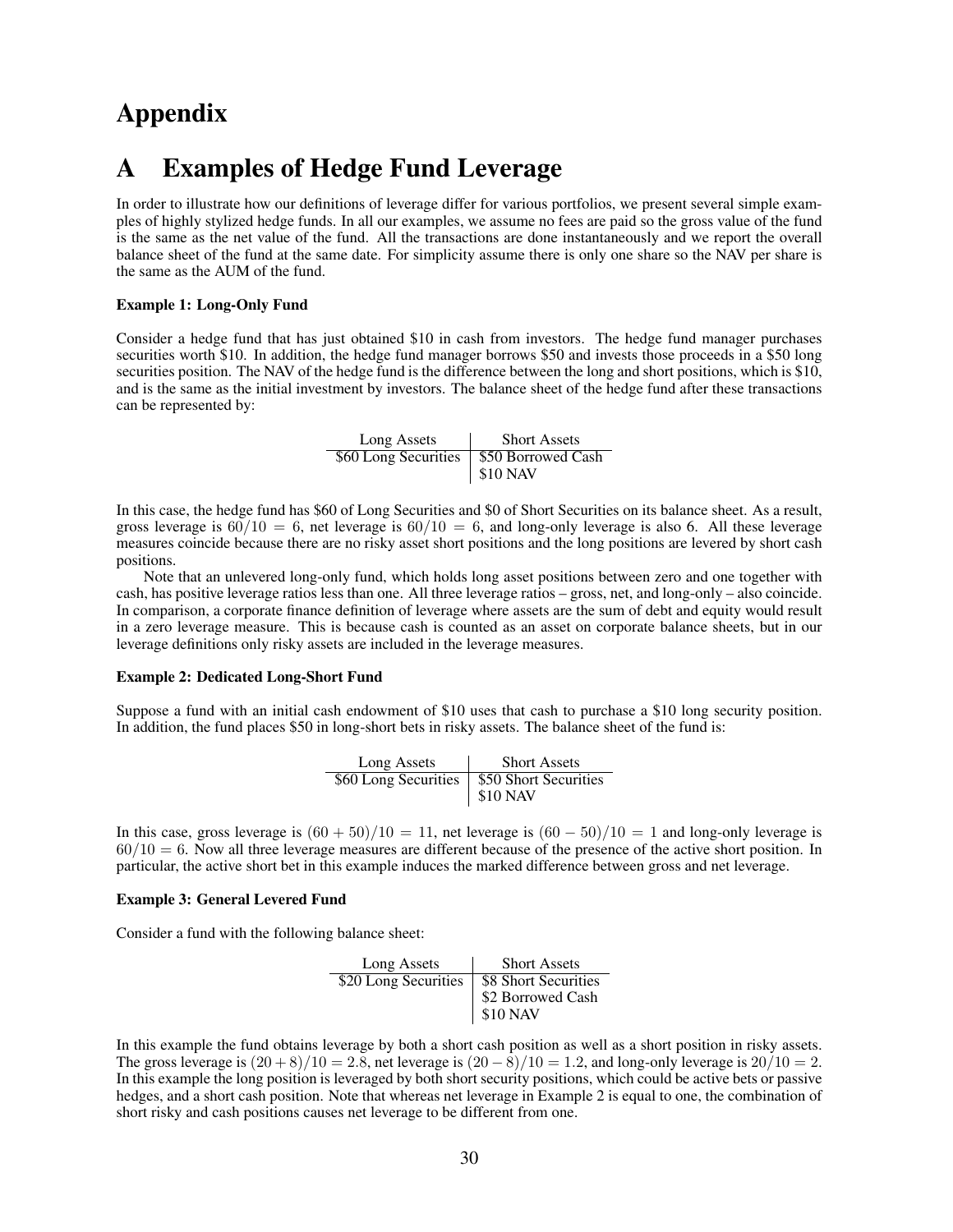#### Example 4: Dedicated Short Fund

Our final example is a dedicated short fund. The fund starts with \$10 cash, which it pledges as a collateral to borrow \$50 worth of assets. This represents a margin (haircut) of 20%. The proceeds from selling the securities result in cash received by the fund. These positions represent \$60 of cash on the asset side of the balance sheet and \$50 of short securities on the liability side of the fund's balance sheet:

| Long Assets | <b>Short Assets</b>                    |
|-------------|----------------------------------------|
|             | \$60 Long Cash   \$50 Short Securities |
|             | \$10 NAV                               |

In this case, the hedge fund has \$0 of Long Securities and \$50 of short securities on its balance sheet. Hence, the fund's gross leverage is  $(0 + 50)/10 = 50/10 = 5$ , the net leverage is  $(0 - 50)/10 = -50/10 = -5$ , and the long-only leverage is  $0/10 = 0$ . In the case when net leverage is negative the fund is said to be net short, otherwise it is said to be net long. Since the fund is taking only active short positions, the leverage on the long-side of the balance sheet is zero.

In the case of a fund buying or selling derivative securities instead of transacting in the physical or cash market, the previous examples hold if the derivatives are decomposed into underlying, but time-varying, positions in physical assets and risk-free securities at the reporting date. At a given time, once the derivatives are decomposed into replicating positions in underlying securities, the same leverage calculations can be performed.

# B Macro Data Sources

This appendix describes data sources of the macro variables and the construction of leverage for investment banks, bank holding companies, and the financial sector.

## B.1 Macro Variables

The list of macro variables is:

*Investment Bank (IB) CDS Protection.* We take credit default swap (CDS) spreads on 10-year senior bonds of the following institutions, with tickers in parentheses: Bear Stearns (BSC), Citigroup (C), Credit Suisse (CS), Goldman Sachs (GS), HSBC (HBC), JP Morgan (JPM), Lehman Brothers (LEH), Merrill Lynch (MER), and Morgan Stanley (MS). While several of these firms are mainly commercial banks with relatively small investment banking and proprietary trading activities compared to other firms in the list, we take these firms as representative of broker/dealer and investment banking activity. Merrill Lynch and Bear Stearns ceased to be independent entities in the sample and Lehman Brothers entered bankruptcy. Data on CDS prices are obtained from Bloomberg and market weights are taken from CRSP. The CDS contract is specified so that a buyer of protection pays premiums specified in percentage points per annum of a notional contract amount to a seller of protection. If the credit event (default) occurs, then the seller of protection has to deliver the underlying bond to the buyer of protection. We take CDS on 10-year senior bonds of the listed financial institutions. We market weight the CDS spreads using market capitalization data on common equity for those firms in existence at a given point in time.

*Investment Bank (IB) Returns.* We take monthly total returns on the investment banks from CRSP. These are market value weighted.

*S&P 500 Returns.* This is the total return on the S&P 500 index taken from Standard & Poor's Index Services.

*VIX.* This is the monthly level of the VIX volatility index taken from Yahoo Finance.

*LIBOR.* We obtain the three-month LIBOR rate from Bloomberg.

*TED Spread.* The TED spread is the difference between the three-month LIBOR yield and the three-month Tbill yield. We obtain the three-month T-bill rate from the St. Louis Fed.

*Term Spread.* The term spread is defined to be the difference between the 10-year Treasury yield and the threemonth T-bill. These are obtained from the St. Louis Fed.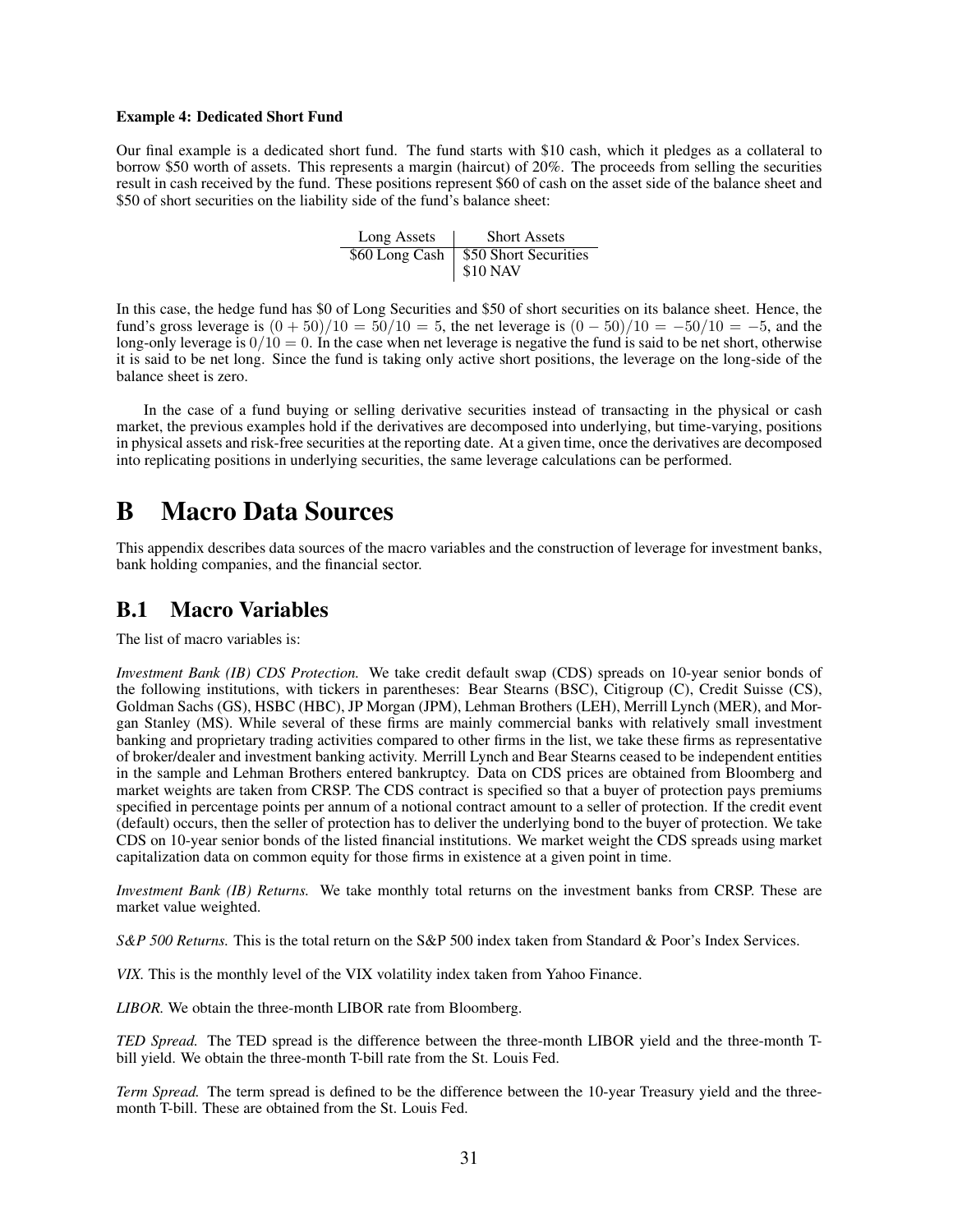*Aggregate Hedge Fund Flows.* This is the past three-month flow on the aggregate hedge fund industry, at a monthly frequency, constructed from the Barclays Hedge fund database. This is computed following Section 3.2.2.

### B.2 Financial Sector Leverage

We construct leverage for investment banks (BSC, C, CS, GS, HBC, JPM, LEH, MER, and MS), bank holding companies, and the entire financial sector using CRSP and COMPUSTAT data. Bank holding companies are defined as U.S.-based institutions with SIC codes which fall between 6000 and 6199. We define the financial sector as all U.S.-based companies with SIC codes between 6000 and 6299.

Leverage for the listed financial sub-sectors is defined to be:

$$
\frac{\sum_{i \in \text{subsector}} A_{i,t}}{\sum_{i \in \text{subsector}} MV_{i,t}}
$$
\n(B-1)

for firm *i* at time *t*, *MVi,t* is the company *i*'s market value obtained from CRSP as the product of number of shares outstanding and the closing price at the end of the month  $t$ , and  $A_{i,t}$  is the total assets of the company obtained from COMPUSTAT. The assets are reported quarterly and we use the most recent, observable quarterly balance sheet report. Note that  $A_{i,t}/MV_{i,t}$  is the market leverage of company *i* using the market value of common stock as the value of equity.

# C Examples of Reported Hedge Fund Leverage

Hedge funds report their leverage to investors in several formats, often with several measures of leverage. First, hedge funds periodically send their investors risk reports which list performance and risk statistics over the last reporting period. Table A-1 provides an extract of a risk exposure report from an actual hedge fund. This fund breaks down its exposure into different sectors and reports a gross leverage of 1.11, a net leverage of 0.22, and a long-only leverage of 0.66. This fund reports both long and short positions in each sector. These numbers are received by the Fund every reporting period.

Second, some hedge funds report leverage information in investor letters. An extract of an actual letter is:

*We made 5.3% on the short book and lost 3.3% on the long book. Having started the month with 7% net long position, we were by mid-month slightly net short for the first time in the fund's history. Around mid-month we suspected that the market falls, triggered by subprime losses in the financial system, were coming to an end and decided to rebuild a modest 18% net long position, which is where we ended the month.*

From the text of the investor letter, we observe that net leverage at the end of the month is 0.18, but gross leverage and long-only leverage are not reported. However, the Fund is able to obtain more details on leverage, and other risk and performance characteristics of each hedge fund than reported in the investor letters by having analysts visit or call the funds to obtain further information. Thus, although the hedge fund officially does not report size of long and short exposure at this month, our dataset contains this information.

# D Estimation

This appendix describes the conditional distributions used in the Gibbs sampler. We treat the unobserved data variables as additional parameters using data augmentation. A textbook exposition of these procedures is Robert and Casella (1999).

### D.1 Predictive Model

We rewrite the predictive model as:

$$
Y_{i,t+1} = c_i + \beta_1 \cdot Y_{i,t} + \beta_2 \cdot X_{i,t} + \varepsilon_{i,t+1},
$$
\n(D-1)

where  $Y_{i,t}$  is leverage of fund *i* at time *t*, the vector  $X_{i,t}$  includes both fund-specific variables and economy-wide variables, and  $\varepsilon_{i,t} \sim N(0, \sigma^2)$  and is IID across funds and time. The constant terms,  $c_i$ , captures fund-fixed effects. We are especially interested in the predictive coefficients,  $\beta = (\beta_1 \beta_2)$ .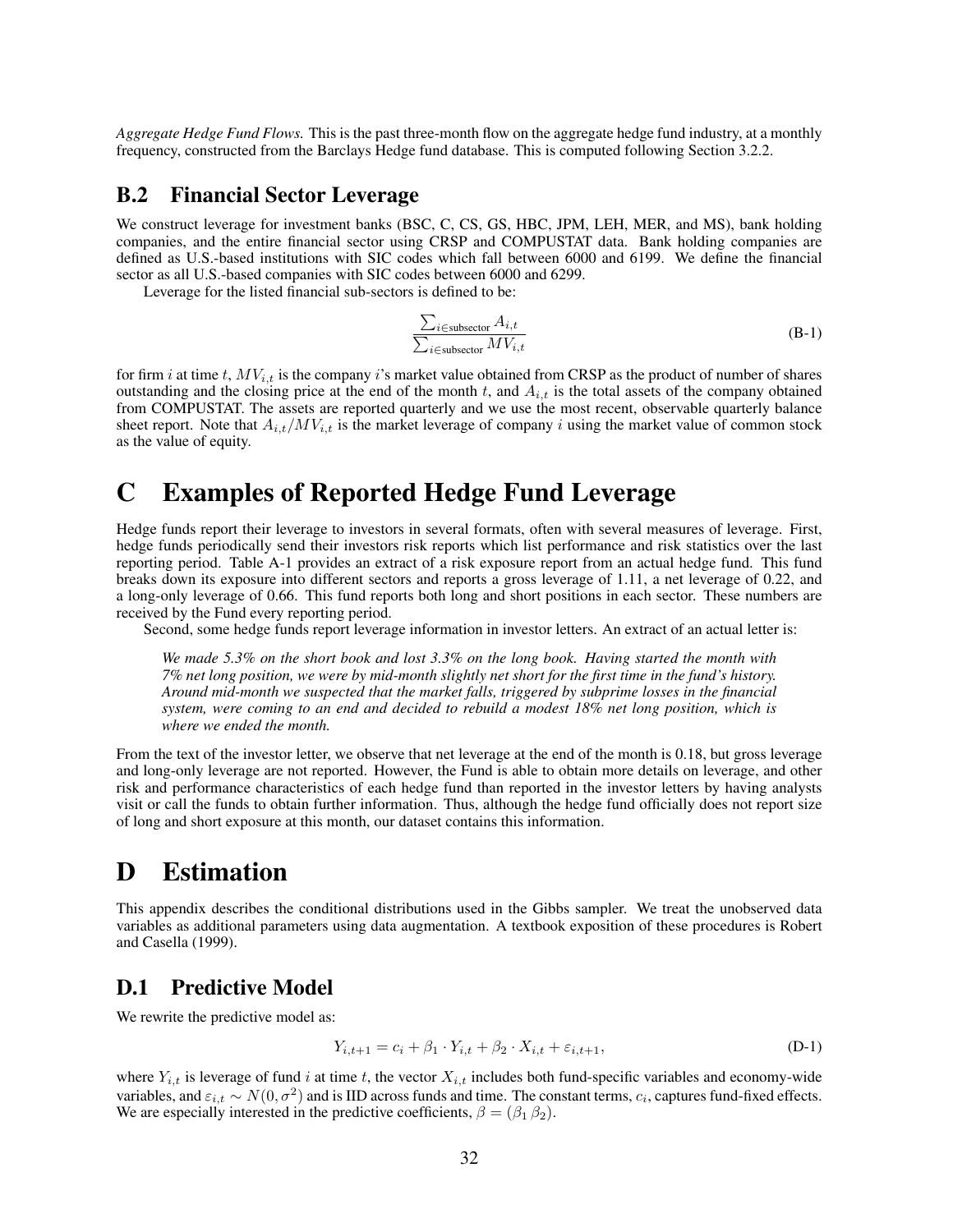We cast the model in equation (D-1) into a measurement equation:

$$
Y_{i,t+1}^* = Y_{i,t+1} + w_{i,t+1},
$$
\n(D-2)

where each observation error in  $\{w_{i,t+1}\}$  is equal to zero if  $Y_{i,t+1}$  is observed and if  $Y_{i,t+1}$  is unobserved is distributed as  $N(0, \sigma_w^2)$ , where the measurement error is IID across funds and time and is orthogonal to  $\varepsilon_{i,t+1}$ . This extreme form of measurement error follows Sinopoli et al. (2004) and others and effectively eliminates observations which are observed from the set of measurement equations. This allows us to use a Kalman filter, with extreme heteroskedasticity, in the estimation (see below). We denote

$$
\sigma_v^2 = \sigma^2 + \sigma_w^2,
$$

which is the total variance for observations where leverage is not reported.

We denote the parameters  $\theta = (\beta \sigma^2 \sigma_v^2)$  and partition the data  $Y = \{Y_{i,t}\}\$ and  $X = \{X_{i,t}\}\$ into observed and unobserved sets,  $X = \{X^{obs} X^{unobs}\}$  and  $Y = \{Y^{obs} Y^{unobs}\}$ , where we denote the unobserved data with "unobs" superscripts. The set of observed data we denote as  $\mathcal{Y} = \{X^{obs}Y^{obs}\}$ . We use  $\theta_{-}$  to denote the set of parameters less the parameter currently being drawn.

The set of conditional distributions in the Gibbs sampler is:

$$
p(\beta, c_i | \theta_-, \mathcal{Y}, X^{unobs}, Y^{unobs})
$$

Conditional on *Xunobs* and *Y unobs* being observed, equation (D-1) is a regular OLS regression and we can use a conjugate Normal draw. The dependent variable has two variances: if the regressor is observed in data the residuals have variance  $\sigma^2$  and if the regressor is unobserved in data the residual variance is  $\sigma_v^2$ . Thus, we can rewrite equations (D-1) and (D-2) as

$$
Y = X\beta + V,\tag{D-3}
$$

where  $Y = \{Y_{i,t+1} - c_i\}$ ,  $X = \{Y_{i,t} X_{i,t}\}$ , and  $V \sim N(0, \Sigma)$ , where  $\Sigma$  is a diagonal covariance matrix with entries  $\sigma^2$  or  $\sigma_v^2$  depending on whether the regressor is observed in data or not.

We estimate the fixed effects in each iteration by appropriately demeaning both sides of equation (D-3). For fund-fixed effects we subtract average values of the left-hand side and right-hand side variables for the observations that correspond to that fund. The fixed effects change in each iteration because the missing *Y unobs* and *Xunobs* are updated.

$$
p(\sigma^2, \sigma_v^2 | \theta_-, \mathcal{Y}, X^{unobs}, Y^{unobs})
$$

We draw  $\sigma^2$  using a conjugate Inverse Gamma distribution given the regression (D-3) taking only the entries where the residual variance is  $\sigma^2$ . We can draw  $\sigma_v^2 = \sigma^2 + \sigma_w^2$  by taking the entries where the residual variance is  $\sigma_v^2$ . We ensure that  $\sigma_v^2 > \sigma^2$  in each draw.

$$
p(Y^{unobs}|\theta, \mathcal{Y}, X^{unobs})
$$

We can interpret the system for  $Y_{i,t}$  as a state equation  $(D-1)$  and a measurement equation  $(D-2)$ . This allows us to use a FFBS draw following Carter and Kohn (1994), except with (extreme) heteroskedasticity and exogenous variables. For notational simplicity, we suppress dependence on fund *i* below and use a FFBS draw separately on each fund *i* with missing values.

We run the Kalman filter to determine the conditional distributions of the unobserved variables,

$$
Y_{t|t-1} \sim N(\mu_{t,t-1}, V_{t,t-1}),
$$

where  $Y_{t|t-1}$  is  $Y_t$  conditional on the history of observations up to and including  $t-1$ , which we denote as  $H_{t-1}$ ,

$$
\mu_{t,t-1} = c + \beta_1 Y_{t-1}^* + \beta_2 X_{t-1}
$$

and

$$
V_{t,t-1} = \beta_1^2 V_{t-1,t-1} + \sigma^2,
$$

treating the  $X_t$  values as exogenous.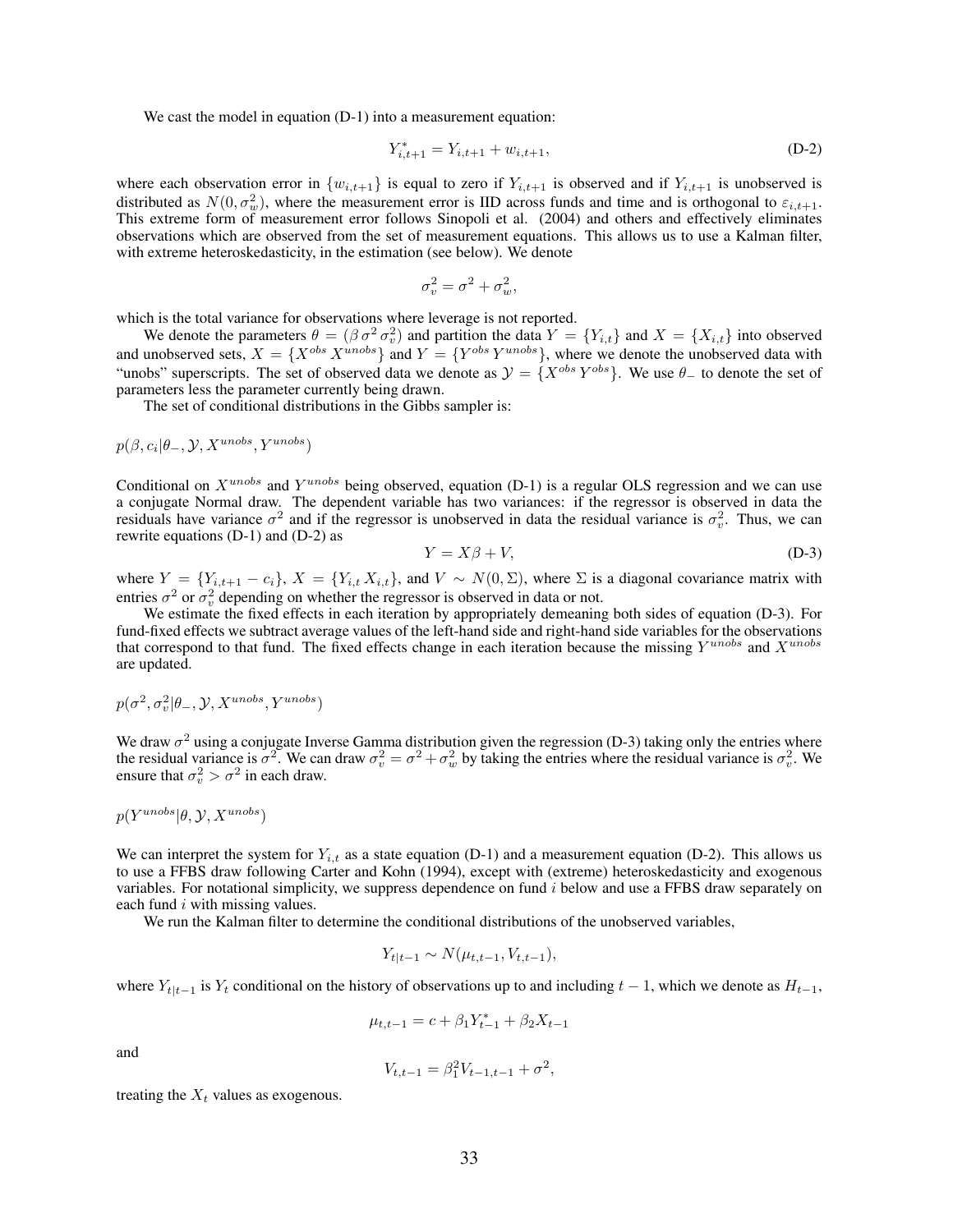When  $Y_t^*$  is added to the history, we have the joint distribution

$$
\begin{pmatrix} Y_t \\ Y_t^* \end{pmatrix} \sim N \left( \begin{pmatrix} \mu_{t,t-1} \\ \mu_{t,t-1} \end{pmatrix}, \begin{pmatrix} V_{t,t-1} & V_{t,t-1} \\ V_{t,t-1} & V_{t,t-1} + \sigma_w^2 \end{pmatrix} \right).
$$
 (D-4)

Note that  $\sigma_w^2 = 0$  if  $Y_t$  is observed. From the moments of a partitioned normal, we have

$$
Y_{t|t} = Y_t | Y_t^*, H_{t-1} \sim N(\mu_{t,t}, V_{t,t}), \tag{D-5}
$$

where

$$
\mu_{t,t} = \mu_{t,t-1} + \frac{V_{t,t-1}}{V_{t,t-1} + \sigma_w^2} (Y_t^* - \mu_{t,t-1}),
$$

and

$$
V_{t,t} = V_{t,t-1} - \frac{V_{t,t-1}^2}{V_{t,t-1} + \sigma_w^2} = \frac{V_{t,t-1}\sigma_w^2}{V_{t,t-1} + \sigma_w^2}.
$$

Note that if  $\beta_2 = 0$  this simplifies to a regular Kalman filter. We assume the initial distribution is

$$
y_1 \sim N\left(\frac{c + \beta_2 \mathbf{E} X}{1 - \beta_1}, \frac{\sigma^2}{1 - \beta_1^2}\right),\,
$$

which is the stationary distribution for  $Y_t$  assuming  $X_t$  is exogenous. We update as per a normal Kalman filter to obtain the distribution  $y_{T|T}$  and the smoothed conditional values  $y_{t|T}$ . Once the Kalman filter is run forwards, we backwards sample following Carter and Kohn (1994).

$$
p(X^{unobs}|\theta, \mathcal{Y}, Y^{unobs})
$$

We assume that the regressand variables, both observed and unobserved, are all jointly normally distributed  $N(\tilde{\mu}, \tilde{\Sigma})$ . To draw the unobserved variables for fund *i* at time *t*,  $X_{i,t}^{unobs}$ , we have

$$
X_{i,t}^{unobs}|X_{i,t}^{obs}, \theta, \mathcal{Y} \sim N(m, v^2), \tag{D-6}
$$

where  $m$  and  $v^2$  can be obtained by the mean and variance of a partitioned normal where

$$
X_{i,t} = (X_{i,t}^{obs} X_{i,t}^{unobs}) \sim N(\tilde{\mu}, \tilde{\Sigma})
$$

has been partitioned into the observed and unobserved components. A similar procedure is used by Li, Sarkar, and Wang (2003), except we recognize that  $Y_{i,t}$  is endogenously persistent.

We update the values  $\tilde{\mu}$  and  $\tilde{\Sigma}$  each iteration by a conjugate normal distribution and conjugate Wishart draw, respectively.

We estimate with a burn-in period of 1000 observations and 2000 simulations. Convergence is extremely fast. We report in the tables a posterior mean for each parameter and a posterior "t-statistic" which is the ratio of the posterior mean and posterior standard deviation. This is to make inference comparable to a classical OLS estimation, which cannot handle missing observations.

During each iteration we compute adjusted  $R^2$  statistics. We calculate the regular  $R^2$  as

$$
R^2 = 1 - \frac{SS_{residual}}{SS_{total}}
$$
 (D-7)

where *SSresidual* denotes the residual sum of square, while *SStotal* denotes the total sum of squares. For our model that predicts values  $Y_{i,t}$  by producing estimates  $\hat{Y}_{i,t}$ ,  $SS_{residual} = \sum_{i,t} (Y_{i,t+1} - \hat{Y}_{i,t+1})^2$  and  $SS_{total} =$  $\sum_{i,t}(Y_{i,t+1}-\bar{Y})^2$ , where  $\bar{Y}$  is the average value of  $Y_{i,t}$  and  $\hat{Y}_{i,t+1} = c_i + \beta_1 \cdot Y_{i,t} + \beta_2 \cdot X_{i,t}$  from equation (D-1). We record the adjusted  $R^2$ :

adjusted 
$$
R^2 = 1 - (1 - R^2) \frac{n - k}{n - p - k}
$$
. (D-8)

where the number of observations is *n,* the number of funds is *k* and the number of explanatory variables is *p*. In the tables, we report the posterior mean of the adjusted  $R^2$  statistic computed in each iteration.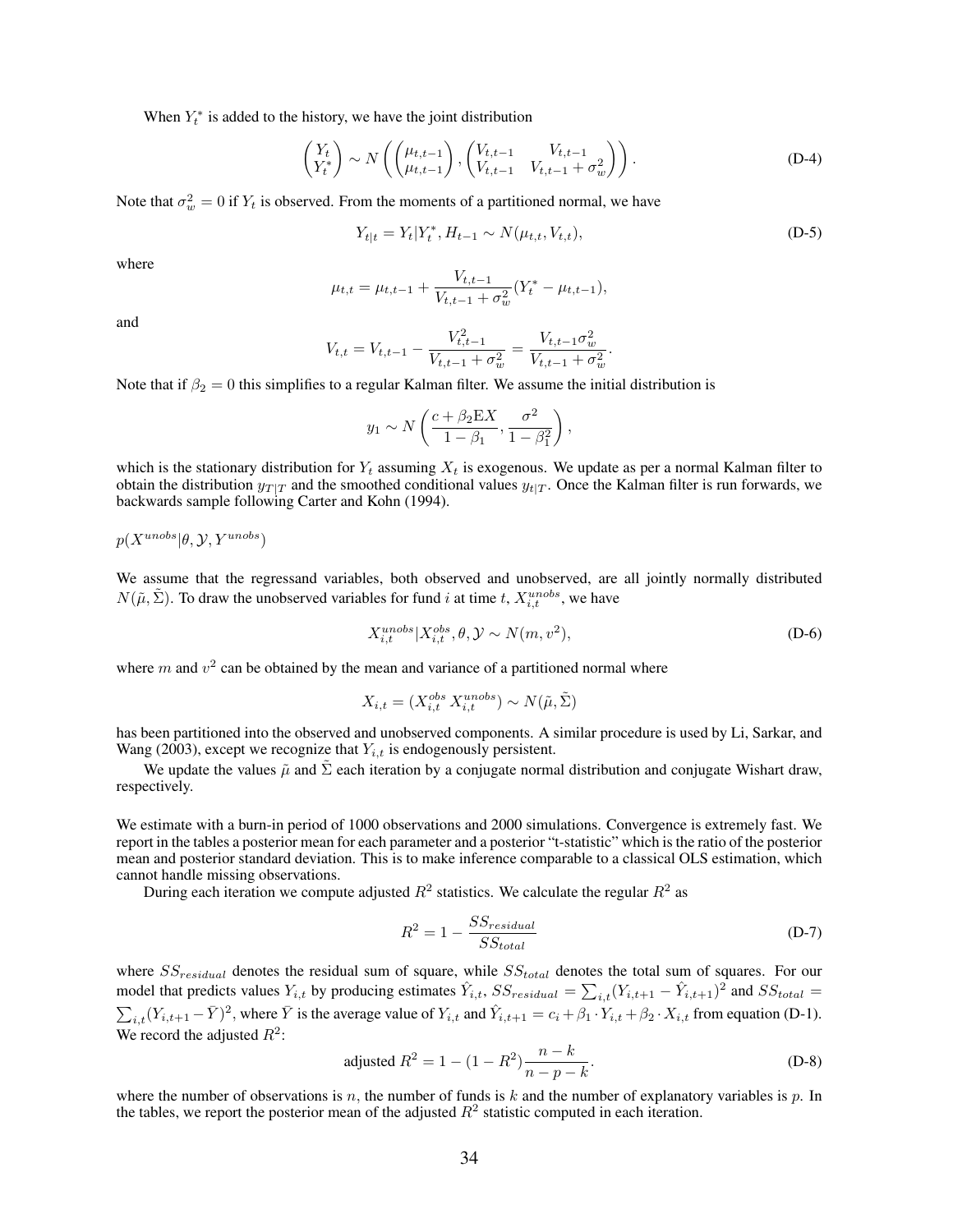## D.2 Contemporaneous Model

The estimation of the contemporaneous model in equation (3) is similar to the predictive model in equation (2), except that we must now account for serial correlation in the error terms. The model is

$$
Y_{i,t} = \beta' X_{i,t} + \epsilon_{i,t},\tag{D-9}
$$

where for simplicity we ignore the fund-fixed effects. Fund *i*'s idiosyncratic error term,  $e_{i,t}$  follows the AR(1) process

$$
\epsilon_{i,t} = \phi_{\epsilon} \epsilon_{i,t-1} + v_{i,t}, \tag{D-10}
$$

where  $v_{i,t} \sim N(0, \sigma^2)$ . Similar to the predictive model, leverage may be unobserved at time *t*, so we employ the measurement equation (D-2).

We follow Chib (1993) in recasting equations (D-9) and (D-10) as a regular OLS equation by defining

$$
\tilde{Y}_{i,t} = Y_{i,t} - \phi_{\epsilon} Y_{i,t-1}
$$
\n
$$
\tilde{X}_{i,t} = X_{i,t} - \phi_{\epsilon} X_{i,t-1}.
$$
\n(D-11)

This allows us to write

$$
\tilde{Y}_{i,t} = c_i + \beta' \tilde{X}_{i,t} + v_{i,t},\tag{D-12}
$$

which now has an i.i.d. error term. The corresponding measurement equation is

$$
\tilde{Y}_{i,t}^* = \tilde{Y}_{i,t} + w_{i,t},\tag{D-13}
$$

where the observation error variance is  $\sigma_v^2 = \sigma^2 + \sigma_w^2$  where  $\tilde{Y}_{i,t}$  is unobserved and  $\sigma^2$  if  $\tilde{Y}_t$  is observed. The set of conditional draws in the Gibbs sampler we use are:

 $p(\beta | \theta_-, \mathcal{Y}, Y^{unobs})$ 

We draw *β* using a conjugate normal draw from the regression equation (D-12). There are two possible variances,  $\sigma^2$  in the case  $\tilde{Y}_{i,t}$  is observed and  $\sigma_v^2$  in the case it is unobserved.

$$
p(\phi_{\epsilon}|\theta_{-}, \mathcal{Y}, Y^{unobs})
$$

Chib (1993) notes that equation (D-10) is a standard regression draw with  $\epsilon_t$  given by equation (D-9). We draw  $\phi_{\epsilon}$ with a conjugate normal distribution.

 $p(\sigma^2, \sigma_v^2 | \theta_-, \mathcal{Y}^*, Y^{unobs}),$ 

We draw  $\sigma_v^2$  using a conjugate Inverse Gamma distribution from the regression equation (D-12). We ensure that  $\sigma_v^2 > \sigma^2$  in each draw.

 $p(Y^{unobs}|\theta, \mathcal{Y})$ 

Same as Section D.1.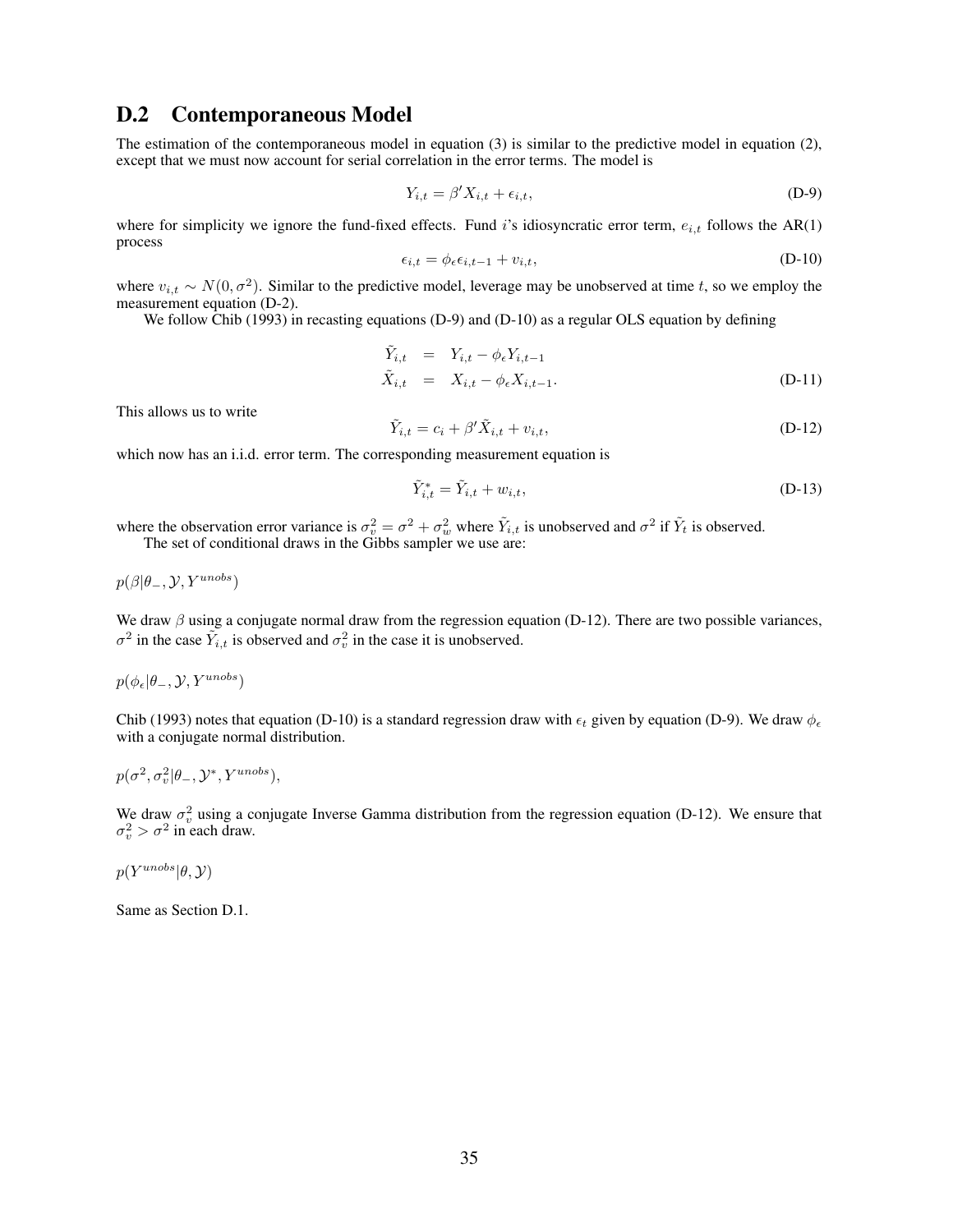# References

- Acharya, V., Viswanathan, S., 2008. Leverage, Moral Hazard, and Liquidity. Working paper, NYU.
- Ackerman, C., McEnally, R., Ravenscraft, D., 1999. The Performance of Hedge Funds: Risk, Return, and Incentives. Journal of Finance 54, 833-874.
- Adrian, T., Shin, H., 2009. Money, Liquidity, and Monetary Policy. American Economic Review Papers and Proceedings 99, 600-605.
- Adrian, T., Shin, H., 2010. Liquidity and Leverage. Journal of Financial Intermediation 19, 418-437.
- Agarwal, V., Daniel, N., Naik, N., 2009. Role of Managerial Incentives and Discretion in Hedge Fund Performance. Journal of Finance 64, 2221-2256.
- Agarwal, V., Fos, V., Jiang, W., 2010. Inferring Reporting Biases in Hedge Fund Databases from Hedge Fund Equity Holdings. Working paper, Columbia Business School.
- Ang, A., Bollen, N., 2010. Locked Up by a Lockup: Valuing Liquidity as a Real Option. Financial Management 39, 1069-1095.
- Ang, A., Rhodes-Kropf, M., Zhao, R., 2008. Do Funds-of-Funds Deserve their Fees-on-Fees? Journal of Investment Management 6, 34-58.
- Banque de France, 2007. Special Issue on Hedge Funds. Financial Stability Review 10.
- Bhandari, L., 1988. Debt/Equity Ratio and Expected Stock Returns: Empirical Evidence. Journal of Finance 43, 507-528.
- Boehmer, E., Jones, C., Zhang, X., 2009. Shackling Short Sellers: The 2008 Shorting Ban. Working paper, Columbia University.
- Bollen, N., Whaley, R., 2009. Hedge Fund Risk Dynamics: Implications for Performance Appraisal. Journal of Finance 64, 985-1035.
- Brown, S., Goetzmann, W., Ibbotson, R., 1999. Offshore Hedge Funds: Survival and Performance 1989-95. Journal of Business 72, 91-117.
- Brunnermeier, M., 2009. Deciphering the Liquidity and Credit Crunch 2007-08. Journal of Economic Perspectives 23, 77-100.
- Brunnermeier, M., Nagel, S., 2004. Hedge Funds and the Technology Bubble. Journal of Finance 59, 2013-2040.
- Brunnermeier, M., Pedersen, L., 2005. Predatory Trading. Journal of Finance 60, 1825-1863.
- Brunnermeier, M., Pedersen, L., 2009. Market Liquidity and Funding Liquidity. Review of Financial Studies 22, 2201-2238.
- Carter, C., Kohn, R., 1994. On Gibbs Sampling for State Space Models. Biometrika 81, 541-553.
- Chan, N., Getmansky, M., Haas, S., Lo, A., 2007. Systemic Risk and Hedge Funds. In: Carey, M., Stulz, R. (Eds.), Risks of Financial Institutions. University of Chicago Press, pp. 235-330.
- Chevalier, J., Ellison G., 1997. Risk Taking by Mutual Funds as a Response to Incentives. Journal of Political Economy 105, 1167-1200.
- Chib, S., 1993. Bayes Estimation of Regressions with Autoregressive Errors: A Gibbs Sampling Approach. Journal of Econometrics 58, 275-294.
- Dai, J., Sundaresan, S., 2010. Risk Management Framework for Hedge Funds: Role of Funding and Redemption Options on Leverage. Working paper, Columbia University.
- Duffie, D., Wang, C., Wang, H., 2008. Leverage Management. Working paper, Stanford University.
- Dudley, E., Nimalendran, M., 2009. Funding Risk and Expected Hedge Fund Returns. Working paper, University of Florida.
- Fama, E., French, K., 1992. The Cross-Section of Expected Stock Returns. Journal of Finance 47, 3427-3465.
- Financial Stability Forum, 2007. Update of the FSF Report on Highly Leveraged Institutions.
- Fostel, A., Geanakoplos, J., 2008. Leverage Cycles and the Anxious Economy. American Economic Review 98, 1211-1244.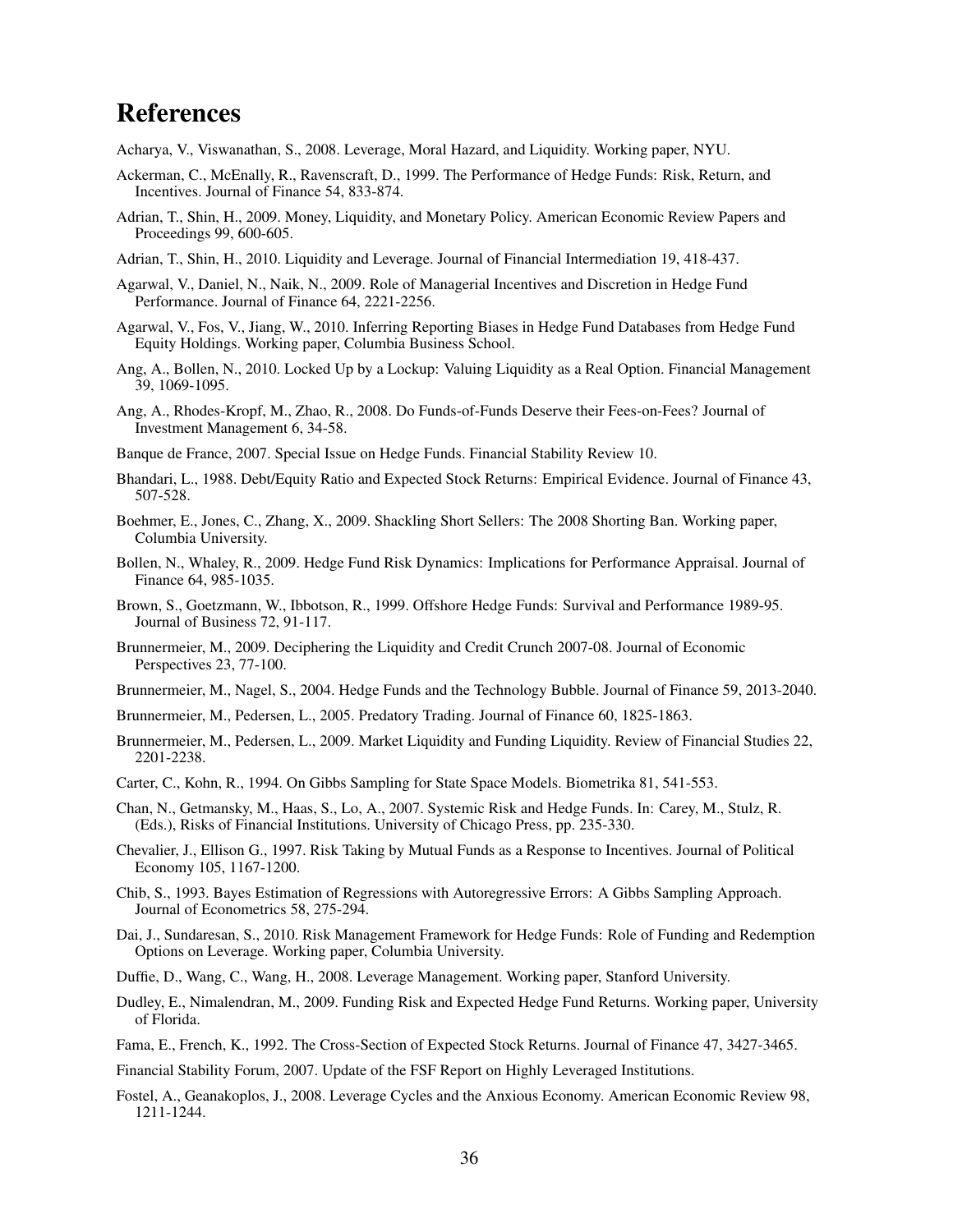- Fung, W., Hsieh, D., 1997. Empirical Characteristics of Dynamic Trading Strategies: The Case of Hedge Funds. Review of Financial Studies 10, 275-302.
- Fung, W., Hsieh, D., 2001. The Risk in Hedge Fund Strategies: Theory and Evidence from Trend Followers. Review of Financial Studies 14, 313-341.
- Getmansky, M., Lo, A., Makarov, I., 2004. An Econometric Model of Serial Correlation and Illiquidity in Hedge Fund Returns. Journal of Financial Economics 74, 529-609.
- Gorton, G., Metrick, A., 2009. Haircuts. Working paper, Yale University.
- Gromb, D., Vayanos, D., 2002. Equilibrium and Welfare in Markets with Financially Constrianed Arbitrageurs. Journal of Financial Economics 66, 361-407.
- He, Z., Krishnamurthy, A., 2009. A Model of Capital and Crises. Working paper, Northwestern University.
- He, Z., Khang, I., Krishnamurthy, A., 2010. Balance Sheet Adjustments in the 2008 Crisis. Working paper, Northwestern University.
- Jagannathan, R., Malakhov, A., Novikov, D., 2010. Do Hot Hands Exist among Hedge Fund Managers? An Empirical Evaluation. Journal of Finance 65, 217 - 255.
- Khandani, A., Lo, A., 2007. What Happened to the Quants in August 2007?. Journal of Investment Management 5, 5-54.
- Kambhu, J., Schuermann, T., Stiroh, K., 2007. Hedge Funds, Financial Intermediation, and Systemic Risk. FRBNY Economic Policy Review 13, 1-18.
- Li, K., Sarkar A., Wang, Z., 2003. Diversification Benefits of Emerging Markets Subject to Portfolio Constraints. Journal of Empirical Finance 10, 57-80.
- Lo, A., 2008. Hedge Funds, Systemic Risk, and the Financial Crisis of 2007-2008. Statement to the Committee on Oversight and Government Reform, U.S. House of Representatives.
- Malkiel, B., Saha, A., 2005. Hedge Funds: Risk and Return. Financial Analysts Journal 61, 80-88.
- McGuire, P., Tsatsaronis, K., 2008. Estimating Hedge Fund Leverage. Working paper, BIS.
- President's Working Group on Financial Markets, 1999. Hedge Funds, Leverage, and the Lessons of Long-Term Capital Management. http://www.treas.gov/press/releases/reports/hedgfund.pdf.
- Robert, C. , Casella, G., 1999. Monte Carlo Statistical Methods. Springer-Verlag.
- Schneeweis, T., Martin, G., Kazemi, H., Karavas, V., 2004. The Impact of Leverage on Hedge Fund Risk and Return. University of Massachusetts Amherst.
- Sharpe, W., 1992. Asset Allocation: Management Style and Performance Management. Journal of Portfolio Management Winter, 7-19.
- Shleifer, A., Vishny, R., 2010. Unstable Banking. Journal of Financial Economics 97, 306-318.
- Sinopoli, B., Schenato, L., Franceschetti, M., Poolla, K., Jordan, M., Sastry, S., 2004. Kalman Filtering with Intermittent Observations. IEEE Transations on Automatic Control 49, 1453-1464.
- Sirri, E. R, Tufano, P., 1998. Costly Search and Mutual Fund Flows. Journal of Finance 53, 1589-1622.
- Stein, J. , 2009. Sophisticated Investors and Market Efficiency. Journal of Finance 64, 1517-1548.
- Welch, I., 2004. Capital Structure and Stock Returns. Journal of Political Economy 112, 106-131.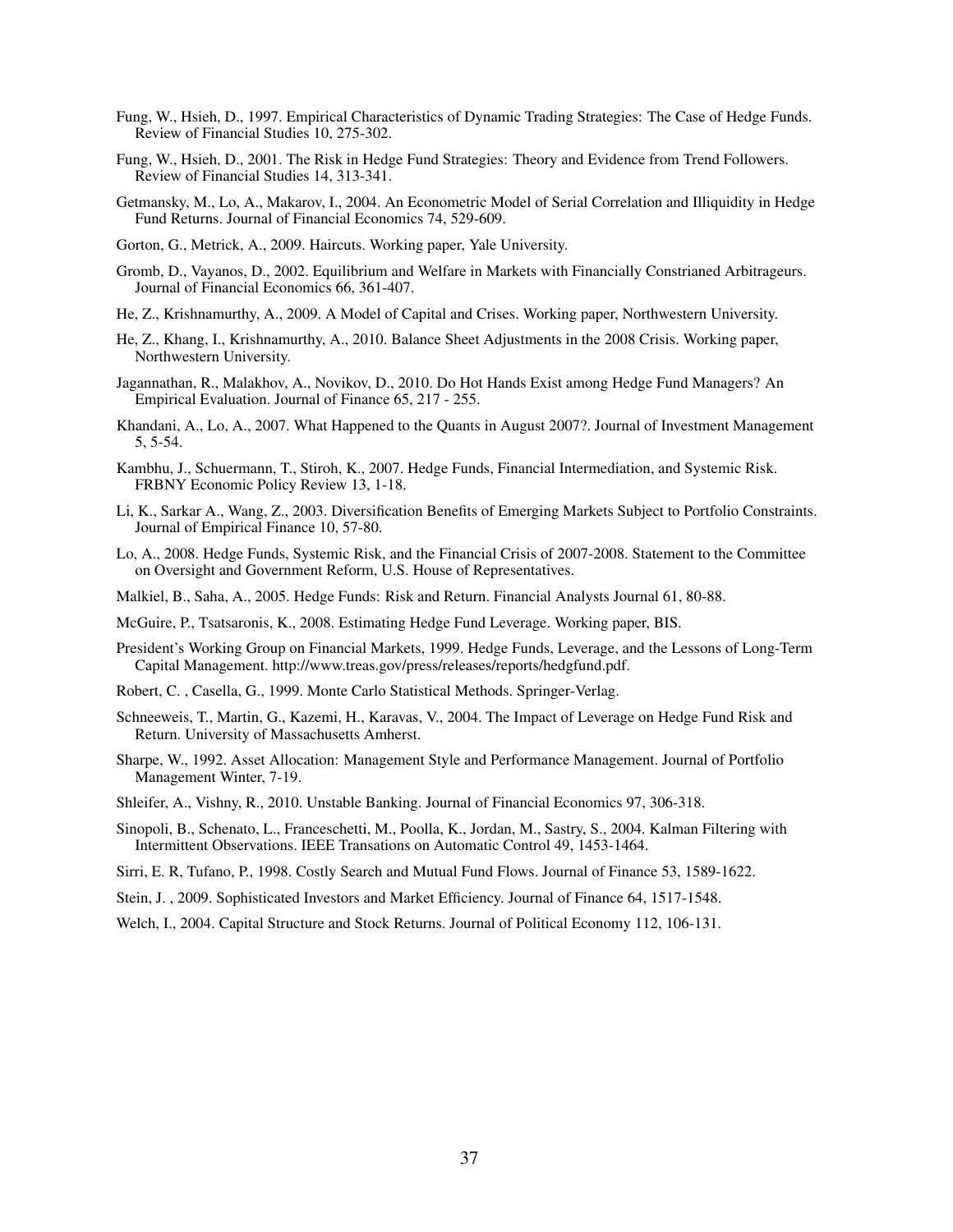|                                    | Margin      | Implied    |
|------------------------------------|-------------|------------|
|                                    | (Haircut)   | Leverage   |
|                                    |             |            |
| <b>Treasuries</b>                  | $0.1 - 3\%$ | $33 - 100$ |
| <b>Investment Grade Corp Bonds</b> | $5 - 10\%$  | $10-20$    |
| High Yield Bonds                   | $10-15%$    | $6.6 - 10$ |
| Convertible Bonds:                 | 15-20%      | $5 - 6.6$  |
| Equities:                          | $5 - 50\%$  | $2 - 20$   |
| <b>Commodity Futures</b>           | 10%         | 10         |
| <b>Financial Futures</b>           | 3%          | 33         |
| Foreign Exchange Futures           | 2%          | 50         |
| Options (equity)                   | 75%         | 1.3        |
| <b>Interest Rate Swaps</b>         | $1\%$       | 100        |
| Foreign Exchange Swaps             | $1\%$       | 100        |

Table 1: Margin Requirements by Security Type

The table lists the margin requirements and their implied level of leverage in various security markets. The data is obtained by collating information from prime brokers and derivatives exchanges as of March 2010.

Total Return Swaps  $10\%$  10% 10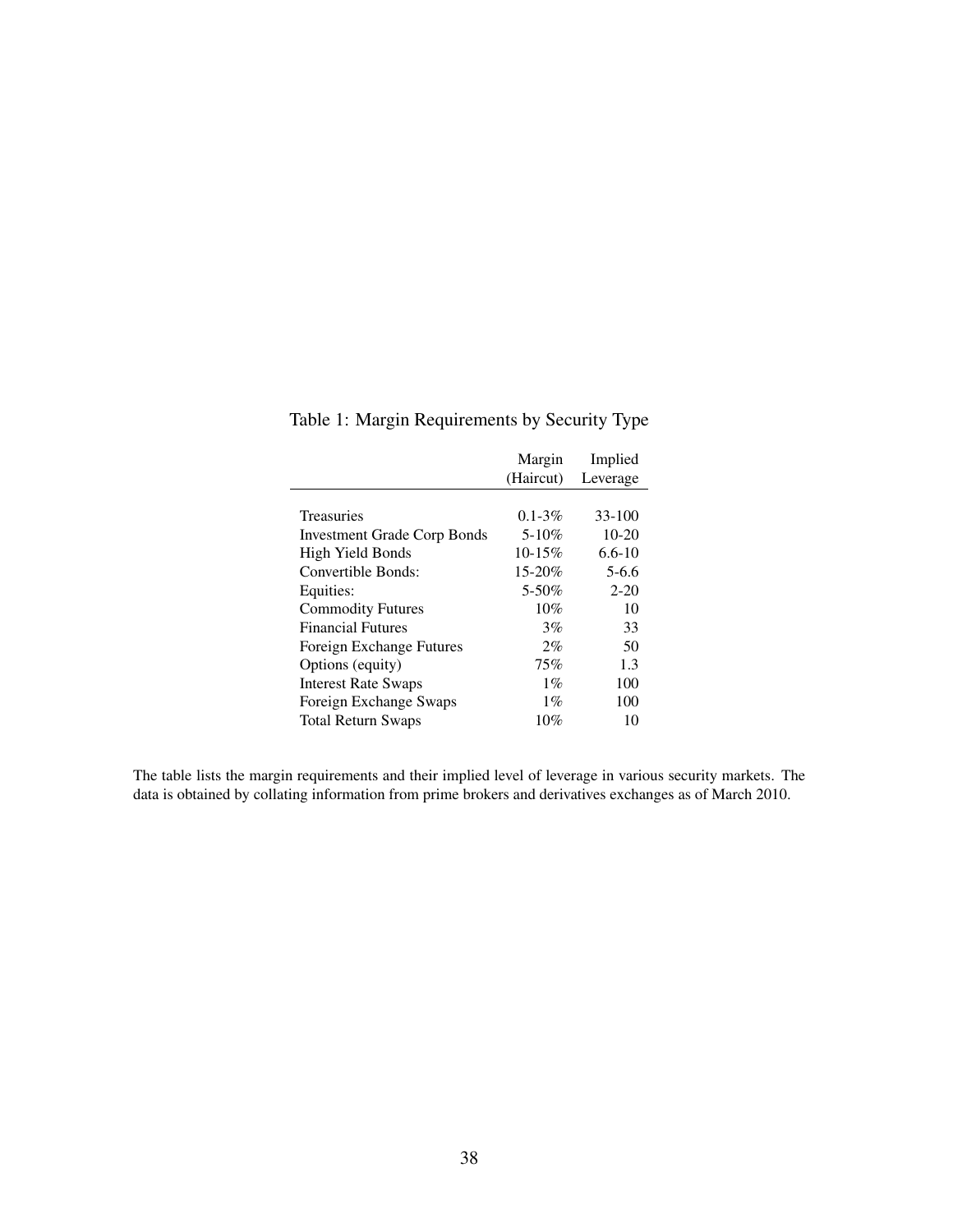### Table 2: Summary Statistics of Data

| Strategy                 | Observations | <b>Funds</b> |
|--------------------------|--------------|--------------|
|                          |              |              |
| Relative Value (RV)      | 1414         | 36           |
| Credit (CR)              | 875          | 21           |
| Event Driven (ED)        | 1408         | 37           |
| Equity (EQ)              | 4439         | 114          |
| <b>Total Hedge Funds</b> | 8136         | 208          |

#### Panel A: Number of Observations

#### Panel B: Fund Specific Variables

|                                |       | Standard  | Auto-       |            |
|--------------------------------|-------|-----------|-------------|------------|
|                                | Mean  | Deviation | Correlation | % Observed |
|                                |       |           |             |            |
| <b>Observed Gross Leverage</b> | 2.130 | 0.616     | 0.680       | 82.0%      |
| <b>Observed Net Leverage</b>   | 0.587 | 0.278     | 0.595       | 82.0%      |
| Observed Long-Only Leverage    | 1.360 | 0.382     | 0.690       | 82.1%      |
| Returns                        | 0.003 | 0.031     | 0.241       | 100.0%     |
| Past 12-month Volatility       | 0.026 | 0.010     | 0.828       | 69.6%      |
| Past 3-month Flows             | 0.022 | 0.226     | 0.620       | 77.4%      |
| Log AUM                        | 8.528 | 0.143     | 0.883       | 85.0%      |

Panel A lists the number of observations and number of hedge funds broken down by strategy. Panel B reports summary statistics for the hedge fund variables across all funds. We report means, standard deviation, and autocorrelation of the monthly frequency variables. The means and standard deviation are computed using the full observed data while the autocorrelations are computed only using observations with adjacent months for each fund. We compute the variables for each fund and then report the average across funds for each variable. Hedge fund flows are computed using AUMs and fund returns over the past three months following equation (1). The last column reports the percentage of observations that are observed in the dataset. The data sample is from December 2004 to October 2009.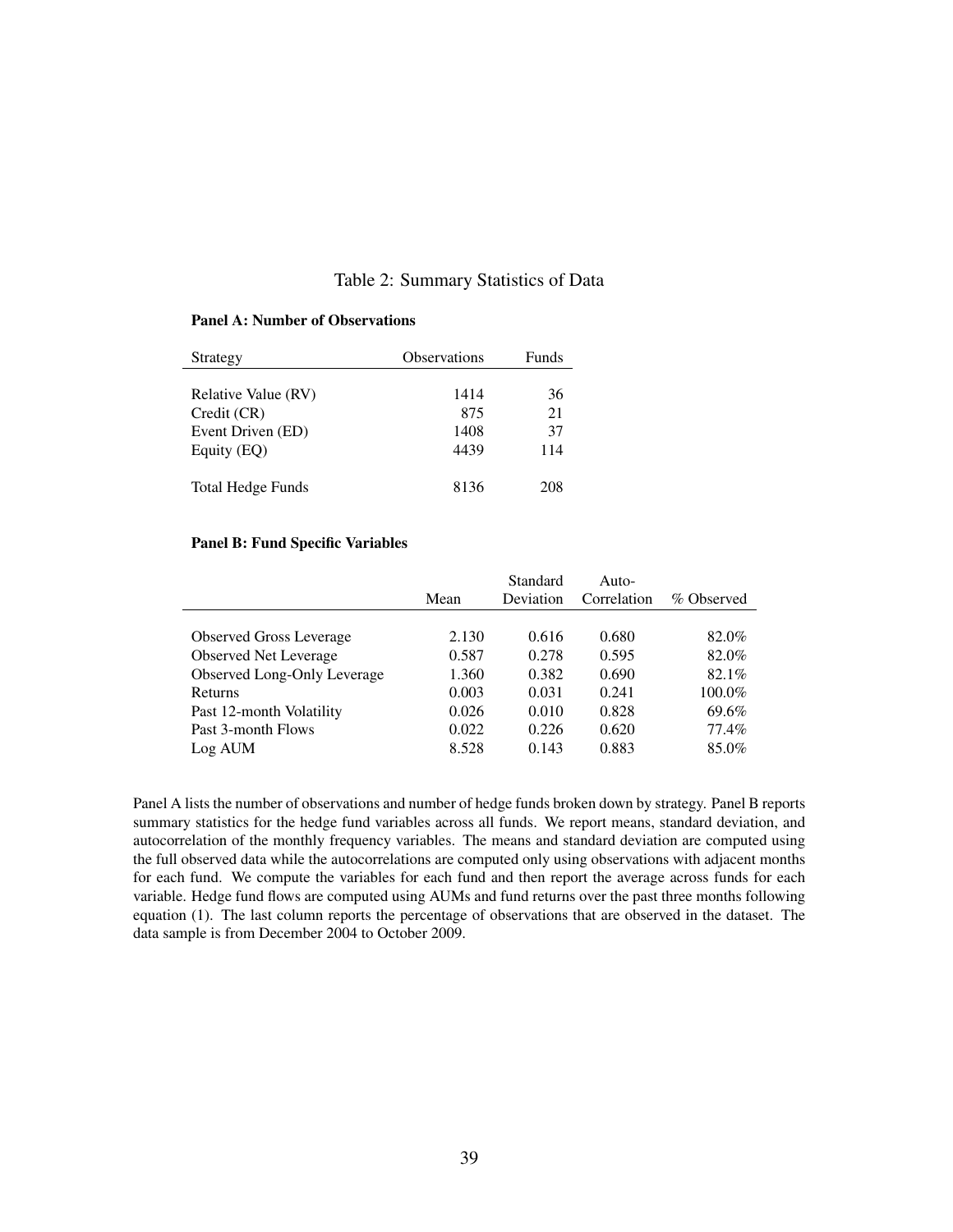### Table 3: Correlations of Gross, Net, and Long-Only Leverage

|  | Long-          |                | Long- |
|--|----------------|----------------|-------|
|  | Gross Net Only | Gross Net Only |       |
|  |                |                |       |

#### Panel A: All Hedge Funds

| <b>Gross</b>    | 1.000 |       |       |
|-----------------|-------|-------|-------|
| Net             | 0.927 | 1.000 |       |
| Long-Only 0.994 |       | 0.962 | 1.000 |

#### Panel B: Hedge Fund Sectors

| <b>Relative Value</b> |       |       |       | Equity |       |       |  |  |
|-----------------------|-------|-------|-------|--------|-------|-------|--|--|
| Gross                 | 1.000 |       |       | 1.000  |       |       |  |  |
| <b>Net</b>            | 0.876 | 1.000 |       | 0.490  | 1.000 |       |  |  |
| Long-Only             | 0.997 | 0.910 | 1.000 | 0.955  | 0.725 | 1.000 |  |  |
| <b>Event Driven</b>   |       |       |       | Credit |       |       |  |  |
| Gross                 | 1.000 |       |       | 1.000  |       |       |  |  |
| Net                   | 0.835 | 1.000 |       | 0.805  | 1.000 |       |  |  |
| Long-Only             | 0.974 | 0.938 | 1.000 | 0.981  | 0.904 | 1.000 |  |  |

The table reports correlations of the posterior means of gross, net, and long-only leverage for all hedge funds and for hedge fund sectors at a monthly frequency. The hedge fund leverage ratios consist of all observed hedge fund leverage and estimated hedge fund leverage when these are unobserved following equation (2) and the estimation method outlined in Appendix D using all macro and fund-specific variables and fund-fixed effects. The data sample is from December 2004 to October 2009.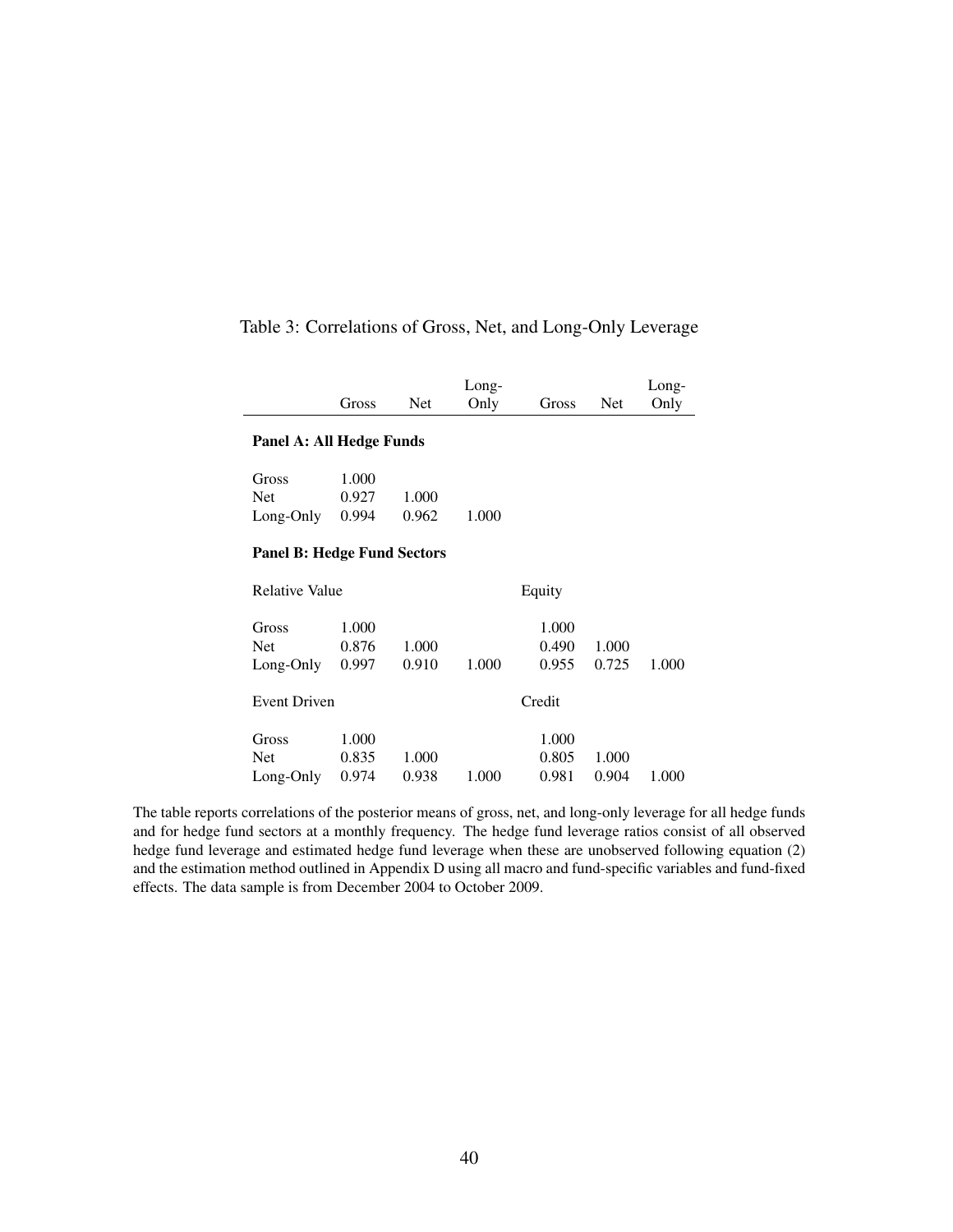|                                                                                                                                |                                           | <b>Hedge Fund Strategies</b>     |                         |                |           |
|--------------------------------------------------------------------------------------------------------------------------------|-------------------------------------------|----------------------------------|-------------------------|----------------|-----------|
|                                                                                                                                | All Hedge<br>Funds (HF)                   | RV                               | EO                      | ED             | <b>CR</b> |
| Panel A: Gross Leverage                                                                                                        |                                           |                                  |                         |                |           |
| All Hedge Funds (HF)<br>Relative Value (RV)<br>Equity (EQ)<br>Event Driven (ED)<br>Credit (CR)<br><b>Panel B: Net Leverage</b> | 1.000<br>0.930<br>0.761<br>0.846<br>0.836 | 1.000<br>0.557<br>0.650<br>0.738 | 1.000<br>0.899<br>0.853 | 1.000<br>0.786 | 1.000     |
| All Hedge Funds (HF)<br>Relative Value (RV)<br>Equity (EQ)<br>Event Driven (ED)<br>Credit (CR)                                 | 1.000<br>0.780<br>0.932<br>0.963<br>0.921 | 1.000<br>0.695<br>0.657<br>0.578 | 1.000<br>0.857<br>0.854 | 1.000<br>0.879 | 1.000     |
| <b>Panel C: Long-Only Leverage</b>                                                                                             |                                           |                                  |                         |                |           |
| All Hedge Funds (HF)<br>Relative Value (RV)<br>Equity (EQ)<br>Event Driven (ED)<br>Credit (CR)                                 | 1.000<br>0.923<br>0.866<br>0.915<br>0.877 | 1.000<br>0.683<br>0.736<br>0.751 | 1.000<br>0.920<br>0.917 | 1.000<br>0.857 | 1.000     |

### Table 4: Cross-Correlations of Hedge Fund Leverage Within Sectors

The table reports correlations of the posterior means of leverage of hedge funds (HF) and average leverage of their specific strategies (RV, EQ, ED, CR) for each of the definitions of hedge fund leverage: Gross Leverage (Panel A), Net Leverage (Panel B), and Long Only Leverage (Panel C) separately at a monthly frequency. The hedge fund leverage ratios consist of all observed hedge fund leverage and estimated hedge fund leverage when these are unobserved following equation (2) and the estimation method outlined in Appendix D using all macro and fund-specific variables and fund-fixed effects. The data sample is from December 2004 to October 2009.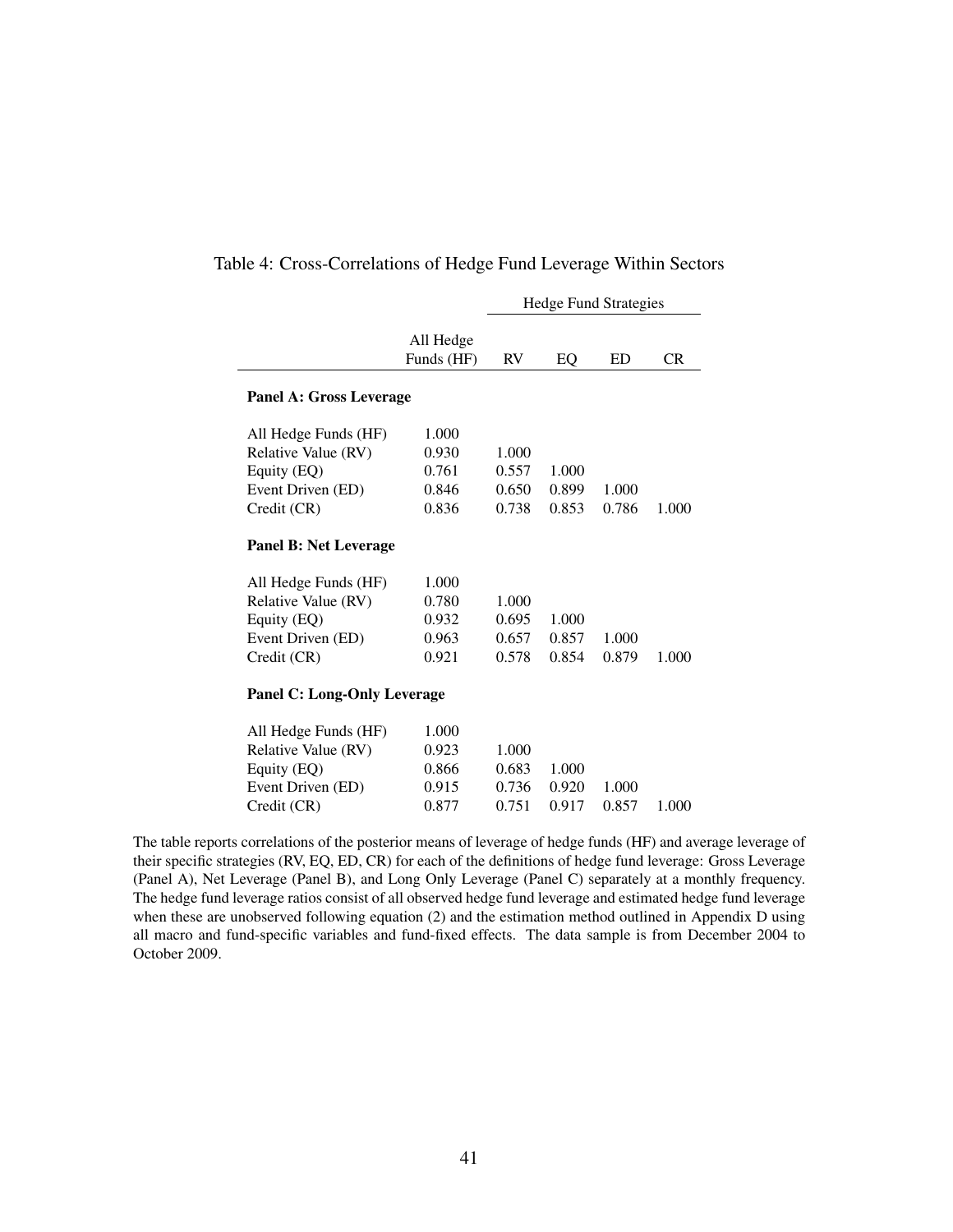|                                | (1)                                | (2)                    | (3)                    | (4)                    | (5)                    | (6)                    | (7)                    | (8)                    | (9)                                 |  |
|--------------------------------|------------------------------------|------------------------|------------------------|------------------------|------------------------|------------------------|------------------------|------------------------|-------------------------------------|--|
| <b>Panel A: Gross Leverage</b> |                                    |                        |                        |                        |                        |                        |                        |                        |                                     |  |
| Past Gross Lev                 | $-0.2446$                          | $-0.2228$              | $-0.2250$<br>$[-30.7]$ | $-0.2423$<br>$[-31.8]$ | $-0.2378$<br>$[-30.0]$ | $-0.2288$<br>$[-29.5]$ | $-0.2401$<br>$[-31.5]$ | $-0.2347$<br>$[-30.9]$ | $-0.2447$                           |  |
| <b>IB CDS</b>                  | $[-32.0]$<br>$-11.49$<br>$[-12.4]$ | $[-28.8]$              |                        |                        |                        |                        |                        |                        | $[-32.0]$<br>$-9.3278$<br>$[-3.54]$ |  |
| IB Ret                         |                                    | 0.5968<br>[6.11]       |                        |                        |                        |                        |                        |                        | $-0.0436$<br>$[-0.26]$              |  |
| S&P 500 Ret                    |                                    |                        | 1.3684<br>[7.68]       |                        |                        |                        |                        |                        | 0.6750<br>[2.09]                    |  |
| <b>VIX</b>                     |                                    |                        |                        | $-0.9238$<br>$[-11.9]$ |                        |                        |                        |                        | $-0.1010$<br>$[-0.51]$              |  |
| <b>LIBOR</b>                   |                                    |                        |                        |                        | 4.3489<br>[7.66]       |                        |                        |                        | $-6.6629$<br>$[-2.35]$              |  |
| <b>TED Spread</b>              |                                    |                        |                        |                        |                        | $-15.19$<br>$[-8.64]$  |                        |                        | 7.5973<br>[1.90]                    |  |
| Term Spread                    |                                    |                        |                        |                        |                        |                        | $-6.8214$<br>$[-9.54]$ |                        | $-10.32$<br>$[-2.80]$               |  |
| Agg HF Flows                   |                                    |                        |                        |                        |                        |                        |                        | 7.7129<br>[1.15]       | 0.0934<br>[0.38]                    |  |
| Adjusted $R^2$                 | 0.130                              | 0.118                  | 0.121                  | 0.129                  | 0.120                  | 0.122                  | 0.123                  | 0.120                  | 0.131                               |  |
| <b>Panel B: Net Leverage</b>   |                                    |                        |                        |                        |                        |                        |                        |                        |                                     |  |
| Past Net Lev                   | $-0.3114$<br>$[-3.48]$             | $-0.2931$<br>$[-3.75]$ | $-0.3003$<br>$[-3.31]$ | $-0.3013$<br>$[-4.22]$ | $-0.3053$<br>$[-3.61]$ | $-0.2965$<br>$[-3.49]$ | $-0.3036$<br>$[-3.90]$ | $-0.2959$<br>$[-3.86]$ | $-0.3052$<br>$[-3.82]$              |  |
| <b>IB CDS</b>                  | $-3.3967$<br>$[-3.69]$             |                        |                        |                        |                        |                        |                        |                        | $-1.1898$<br>$[-1.04]$              |  |
| <b>IB</b> Ret                  |                                    | 0.2644<br>[5.88]       |                        |                        |                        |                        |                        |                        | 0.1340<br>[1.83]                    |  |
| S&P 500 Ret                    |                                    |                        | 0.5101<br>[5.92]       |                        |                        |                        |                        |                        | 0.0784<br>[0.57]                    |  |
| <b>VIX</b>                     |                                    |                        |                        | $-0.2854$<br>$[-4.83]$ |                        |                        |                        |                        | $-0.1051$<br>$[-1.22]$              |  |
| <b>LIBOR</b>                   |                                    |                        |                        |                        | 1.4241<br>[2.75]       |                        |                        |                        | 0.9969<br>[0.85]                    |  |
| TED Spread                     |                                    |                        |                        |                        |                        | $-4.5400$<br>$[-4.26]$ |                        |                        | $-0.7010$<br>$[-0.43]$              |  |
| Term Spread                    |                                    |                        |                        |                        |                        |                        | $-2.0531$<br>$[-3.16]$ |                        | 0.5129<br>[0.34]                    |  |
| Agg HF Flows                   |                                    |                        |                        |                        |                        |                        |                        | 0.3295<br>[3.29]       | $-0.0668$<br>$[-0.61]$              |  |
| Adjusted $R^2$                 | 0.155                              | 0.150                  | 0.151                  | 0.155                  | 0.151                  | 0.149                  | 0.153                  | 0.149                  | 0.156                               |  |

# Table 5: Macro Predictors of Hedge Fund Leverage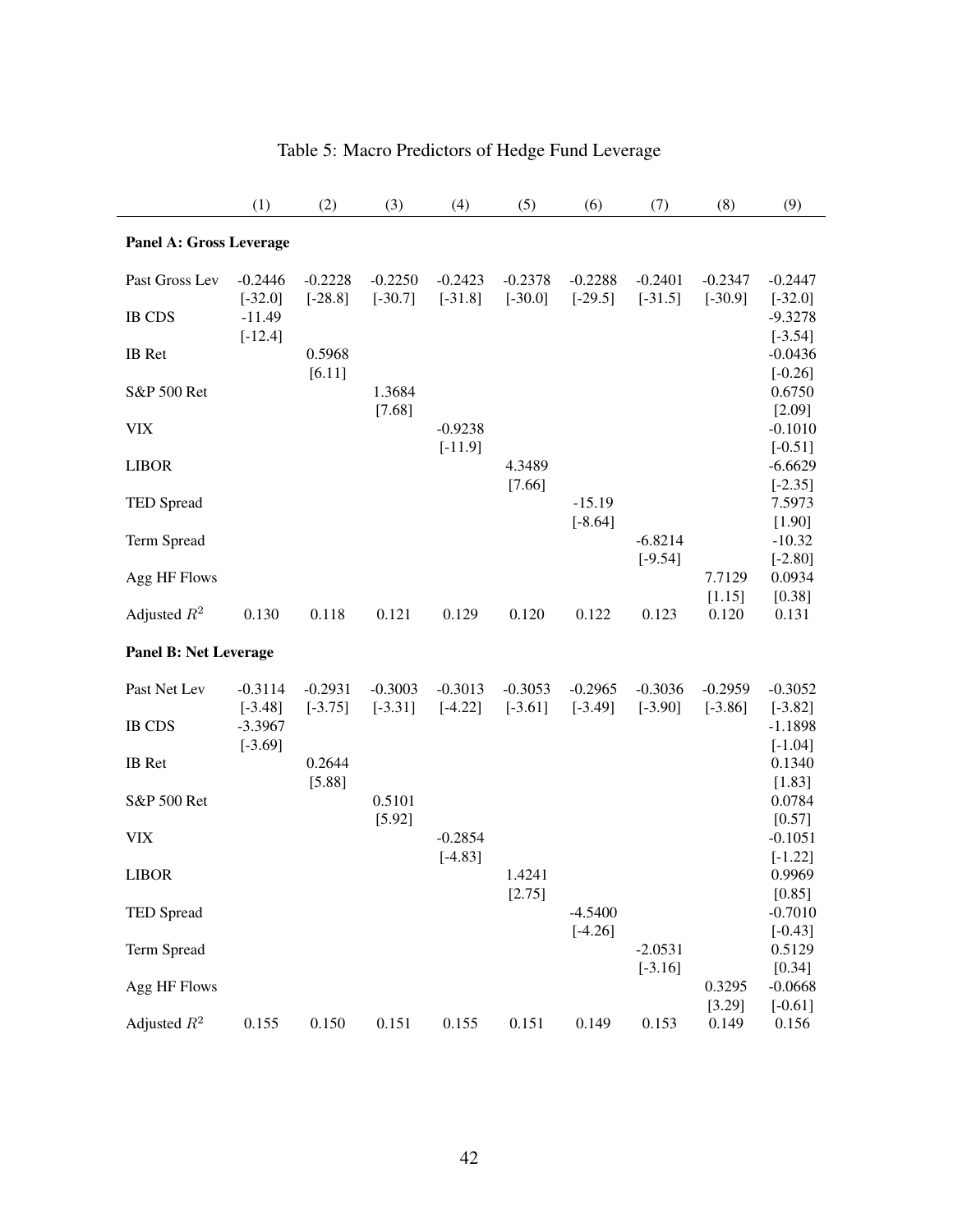|                                    |                        |                        |                        | $10010 \times \text{C}$ |                        |                        |                        |                        |                        |
|------------------------------------|------------------------|------------------------|------------------------|-------------------------|------------------------|------------------------|------------------------|------------------------|------------------------|
|                                    | (1)                    | (2)                    | (3)                    | (4)                     | (5)                    | (6)                    | (7)                    | (8)                    | (9)                    |
| <b>Panel C: Long-Only Leverage</b> |                        |                        |                        |                         |                        |                        |                        |                        |                        |
| Past Long Lev                      | $-0.2376$<br>$[-31.2]$ | $-0.2157$<br>$[-27.0]$ | $-0.2177$<br>$[-29.1]$ | $-0.2351$<br>$[-31.3]$  | $-0.2301$<br>$[-28.4]$ | $-0.2219$<br>$[-29.9]$ | $-0.2324$<br>$[-29.4]$ | $-0.2273$<br>$[-30.1]$ | $-0.2373$<br>$[-29.9]$ |
| <b>IB CDS</b>                      | $-6.9342$<br>$[-12.6]$ |                        |                        |                         |                        |                        |                        |                        | $-4.9876$<br>$[-3.39]$ |
| <b>IB</b> Ret                      |                        | 0.4228<br>[6.77]       |                        |                         |                        |                        |                        |                        | 0.0433<br>[0.40]       |
| S&P 500 Ret                        |                        |                        | 0.9124<br>[8.52]       |                         |                        |                        |                        |                        | 0.3891<br>[1.92]       |
| <b>VIX</b>                         |                        |                        |                        | $-0.5741$<br>$[-12.7]$  |                        |                        |                        |                        | $-0.0918$<br>$[-0.79]$ |
| <b>LIBOR</b>                       |                        |                        |                        |                         | 2.5667<br>[7.59]       |                        |                        |                        | $-2.8146$<br>$[-1.58]$ |
| <b>TED Spread</b>                  |                        |                        |                        |                         |                        | $-9.4262$<br>$[-8.51]$ |                        |                        | 3.2221<br>$[1.31]$     |
| Term Spread                        |                        |                        |                        |                         |                        |                        | $-4.0850$<br>$[-9.48]$ |                        | $-4.6731$<br>$[-2.00]$ |
| Agg HF Flows                       |                        |                        |                        |                         |                        |                        |                        | 0.6891<br>[7.81]       | 0.0152<br>[0.10]       |
| Adjusted $R^2$                     | 0.126                  | 0.116                  | 0.118                  | 0.126                   | 0.116                  | 0.118                  | 0.119                  | 0.117                  | 0.127                  |

Table 5 Continued

The table reports regression coefficients of equation (2) to predict changes in gross leverage (Panel A), net leverage (Panel B), and long-only leverage (Panel C) over the next month. The first row in each panel reports the coefficient on the lagged leverage variable and the other right-hand side variables are all macro variables. Each column reports a different regression. "IB CDS" is the equity market-value weighted cost of CDS protection on defaults on 10-year senior bonds of major investment banks (IB), "IB Ret" is the return on the market-value weighted portfolio of IB common stocks, "S&P500 Ret" is the monthly total return on the S&P500 index, "Agg HF Flows" is the past three-month flow on the aggregate hedge fund industry as reported by Barclay Hedge. All variables are described in detail in Appendix B. The table reports posterior means of coefficients and posterior means of "t-statistics" in square brackets below each coefficient. All estimations have fund fixed effects. Appendix D contains details of the estimation, including the implementation of fixed effects and the calculation of the Adjusted  $R^2$ . The data sample is from December 2004 to October 2009.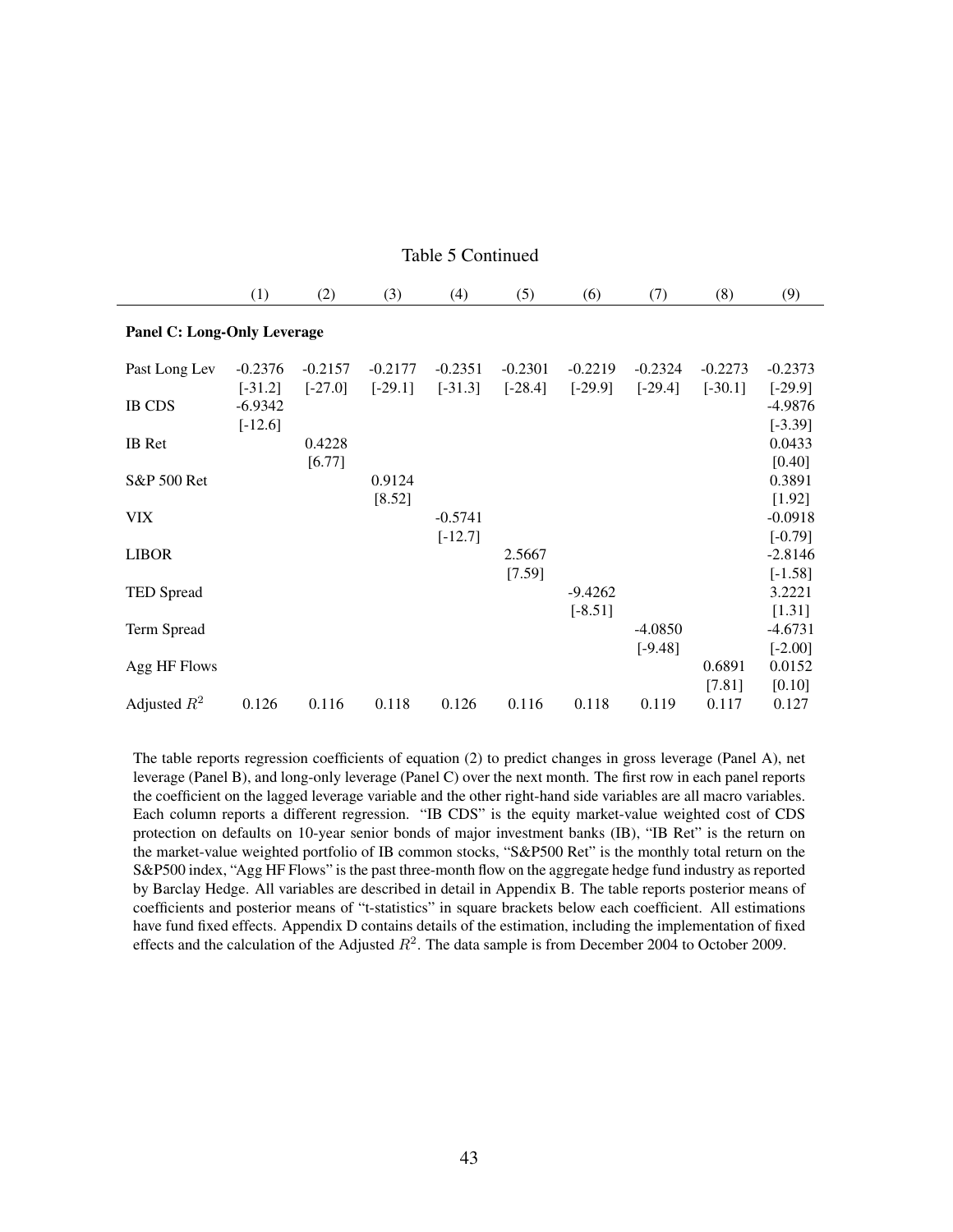|                                    | (1)                    | (2)                    | (3)                    | (4)                    | (5)                    |  |  |  |
|------------------------------------|------------------------|------------------------|------------------------|------------------------|------------------------|--|--|--|
| <b>Panel A: Gross Leverage</b>     |                        |                        |                        |                        |                        |  |  |  |
| Past Gross Lev                     | $-0.2443$<br>$[-30.3]$ | $-0.2452$<br>$[-30.5]$ | $-0.2445$<br>$[-30.5]$ | $-0.2451$<br>$[-30.1]$ | $-0.2455$<br>$[-31.1]$ |  |  |  |
| Past Ret                           | $-0.1288$<br>$[-0.49]$ |                        |                        |                        | $-0.2151$<br>$[-0.82]$ |  |  |  |
| 12-month Vol                       |                        | $-1.337$<br>$[-1.93]$  |                        |                        | $-1.4139$<br>$[-2.11]$ |  |  |  |
| 3-month Flows                      |                        |                        | $-0.0053$<br>$[-0.21]$ |                        | $-0.0024$<br>$[-0.10]$ |  |  |  |
| Log AUM                            |                        |                        |                        | $-0.0325$<br>$[-1.13]$ | $-0.0414$<br>$[-1.43]$ |  |  |  |
| Adjusted $R^2$                     | 0.130                  | 0.131                  | 0.131                  | 0.131                  | 0.131                  |  |  |  |
| <b>Panel B: Net Leverage</b>       |                        |                        |                        |                        |                        |  |  |  |
| Past Net Lev                       | $-0.3107$<br>$[-3.69]$ | $-0.3066$<br>$[-3.99]$ | $-0.3106$<br>$[-3.59]$ | $-0.3089$<br>$[-3.71]$ | $-0.3098$<br>$[-3.62]$ |  |  |  |
| Past Ret                           | $-0.2357$<br>$[-1.93]$ |                        |                        |                        | $-0.2057$<br>$[-1.64]$ |  |  |  |
| 12-month Vol                       |                        | 0.1615<br>[0.51]       |                        |                        | 0.0543<br>[0.18]       |  |  |  |
| 3-month Flows                      |                        |                        | 0.0142<br>[1.35]       |                        | 0.0153<br>[1.49]       |  |  |  |
| Log AUM                            |                        |                        |                        | $-0.0183$<br>$[-1.41]$ | $-0.0201$<br>$[-1.45]$ |  |  |  |
| Adjusted $R^2$                     | 0.157                  | 0.156                  | 0.156                  | 0.157                  | 0.157                  |  |  |  |
| <b>Panel C: Long-Only Leverage</b> |                        |                        |                        |                        |                        |  |  |  |
| Past Long Lev                      | $-0.2371$<br>$[-30.4]$ | $-0.2372$<br>$[-32.1]$ | $-0.2373$<br>$[-31.1]$ | $-0.2381$<br>$[-29.9]$ | $-0.2375$<br>$[-30.6]$ |  |  |  |
| Past Ret                           | $-0.1923$<br>$[-1.20]$ |                        |                        |                        | $-0.2258$<br>$[-1.41]$ |  |  |  |
| 12-month Vol                       |                        | $-0.6278$<br>$[-1.60]$ |                        |                        | $-0.7289$<br>$[-1.76]$ |  |  |  |
| 3-month Flows                      |                        |                        | 0.0048<br>[0.33]       |                        | 0.0045<br>[0.31]       |  |  |  |
| Log AUM                            |                        |                        |                        | $-0.0236$<br>$[-1.38]$ | $-0.0284$<br>$[-1.60]$ |  |  |  |
| Adjusted $R^2$                     | 0.127                  | 0.127                  | 0.127                  | 0.127                  | 0.127                  |  |  |  |

Table 6: Fund-Specific Predictors of Hedge Fund Leverage

Adjusted *R*<sup>2</sup> 0.127 0.127 0.127 0.127 0.127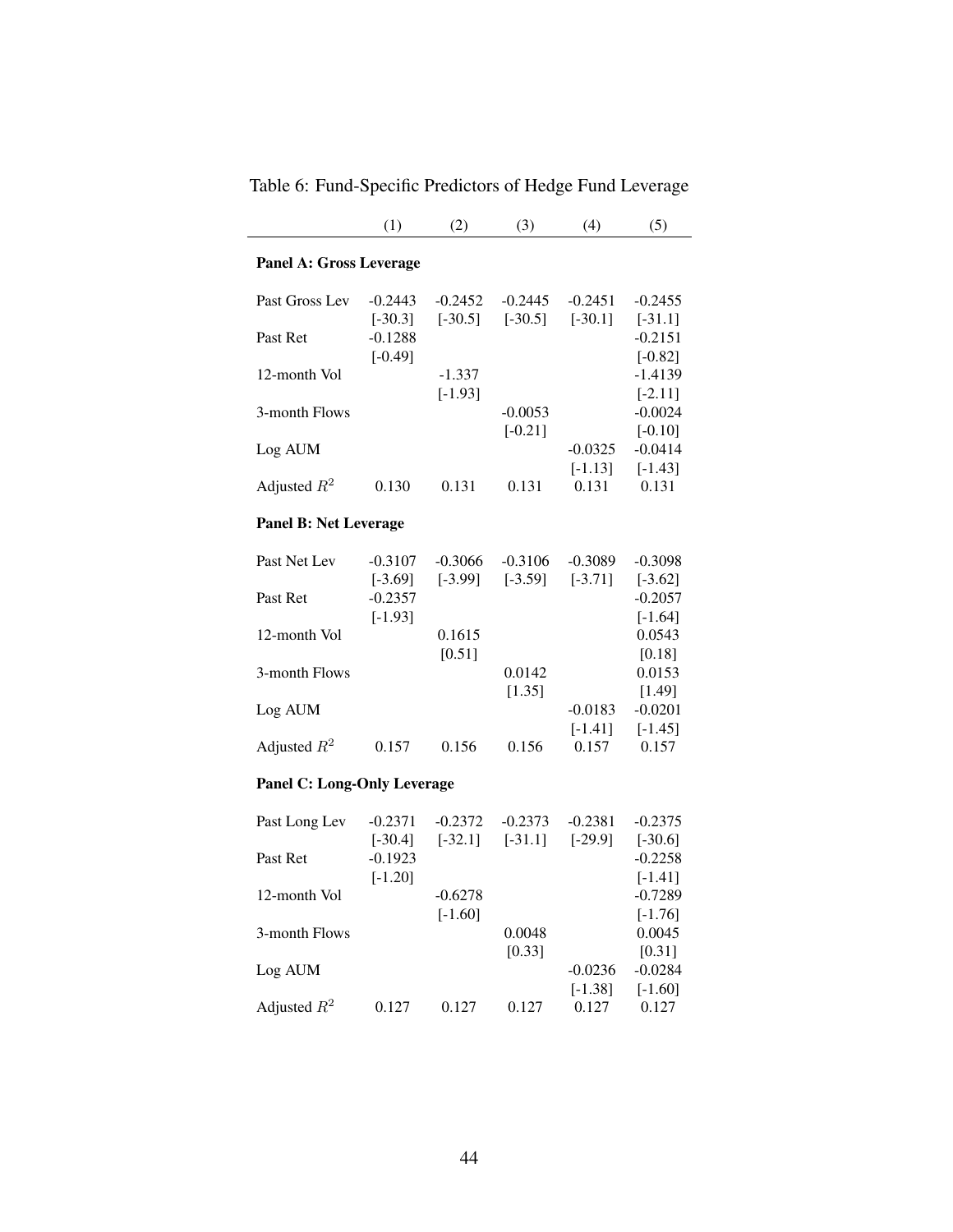#### Note to Table 6

The table reports regression coefficients of equation (2) to predict changes in gross leverage (Panel A), net leverage (Panel B), and long-only leverage (Panel C) over the next month. The first row in each panel reports the coefficient on the lagged leverage variable and the other right-hand side variables are fund-specific and macro variables. Each column reports a different regression. "Past Ret" is the fund's return in the past month, "12-month Vol" is the volatility of the hedge fund's returns computed using monthly data over the past 12 months, "3-month Flows" is the hedge fund flow over the past three months computed using equation (1), and "Log AUM" is the logarithm of each hedge fund's AUM. All the regression specifications also control for the macro predictors used in Table 5: the cost of CDS protection on major investment banks, the return on the market-value weighted portfolio of investment banks, the S&P500 return, option VIX volatility, LIBOR, the TED spread, the term spread, and aggregate hedge fund flows. All variables are described in detail in Appendix B. The table reports posterior means of coefficients and posterior means of "t-statistics" in square brackets below each coefficient. All estimations have fund fixed effects. Appendix D contains details of the estimation, including the implementation of fixed effects and the calculation of the Adjusted  $R^2$ . The data sample is from December 2004 to October 2009.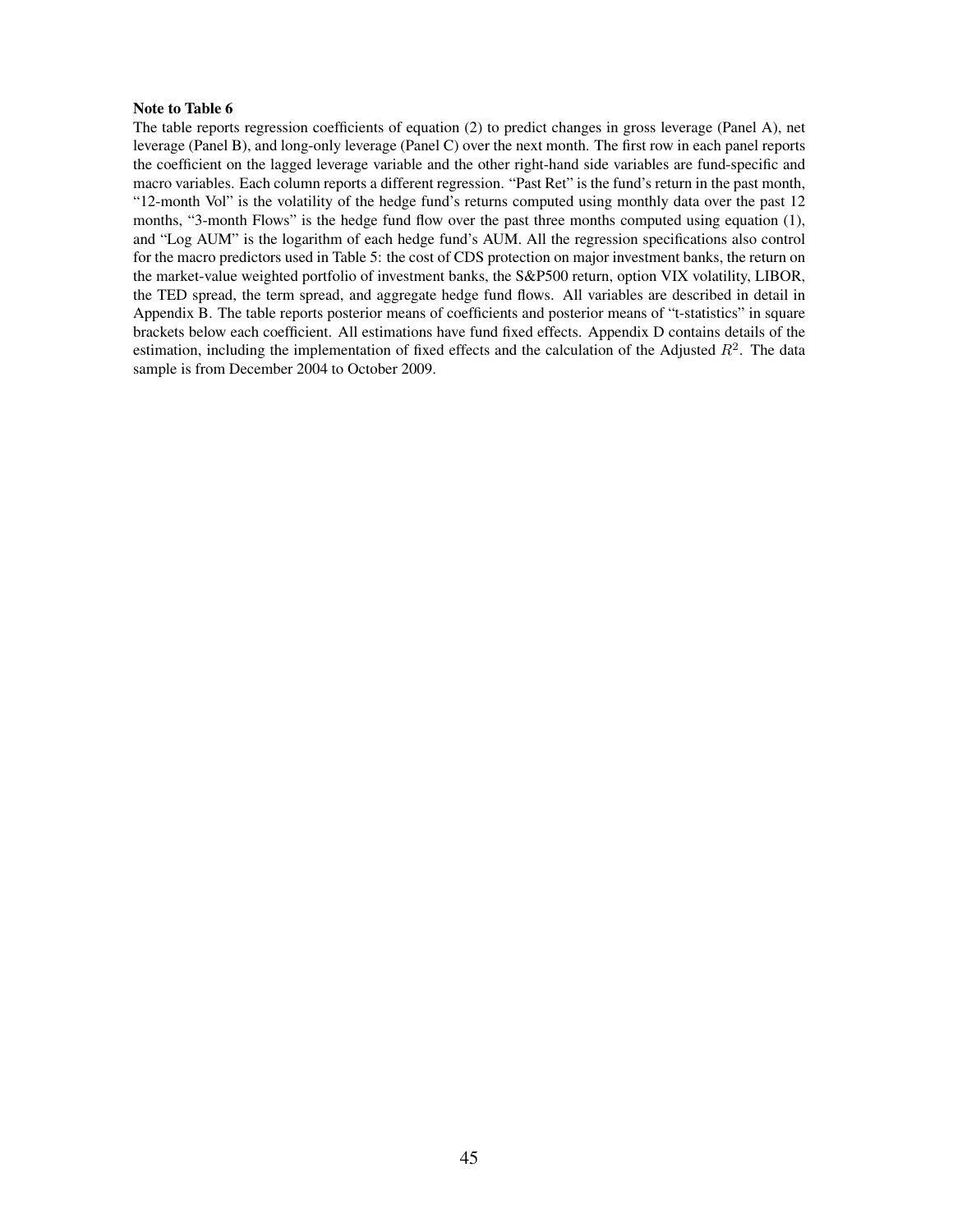|                        | Predictive | Contemporaneous |                         | Predictive | Contemporaneous |
|------------------------|------------|-----------------|-------------------------|------------|-----------------|
| <b>Macro Variables</b> |            |                 | Fund-Specific Variables |            |                 |
| Past Leverage          | $-0.2447$  |                 | Past Leverage           | $-0.2455$  |                 |
|                        | $[-32.0]$  |                 |                         | $[-31.1]$  |                 |
| <b>IB CDS</b>          | $-9.3278$  | $-1.3666$       | Past Ret                | $-0.2151$  | $-0.1123$       |
|                        | $[-3.54]$  | $[-0.38]$       |                         | $[-0.82]$  | $[-0.35]$       |
| <b>IB</b> Ret          | $-0.0436$  | $-0.2248$       | 12-month Vol            | $-1.4139$  | $-4.3495$       |
|                        | $[-0.26]$  | $[-0.90]$       |                         | $[-2.11]$  | $[-2.35]$       |
| S&P 500 Ret            | 0.6750     | $-0.9419$       | 3-month Flows           | $-0.0024$  | $-0.0530$       |
|                        | [2.09]     | $[-2.02]$       |                         | $[-0.10]$  | $[-1.11]$       |
| <b>VIX</b>             | $-0.1010$  | $-1.4324$       | Log AUM                 | $-0.0414$  | 0.2552          |
|                        | $[-0.51]$  | $[-4.79]$       |                         | $[-1.43]$  | [1.75]          |
| <b>LIBOR</b>           | $-6.6629$  | 3.4420          |                         |            |                 |
|                        | $[-2.35]$  | [0.76]          |                         |            |                 |
| <b>TED Spread</b>      | 7.5973     | 8.7629          |                         |            |                 |
|                        | [1.90]     | [1.49]          |                         |            |                 |
| Term Spread            | $-10.32$   | $-12.237$       |                         |            |                 |
|                        | $[-2.80]$  | $[-2.09]$       |                         |            |                 |
| Agg HF Flows           | 0.0934     | 1.3419          |                         |            |                 |
|                        | [0.38]     | [3.13]          |                         |            |                 |
| $\phi_{\epsilon}$      |            | 0.2494          | $\phi_{\epsilon}$       |            | 0.5547          |
|                        |            | [32.9]          |                         |            | [45.5]          |
| Adjusted $R^2$         | 0.131      | 0.080           | Adjusted $R^2$          | 0.131      | 0.086           |

Table 7: Contemporaneous Relations with Gross Hedge Fund Leverage

The table reports regression coefficients for macro and fund-specific variables of the "Predictive" model in equation (2) and the "Contemporaneous" model in equation (3) for gross hedge fund leverage. The predictive model coefficients are identical to regression (9) of Table 5 for the macro-only predictors and regression regression (5) of Table 6 for the fund-specific predictors. The "Fund-Specific Variables" regressions control for the macro predictors listed in the "Macro Variables" regressions: "IB CDS" is the equity market-value weighted cost of CDS protection on defaults on 10-year senior bonds of major investment banks (IB), "IB Ret" is the return on the market-value weighted portfolio of IB common stocks, "S&P500 Ret" is the monthly total return on the S&P500 index, "Agg HF Flows" is the past three-month flow on the aggregate hedge fund industry as reported by Barclay Hedge. "Return" is the fund's return in the last month, "12-month Vol" is the volatility of the hedge fund's returns computed using monthly data over the past 12 months including the last month, "3-month Flows" is the hedge fund flow over the past three months including the last month computed using equation (1), and "Log AUM" is the logarithm of each hedge fund's AUM. For the fundspecific variables: "Past Ret" is the fund's return in the past month, "12-month Vol" is the volatility of the hedge fund's returns computed using monthly data over the past 12 months, "3-month Flows" is the hedge fund flow over the past three months computed using equation (1), and "Log AUM" is the logarithm of each hedge fund's AUM. All variables are described in detail in Appendix B. The table reports posterior means of coefficients and posterior means of "t-statistics" in square brackets below each coefficient. All estimations have fund fixed effects. Appendix D contains details of the estimation, including the implementation of fixed effects and the calculation of the Adjusted  $R^2$ . The data sample is from December 2004 to October 2009.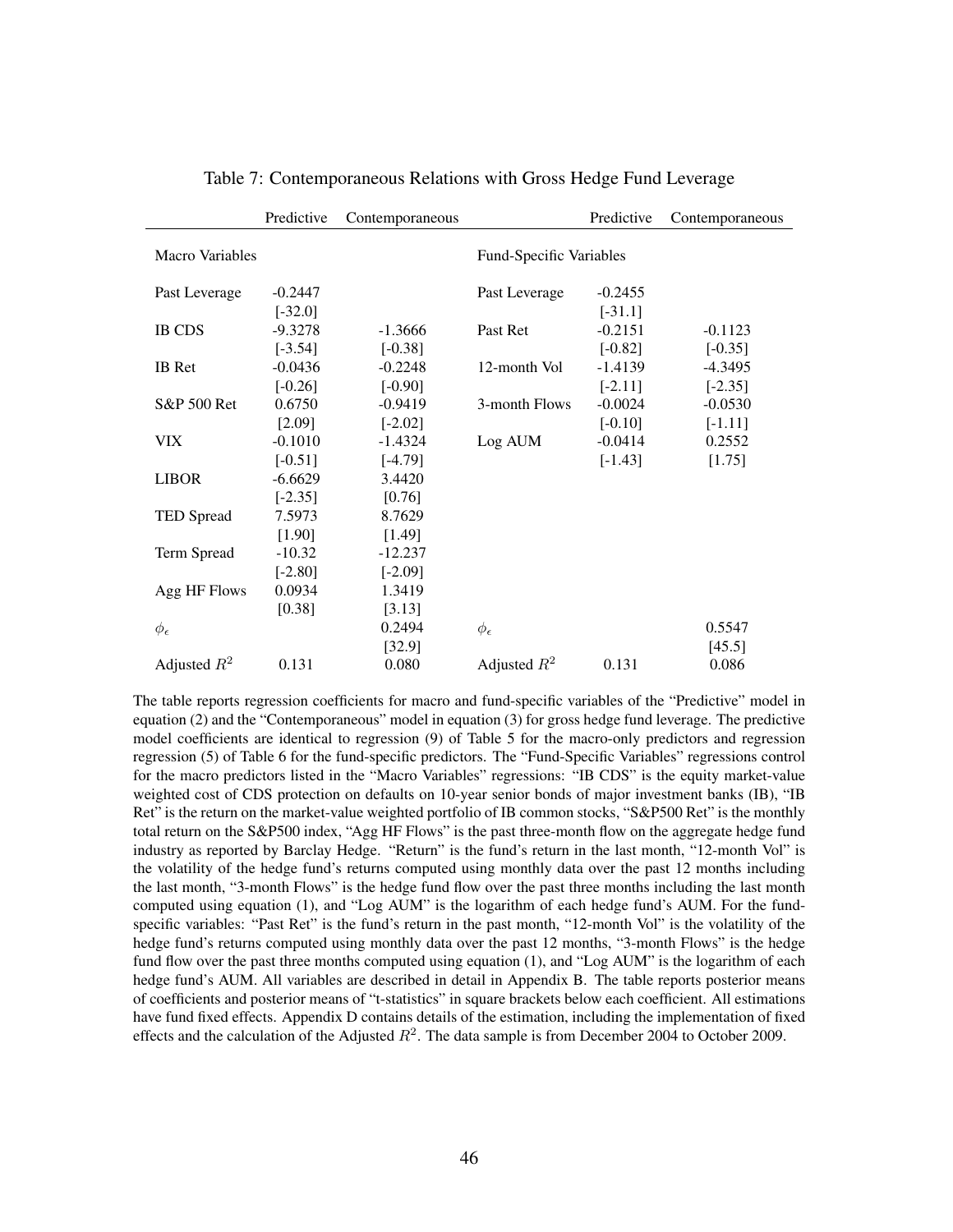|                                    |                    | <b>Hedge Fund Strategies</b> |          |          |           |  |  |
|------------------------------------|--------------------|------------------------------|----------|----------|-----------|--|--|
|                                    | All Hedge<br>Funds | RV                           | EQ       | ED       | <b>CR</b> |  |  |
| Panel A: Gross Leverage            |                    |                              |          |          |           |  |  |
| <b>Banks</b>                       | $-0.884$           | $-0.820$                     | $-0.613$ | $-0.774$ | $-0.658$  |  |  |
| <b>Investment Banks</b>            | $-0.823$           | $-0.734$                     | $-0.536$ | $-0.733$ | $-0.586$  |  |  |
| <b>Finance Sector</b>              | $-0.884$           | $-0.812$                     | $-0.608$ | $-0.776$ | $-0.656$  |  |  |
| <b>Panel B: Net Leverage</b>       |                    |                              |          |          |           |  |  |
| <b>Banks</b>                       | $-0.873$           | $-0.623$                     | $-0.740$ | $-0.923$ | $-0.772$  |  |  |
| <b>Investment Banks</b>            | $-0.845$           | $-0.525$                     | $-0.766$ | $-0.891$ | $-0.765$  |  |  |
| <b>Finance Sector</b>              | $-0.884$           | $-0.610$                     | $-0.764$ | $-0.931$ | $-0.789$  |  |  |
| <b>Panel C: Long-Only Leverage</b> |                    |                              |          |          |           |  |  |
| <b>Banks</b>                       | $-0.893$           | $-0.801$                     | $-0.735$ | $-0.867$ | $-0.722$  |  |  |
| <b>Investment Banks</b>            | $-0.840$           | $-0.712$                     | $-0.680$ | $-0.828$ | $-0.667$  |  |  |
| Finance Sector                     | $-0.896$           | -0.791                       | $-0.738$ | $-0.872$ | $-0.726$  |  |  |

### Table 8: Correlations of Hedge Fund and Finance Sector Leverage

The table reports correlations of average levels of leverage of hedge funds (HF) and average leverage of their specific strategies (RV, EQ, ED, CR) with average leverage of bank holding companies (Banks), Investment Banks (Bear Stearns, Citibank, Credit Suisse, Goldman Sachs, HSBC, JP Morgan, Lehman Brothers, Merrill Lynch, and Morgan Stanley), and the finance sector separately for each definition of hedge fund leverage: Gross Leverage (Panel A), Net Leverage (Panel B), and Long-Only Leverage (Panel C) at the monthly frequency. We compute the leverage of finance subsectors following Appendix B. The leverage of hedge funds is gross leverage and consists of all observed hedge fund leverage and estimated hedge fund leverage when these are unobserved following equation (2) and the estimation method outlined in Appendix D using all macro and fund-specific variables and fund-fixed effects. The data sample is from December 2004 to October 2009.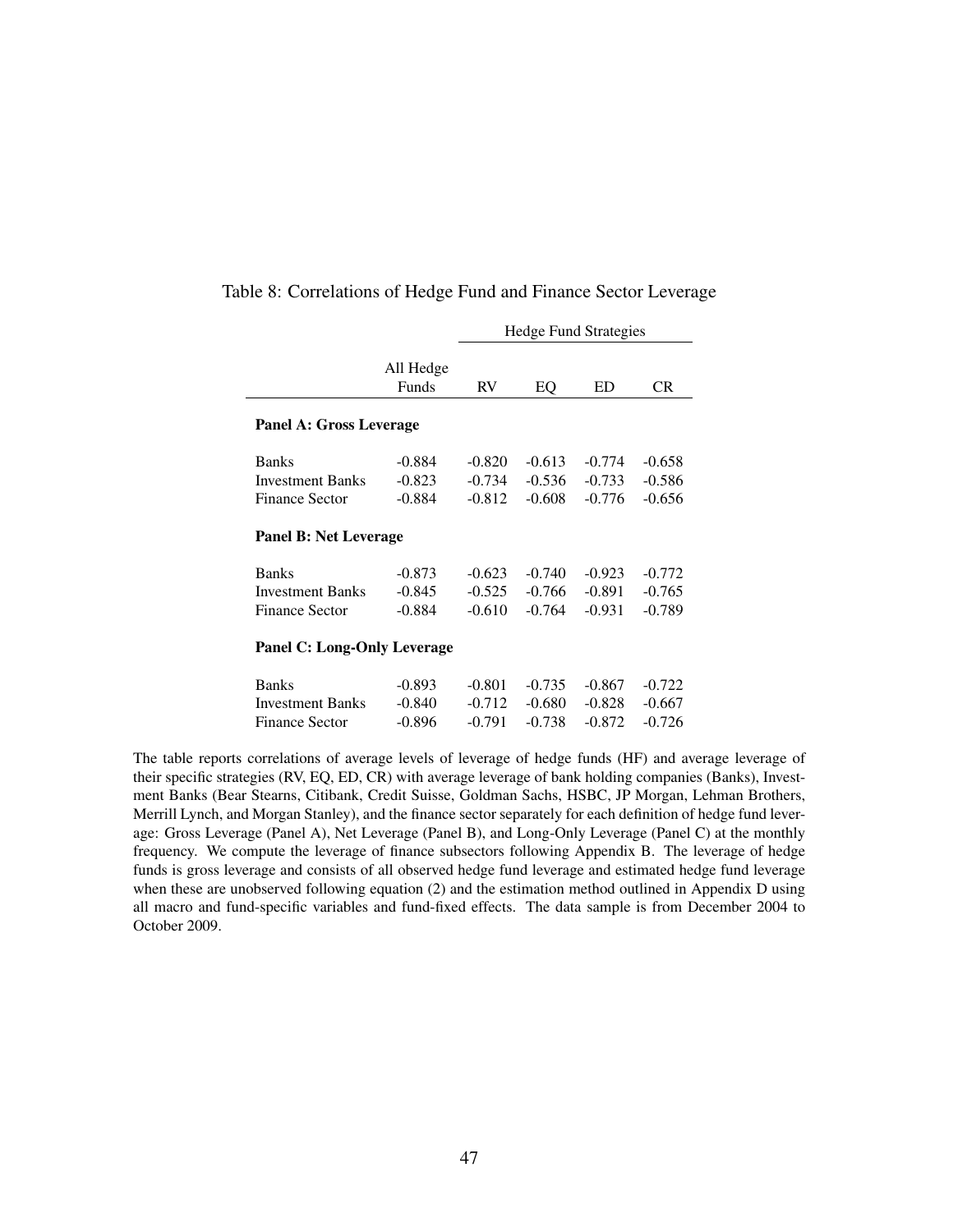|                                   | Gross Leverage | Net Leverage | Long Market Value/ | <b>Short Market Value/</b> |
|-----------------------------------|----------------|--------------|--------------------|----------------------------|
| Sector                            | Ratio $(\%)$   | Ratio $(\%)$ | Equity $(\%)$      | Equity $(\% )$             |
|                                   |                |              |                    |                            |
| <b>Consumer Discretionary</b>     | 16.73          | 1.93         | 9.33               | (7.40)                     |
| <b>Consumer Staples</b>           | 9.08           | 5.16         | 7.12               | (1.96)                     |
| Energy                            | 7.84           | (1.91)       | 2.97               | (4.87)                     |
| Financials                        | 4.20           | (2.87)       | 0.66               | (3.53)                     |
| <b>Health Care</b>                | 5.01           | 2.17         | 3.59               | (1.42)                     |
| Industrials                       | 22.14          | 7.28         | 14.71              | (7.43)                     |
| <b>Information Technology</b>     | 26.05          | 5.41         | 15.73              | (10.32)                    |
| Materials                         | 1.31           | 0.46         | 0.89               | (0.43)                     |
| <b>Other Assets</b>               | 17.72          | 3.76         | 10.74              | (6.98)                     |
| <b>Telecommunication Services</b> | 0.69           | 0.28         | 0.48               | (0.21)                     |
| Total                             | 110.78         | 21.68        | 66.23              | (44.55)                    |

Table A-1: A Sample Hedge Fund Risk Exposure Report

This table shows a sample hedge fund risk exposure report. This fund reports exposures monthly broken down by sector. The reported quantities are percentages of NAV.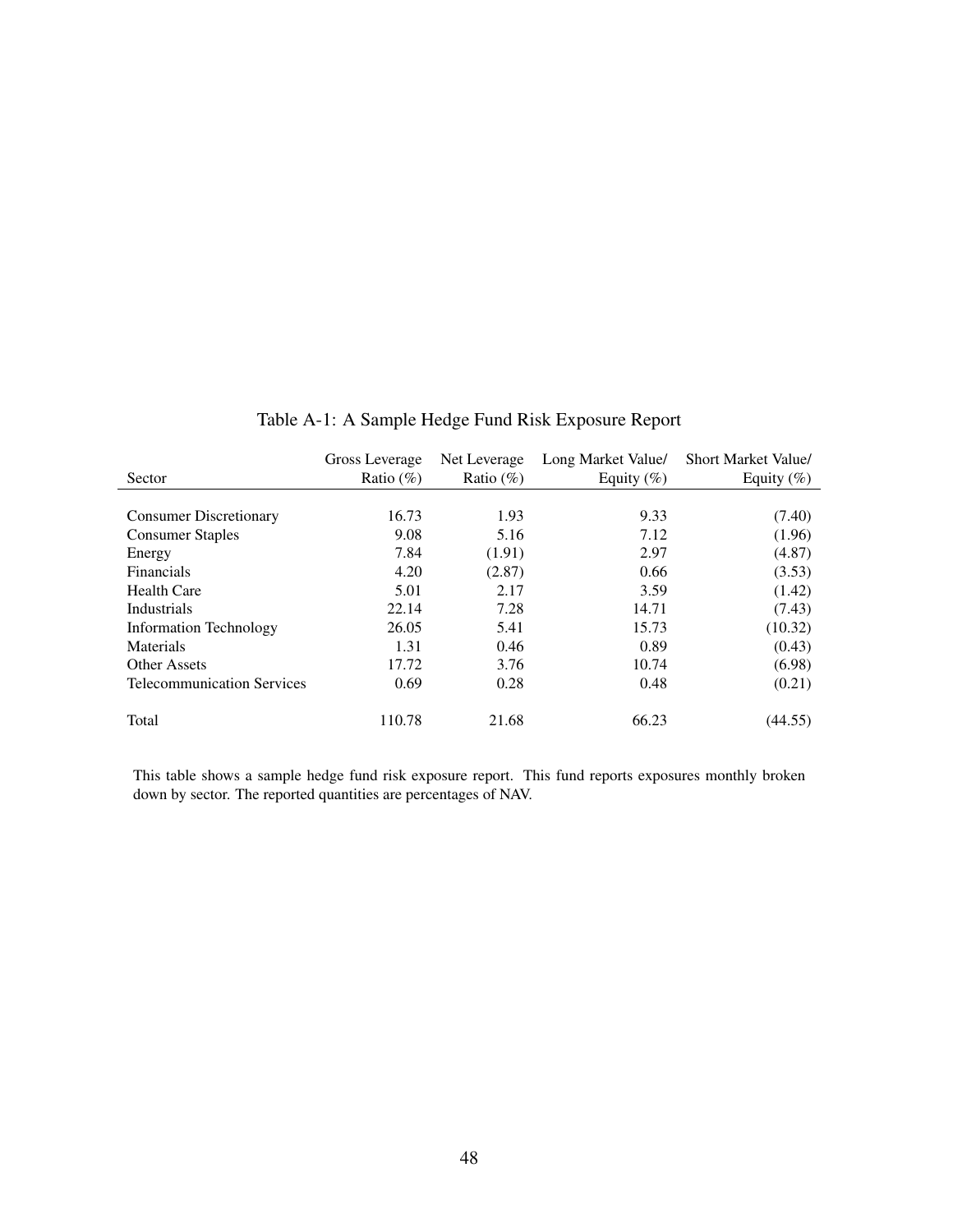



The credit default swap (CDS) cost of protection for the investment banks (Bear Stearns, Citibank, Credit Suisse, Goldman Sachs, HSBC, JP Morgan, Lehman Brothers, Merrill Lynch, and Morgan Stanley) is shown in the solid line with the axis on the left-hand scale. We plot the VIX volatility index in the dotted line on the right-hand scale. The data sample is from December 2004 to October 2009.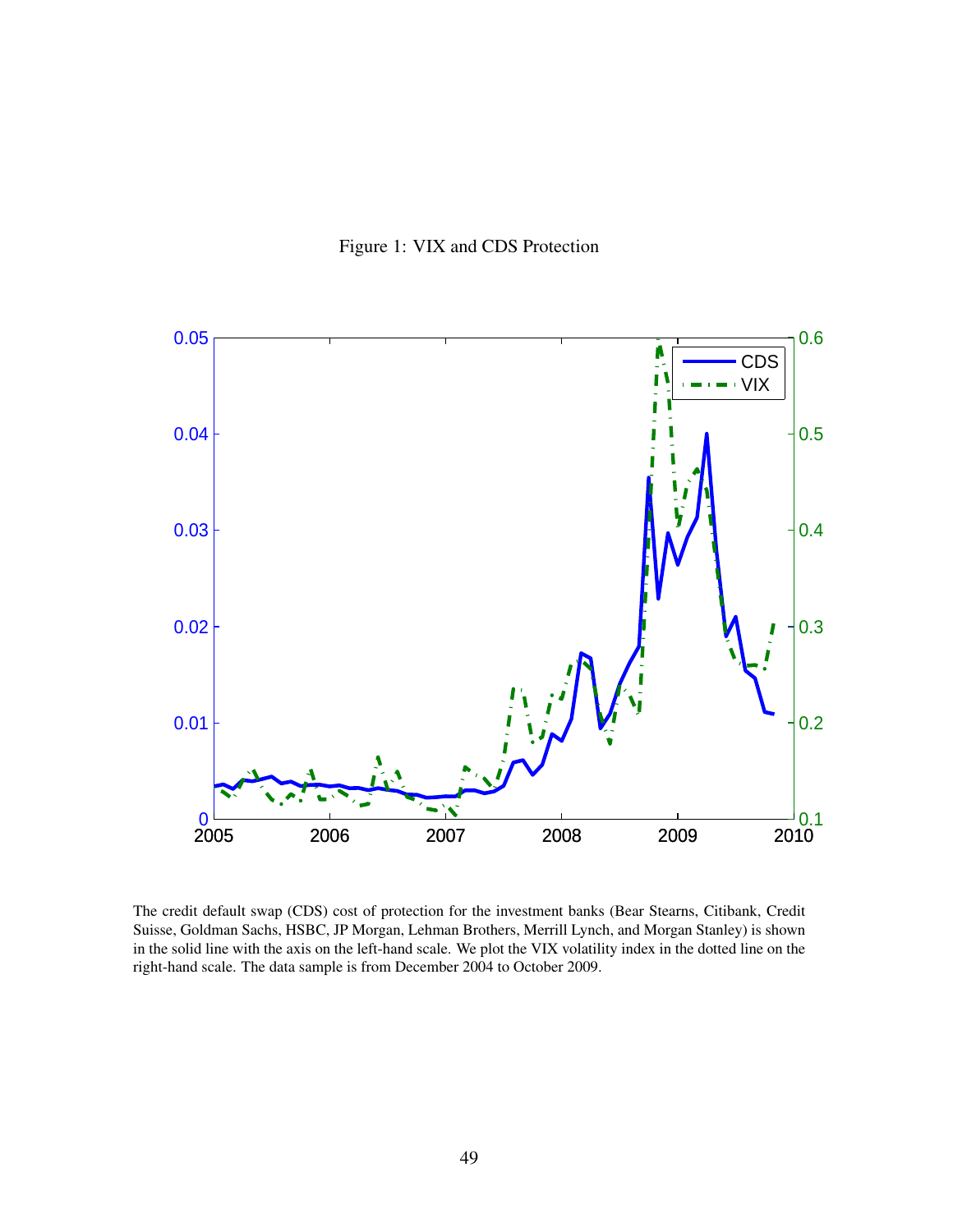

Figure 2: Rolling 12-month Hedge Fund Volatilities

This figure compares volatilities of returns of different hedge fund strategies over the sample period. The monthly volatility for each strategy is constructed as an average value of sample volatilities of returns over the past 12 months for the hedge funds that belong to the strategy. The strategies are relative value (RV), equity (EQ), event driven (ED), credit (CR), and the whole hedge fund sample is denoted HF. The data sample is from December 2004 to October 2009.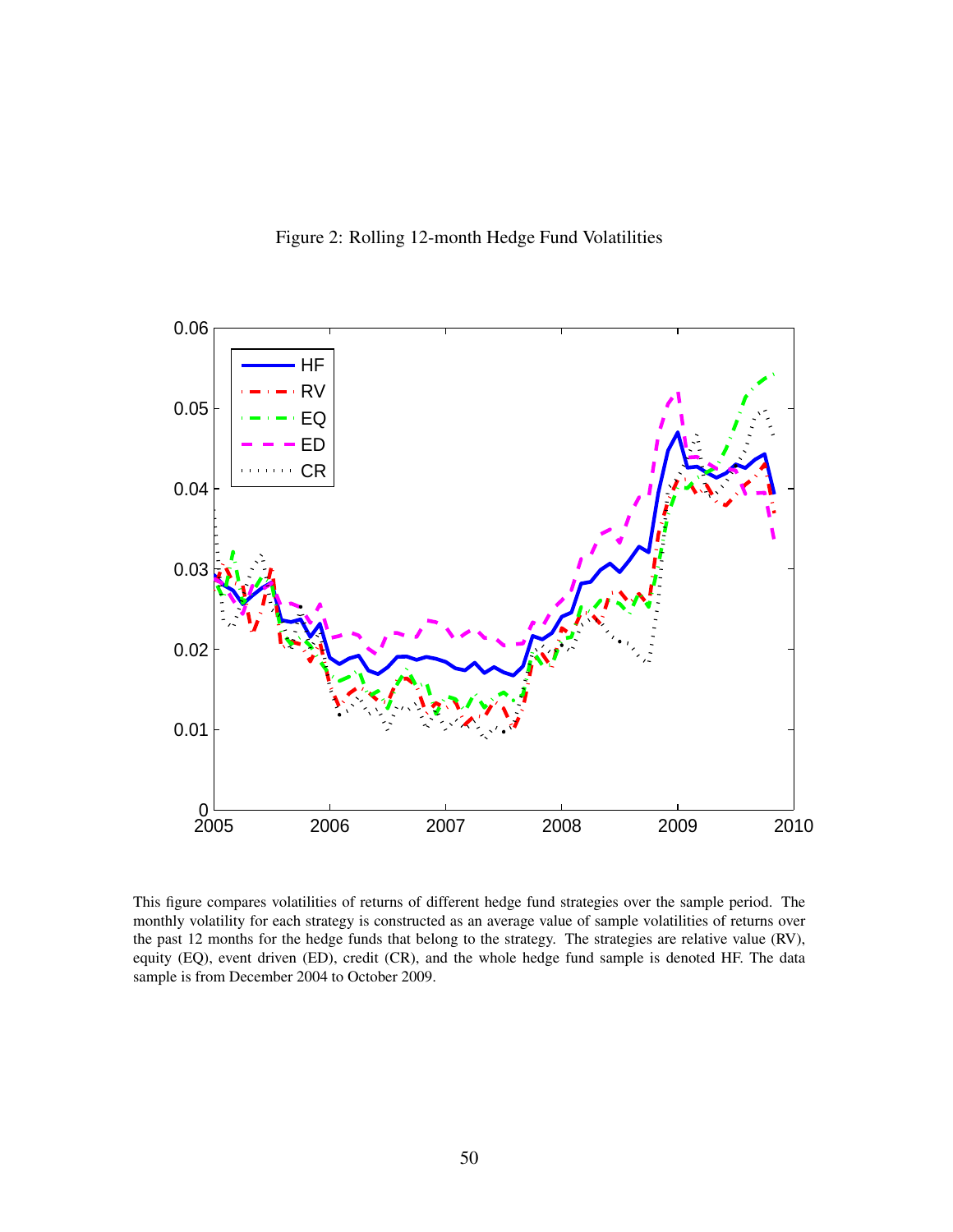

Figure 3: Hedge Fund Volatilities vs. HFR Volatilities

We plot 25-th, 50-th and 75-th percentile values of 12-month rolling volatilities of returns of funds in the HFR database and the average 12-month rolling volatility of returns of funds in the Fund's database. The data sample is from December 2004 to October 2009.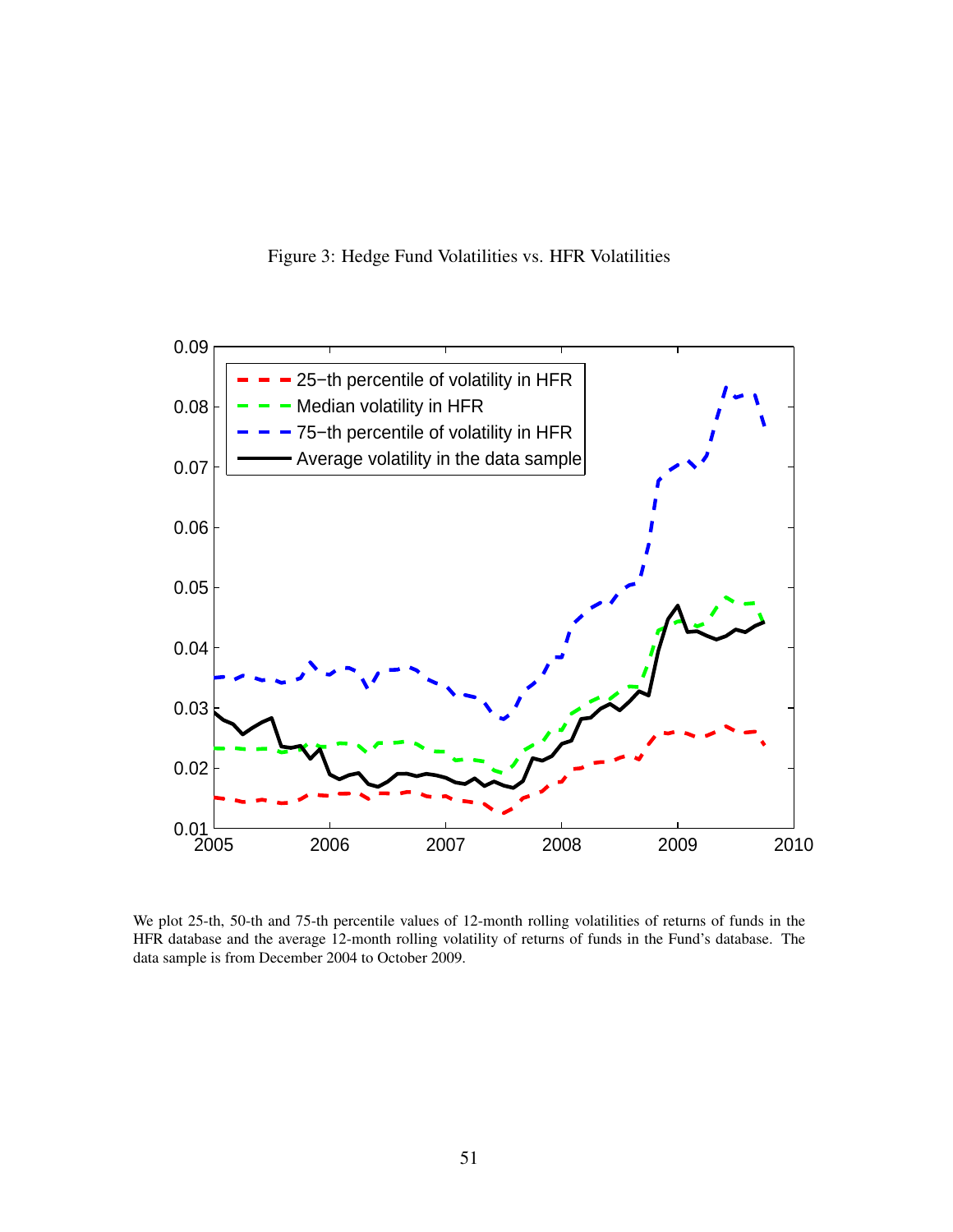Figure 4: Hedge Fund Gross Leverage



The figure plots hedge fund gross leverage for all hedge funds (HF) and hedge fund sectors. The sectors are relative value (RV), equity (EQ), event driven (ED), and credit (CR). The leverage aggregates all observed hedge fund leverage and estimated hedge fund leverage when these are unobserved following the estimation method outlined in Appendix D. These estimates are obtained using the model in equation (2) using all macro and fund-specific variables and fund-fixed effects. The data sample is from December 2004 to October 2009.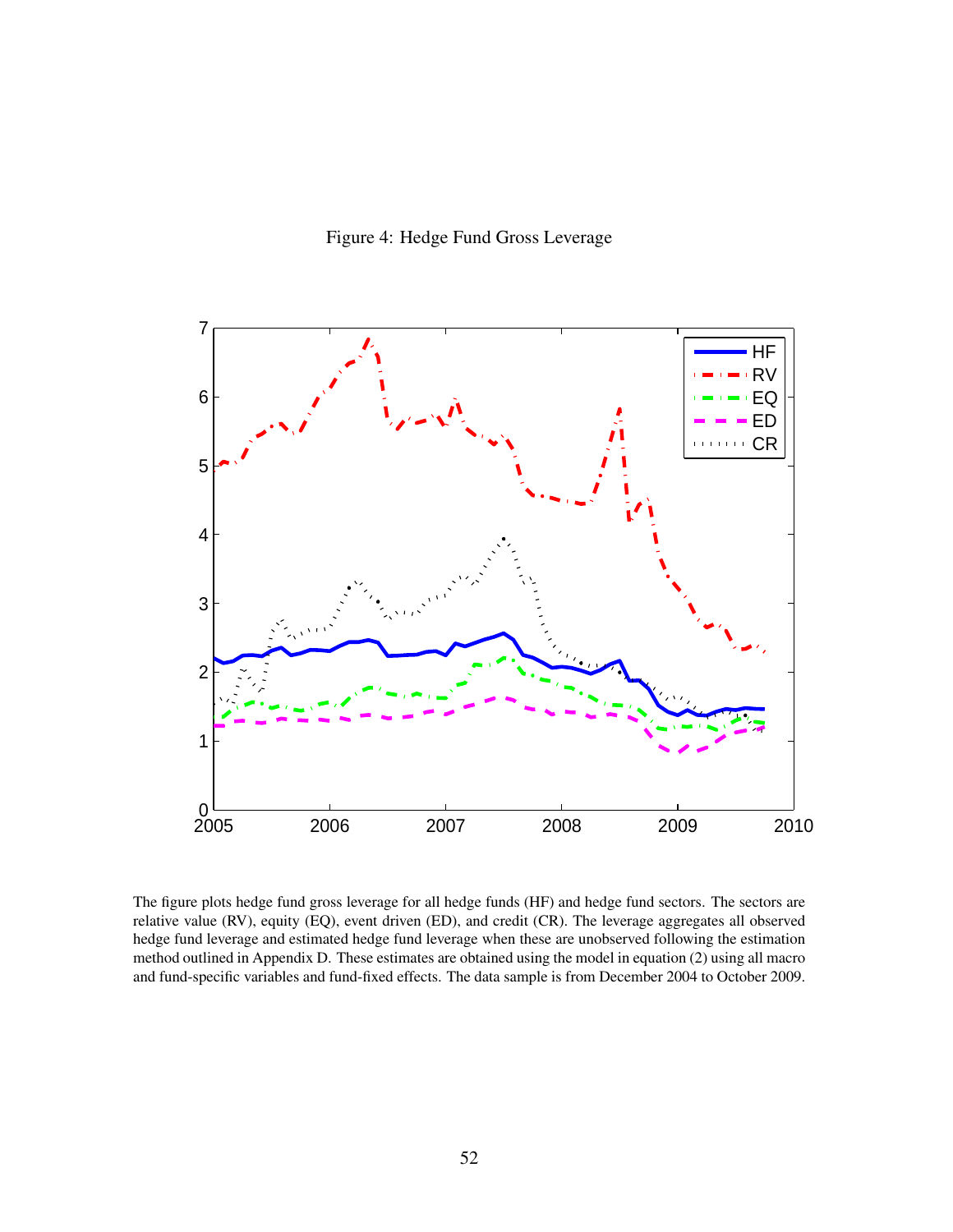



The figure plots the median (solid blue line) together with the 25th and 75th cross-sectional percentiles (dashed green and dashed-dot red lines, respectively) of gross hedge fund leverage across all funds. The hedge fund leverage ratios consist of all observed hedge fund leverage and estimated hedge fund leverage when these are unobserved following equation (2) and the estimation method outlined in Appendix D using all macro and fund-specific variables and fund-fixed effects. The data sample is from December 2004 to October 2009.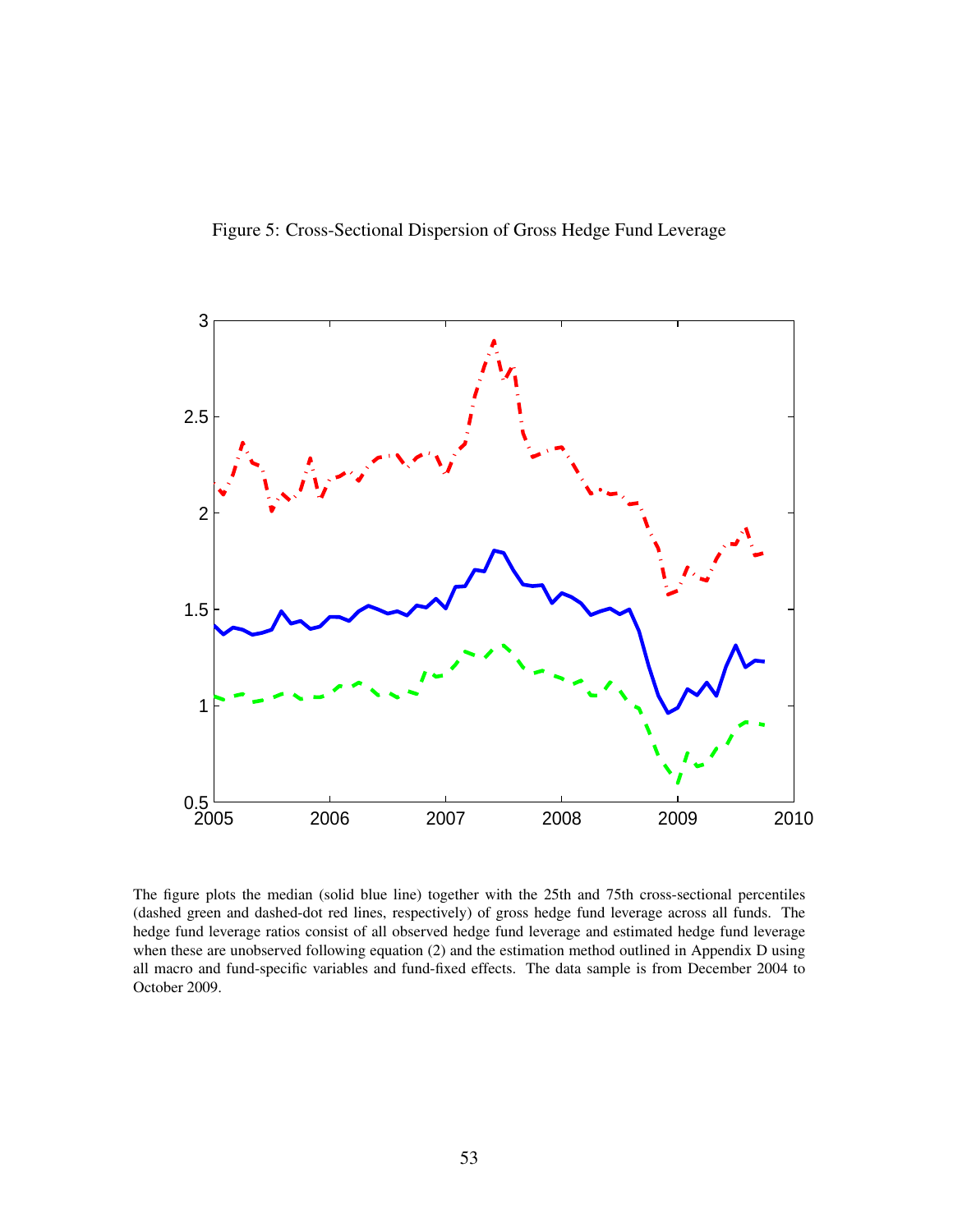

The figure shows the dynamics of the posterior means of gross leverage (solid blue line), net leverage (dasheddot red line), and long-only leverage (dashed green line) for all hedge funds and for hedge fund sectors at the monthly frequency. The hedge fund leverage ratios consist of all observed hedge fund leverage and estimated hedge fund leverage when these are unobserved following equation (2) and the estimation method outlined in Appendix D using all macro and fund-specific variables and fund fixed effects. The data sample is from December 2004 to October 2009.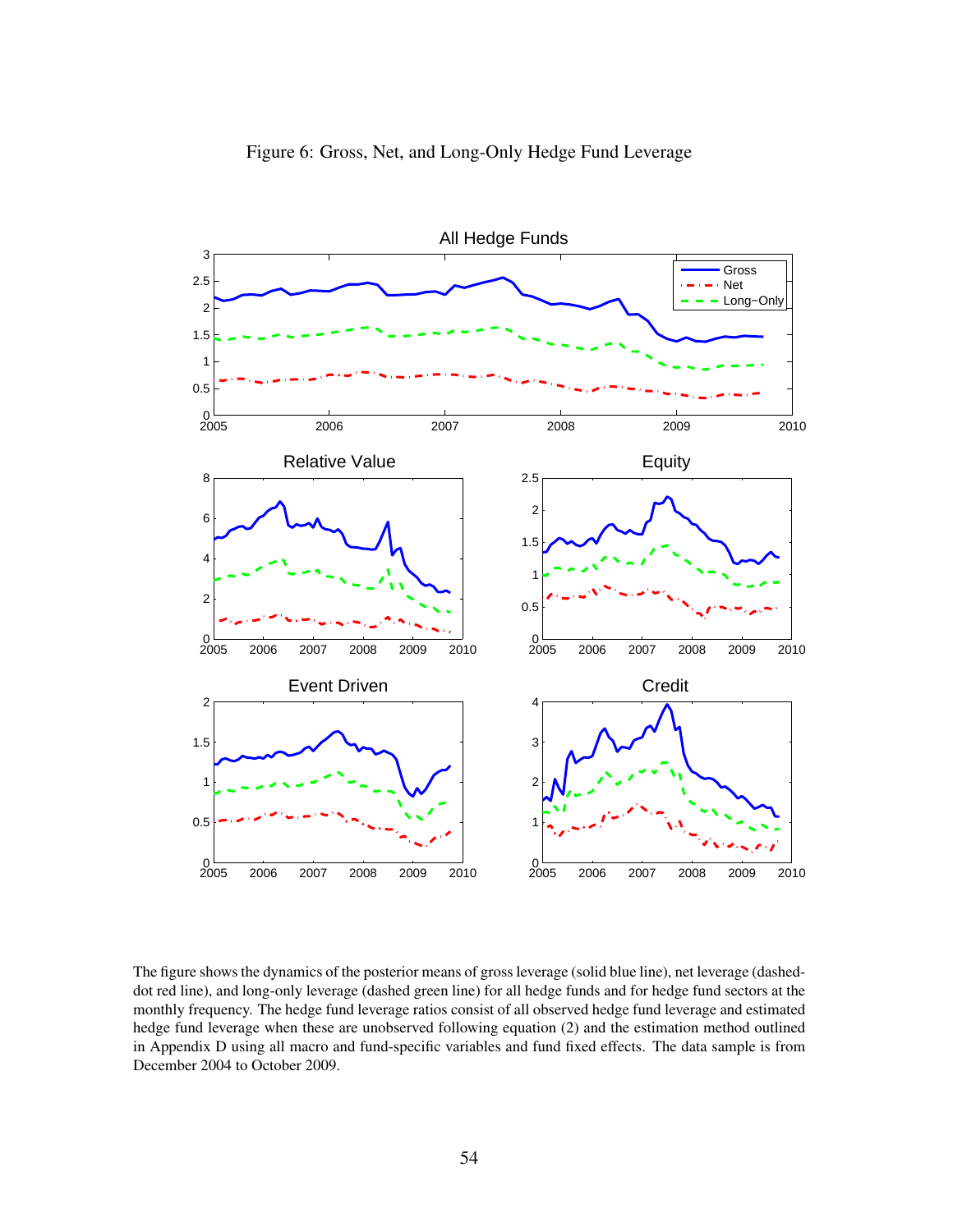Figure 7: Hedge Fund and Finance Sector Leverage



We compare average gross hedge fund leverage with the leverage of banks, investment banks, and the finance sector. The left-hand axis corresponds to average gross hedge fund leverage and the right-hand axis corresponds to the leverage of banks, investment banks, and the finance sector. The hedge fund leverage ratios consist of all observed hedge fund leverage and estimated hedge fund leverage when these are unobserved following equation (2) and the estimation method outlined in Appendix D using all macro and fund-specific variables and fund-fixed effects. The finance sector leverage is constructing following the method described in Appendix B. The data sample is from December 2004 to October 2009.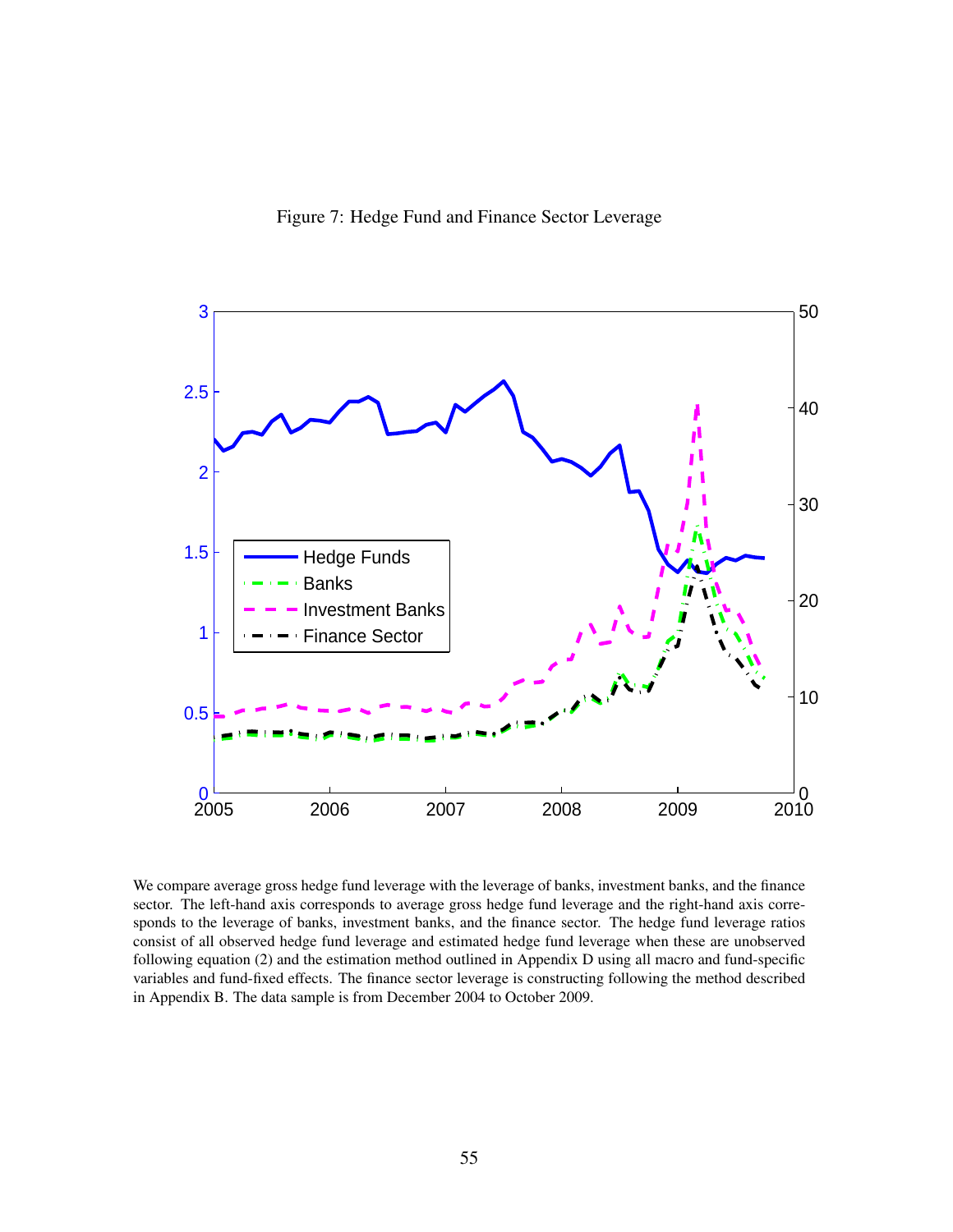## Figure 8: Hedge Fund and Investment Bank Gross Exposure and Leverage



Hedge Funds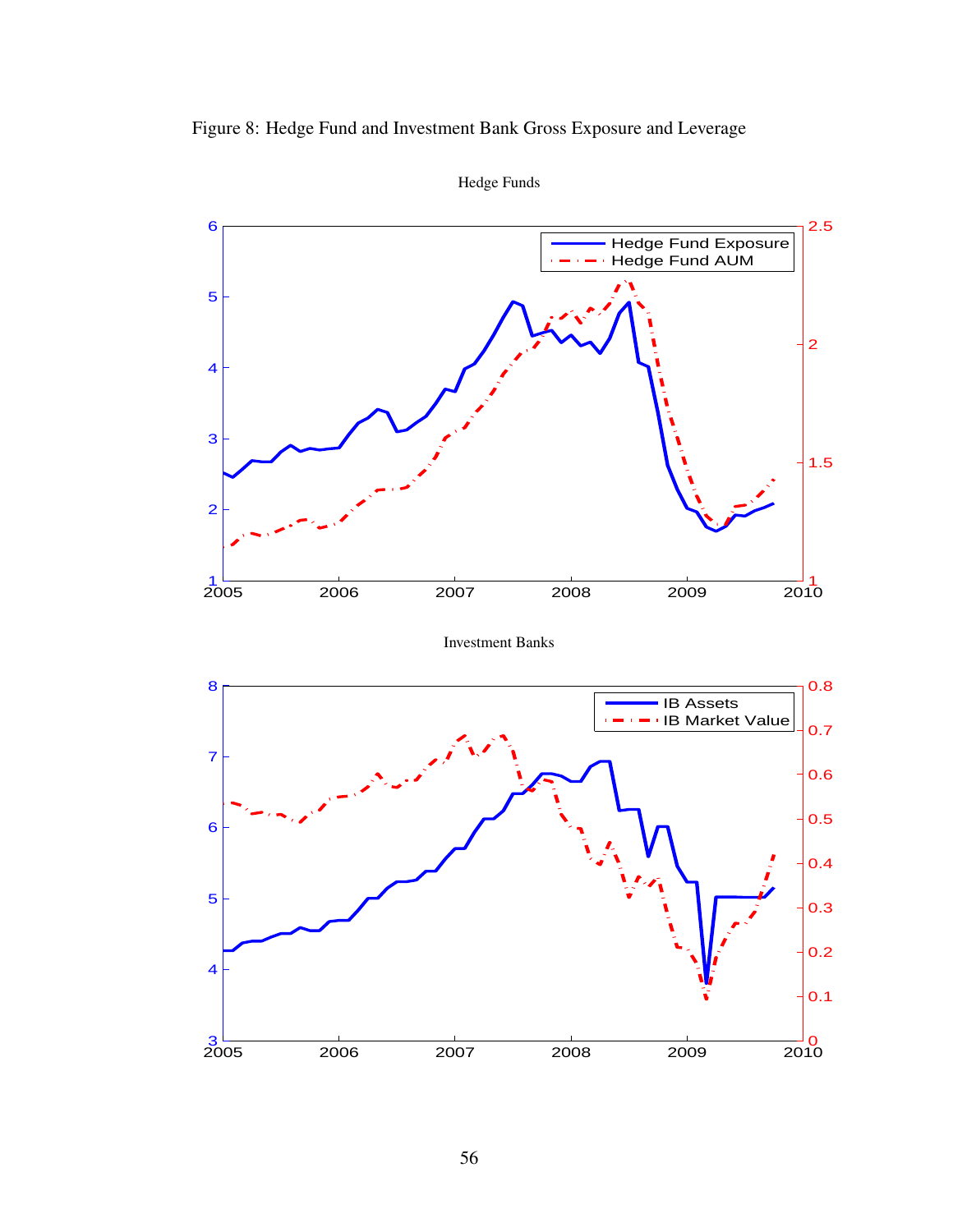#### Note to Figure 8

We graph the gross exposure and AUM of hedge funds in Panel A and the gross exposure and market value of equity of investment banks (IB) in Panel B. For hedge funds, we take gross leverage across all hedge funds which consists of observed gross leverage and estimated gross leverage when these are unobserved following equation (2) and the estimation method outlined in Appendix D using all macro and fund-specific variables and fund fixed effects. The hedge fund exposure is computed by multiplying the gross leverage by the aggregated AUM of hedge funds from the Barclays Hedge database. Investment bank exposure is the total amount of assets held by investment banks. The left-hand axes in both panels correspond to AUM or equity. The market value of investment banks is the value of common equity. Appendix B contains further details on these variables. The right-hand axes correspond to gross exposure. The scale of both axes is in trillions of dollars. The data sample is from December 2004 to October 2009.